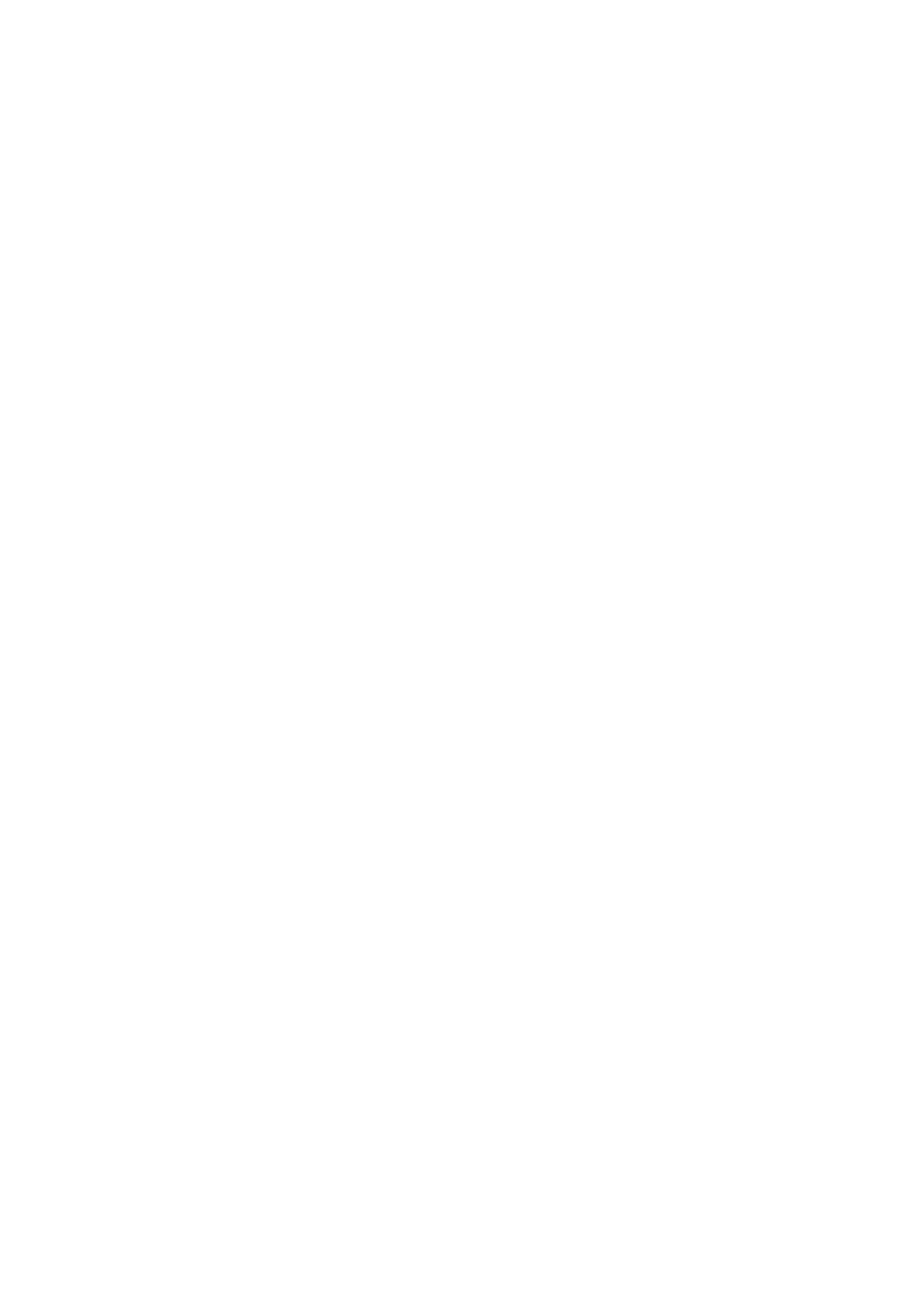

- ◆ 病床数 → 長期居住型施設(介護施設)
- ◆ 社会保障の負担と給付 ◆ 税・社会保障負担 ◆ 社会支出

#### ポイント

i.

- ◆ 2014 年の日本の対 GDP 保健医療支出は 10.2%で OECD 加盟国中 8 位で あったが、2015 年には 11.4%で 3 位になった。2016 年には 10.9%で 6 位であった。これは 2015 年に保健医療支出、2016 年に GDP に OECD の新基準を適用して推計した影響もある。OECD 推計基準変更への対応 は日本以外の国でも当然行われるが、対応年が異なるので、これだけ で順位が変動する。そもそも各国の保健医療制度は大きく異なる。国 際比較は、諸外国が提出しているデータの定義の違いを踏まえ、きわ めて慎重に行う必要がある。
- ◆ 急性期病床について、諸外国はリハビリケア病床を含まないが、日本 は回復期リハビリテーション病棟を含む。急性期病床とリハビリケア 病床の合計は、日本よりもドイツのほうが多い。長期居住型施設(日 本の介護施設に相当)についてもカバー範囲は各国で異なるが、日本 は高い水準にはない。
- ◆ 日本の 1 人当たり保健医療支出は 1 人当たり GDP にほぼ見合った水準 であるが、高齢化率の高さから見るとやや低い。1 人当たり医薬品費等 は 1 人当たり GDP に比べて高い。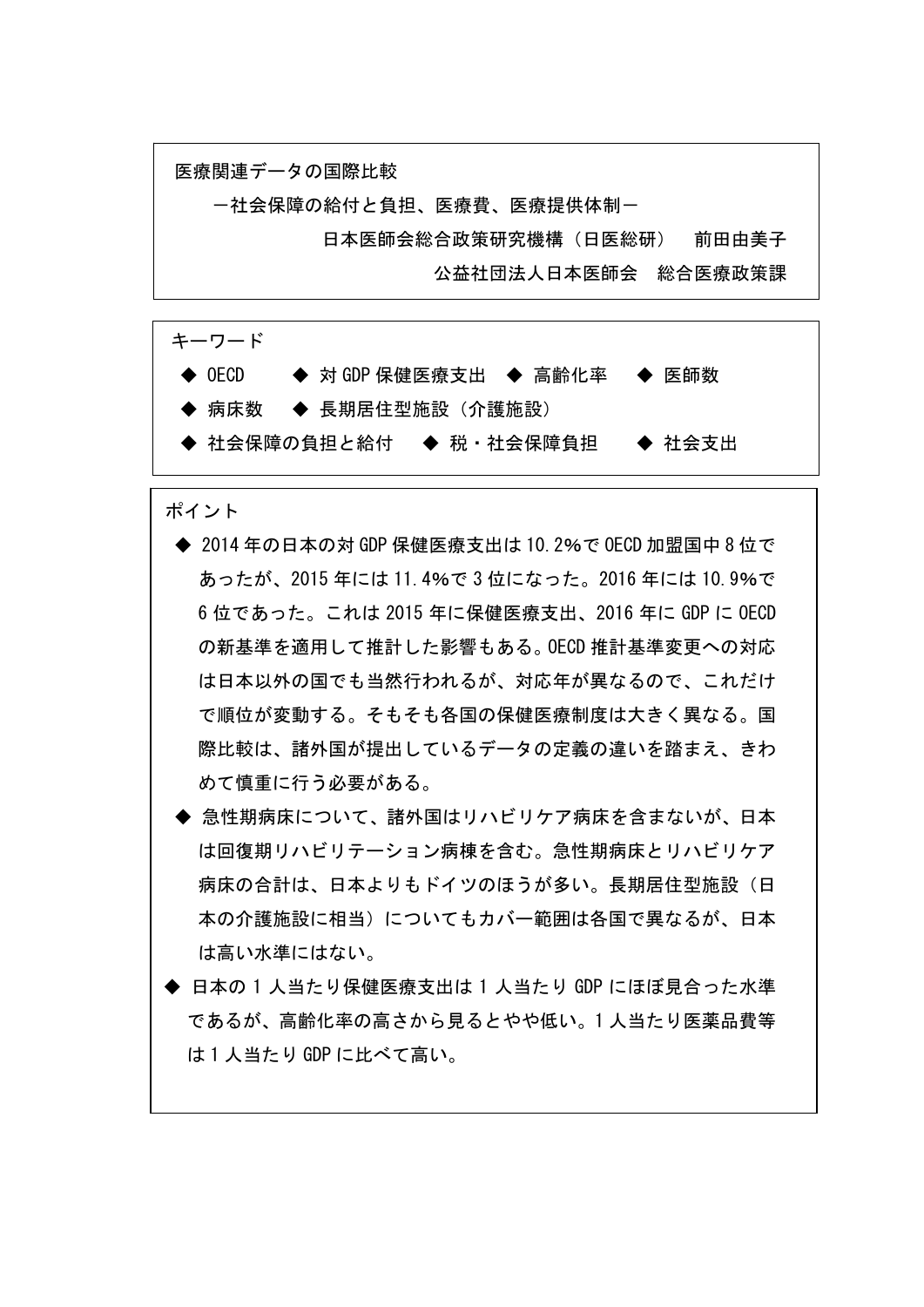◆ 日本は高齢化の割に医療費や「高齢」(年金、介護)関係の社会支出 が高くない。しかし、税・社会保障負担(特に税)が低いことから、 高齢関係支出はもとより社会支出全体の水準が低く抑制されており、 「家族」(日本の子ども・子育て支援)関係の支出はかなり少ない。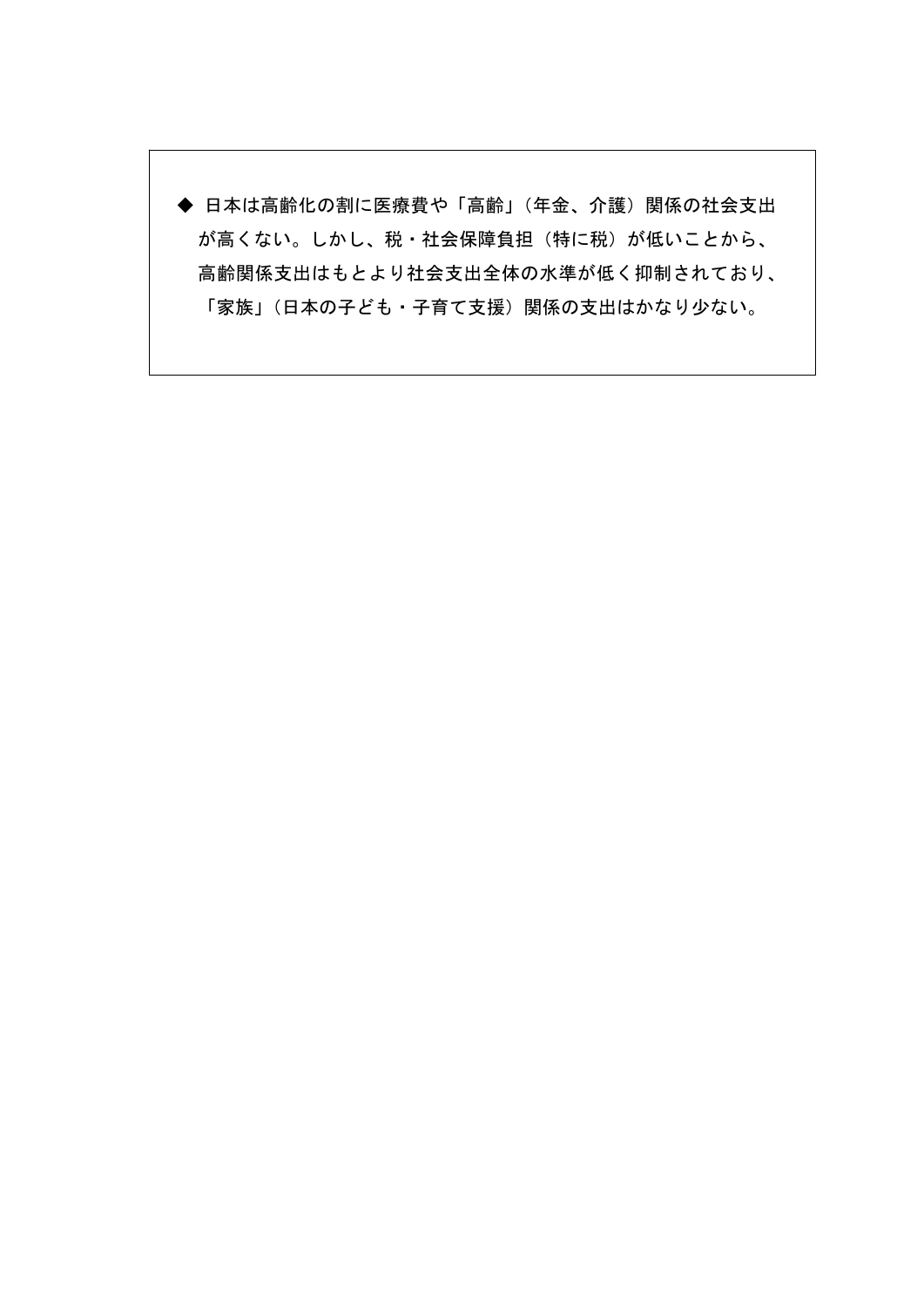目次

| $1_{-}$          |                           |    |
|------------------|---------------------------|----|
| 1.1.             |                           |    |
| 1.2.             |                           |    |
| 1.3.             |                           |    |
| 1.4.             |                           |    |
| 1.5.             | 高齢化率と保健医療支出との関係  13       |    |
| 1.6.             | 医薬品およびその他非耐久性医療財  14      |    |
| 2 <sub>1</sub>   |                           |    |
| 2.1.             |                           |    |
| 2.2.             | 人口 1,000 人当たり看護職員数  18    |    |
| $2 \, 3$         |                           |    |
| 3 <sub>1</sub>   |                           |    |
| 3 <sub>1</sub>   |                           |    |
| 3.2.             | 長期居住型施設(定員数)  24          |    |
| 3.3.             |                           |    |
|                  | 3.3.1. 急性期病床とリハビリケア病床  26 |    |
|                  |                           |    |
|                  | 3.3.3. 長期居住型施設(一部再掲)  30  |    |
| $\overline{4}$ . |                           | 32 |
| 4.1.             | 喫煙率                       | 32 |
| 4.2.             |                           |    |
|                  |                           |    |
|                  |                           |    |
| 5.1              |                           |    |
|                  |                           |    |
|                  |                           |    |
|                  |                           |    |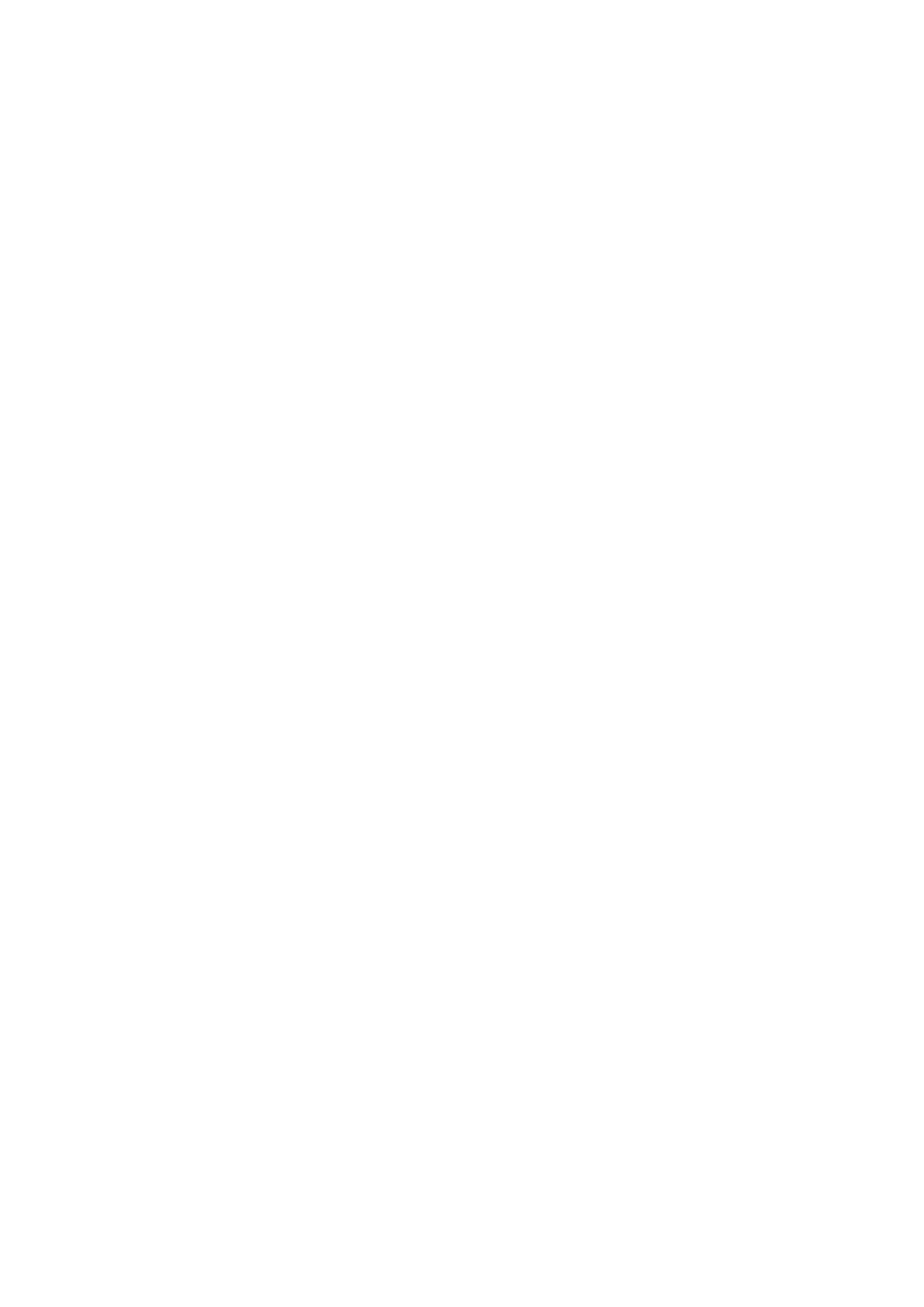### はじめに

l

2014 年の日本の対 GDP 保健医療支出は 10.2%で OECD 加盟国中 8 位で あったが、2015 年には 11.4%で 3 位になった。それまで日本は介護サービ ス費用の一部しか計上していなかったが、新しい推計基準にもとづきその範 囲を拡大したためである。OECD 加盟国の多くはすでに新基準を適用してい たため、日本の順位が浮上した1。

2016 年の日本の対 GDP 保健医療支出は 10.9%で 6 位であった。今度は 分母の GDP に新基準を適用し分母が拡大したためである。OECD 加盟国の 多くはそれ以前に新基準を適用していたため、日本の順位が低下した。

OECD 推計基準変更への対応は日本以外の国でも当然行われるが、対応年 が異なるので、これだけで順位が変動する。そもそも各国の保健医療制度は 大きく異なる。本稿では国際比較を示しているが、本稿の目的は比較そのも のではない。諸外国が提出しているデータの定義の違いを踏まえ、国際比較 をきわめて慎重に行う必要があることを確認しつつデータを示したい。

<sup>1</sup> 詳しくは、前田由美子「医療関連データの国際比較-OECD Health Statistics2016-」日医総研ワー キングペーパーNo.370, 2016 年 9 月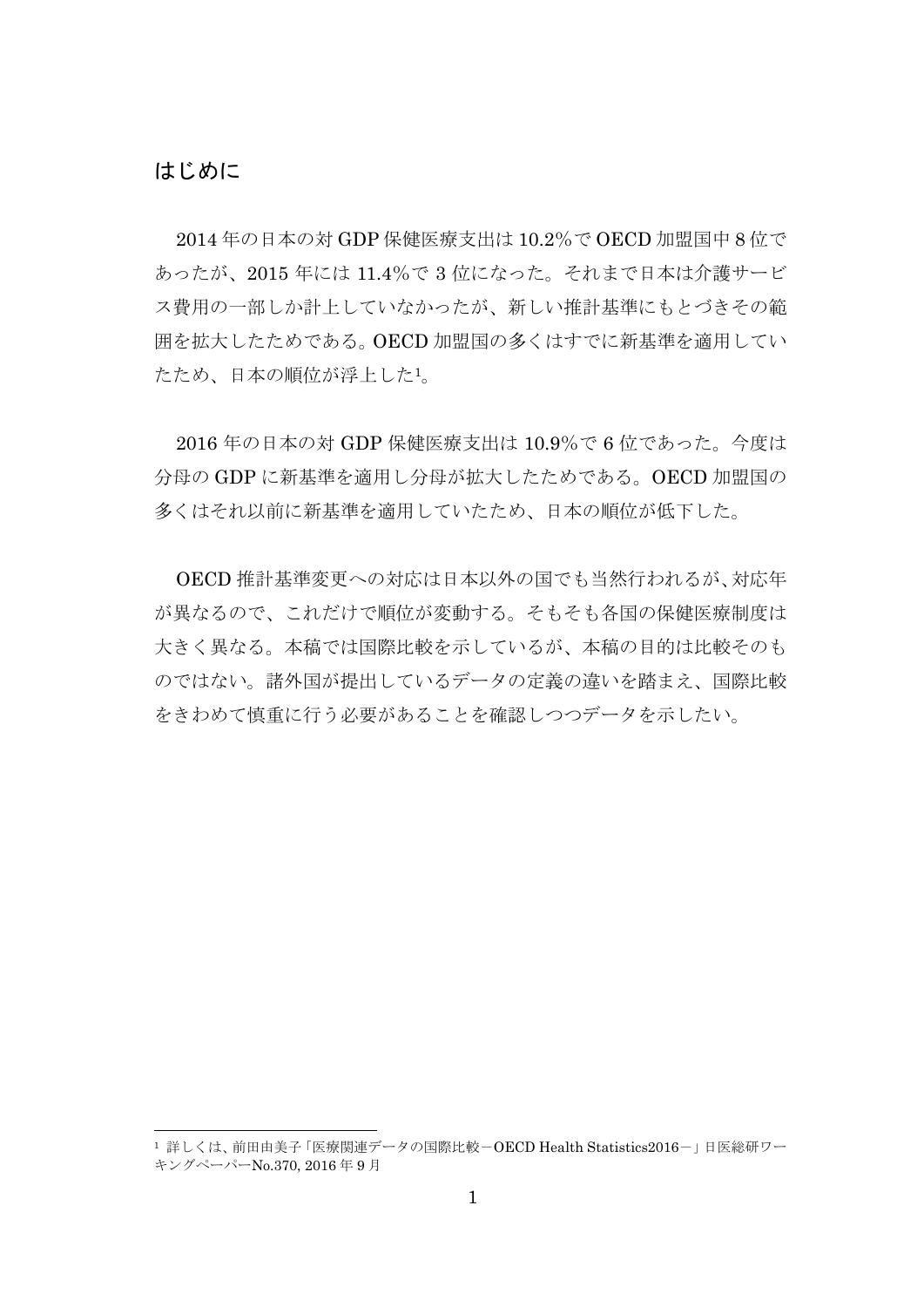# 1. 保健医療支出

## 1.1. 推計範囲

OECD の保健医療支出は、日本でいうところの国民医療費、介護サービス 費のほか、一般薬、予防接種、健康診断、保険者の管理コスト等も対象であ る(表 1.1.1)。日本では全額自費医療や2、政府の一般保健医療管理業務費 は計上されていないが3、そういった事情は他の国も同様である。

| SHA 2011 | Description                          |
|----------|--------------------------------------|
| HC.1     | Curative care/治療                     |
| HC.1.1   | Inpatient curative care/入院治療         |
| HC.1.1.1 | General inpatient curative care      |
| HC.1.1.2 | Specialised inpatient curative care  |
| HC.1.2   | Day curative care/日帰り治療              |
| HC.1.2.1 | General day curative care            |
| HC.1.2.2 | Specialised day curative care        |
| HC.1.3   | Outpatient curative care / 外来治療      |
| HC.1.3.1 | General outpatient curative care     |
| HC.1.3.2 | Dental outpatient curative care      |
| HC.1.3.3 | Specialised outpatient curative care |
| HC.1.4   | Home-based curative care/在宅治療        |
| HC.2     | Rehabilitative care/リハビリテーション        |
| HC.2.1   | Inpatient rehabilitative care        |
| HC.2.2   | Day rehabilitative care              |
| HC.2.3   | Outpatient rehabilitative care       |
| HC.2.4   | Home-based rehabilitative care       |

表 1.1.1 OECD データの範囲

<sup>2</sup> 全額自費の中でも正常な分娩費用は保険者の出産育児一時金、出生数、正常分娩比率から推計され ている。

<sup>3</sup> 保険者の管理コストはカウントされている。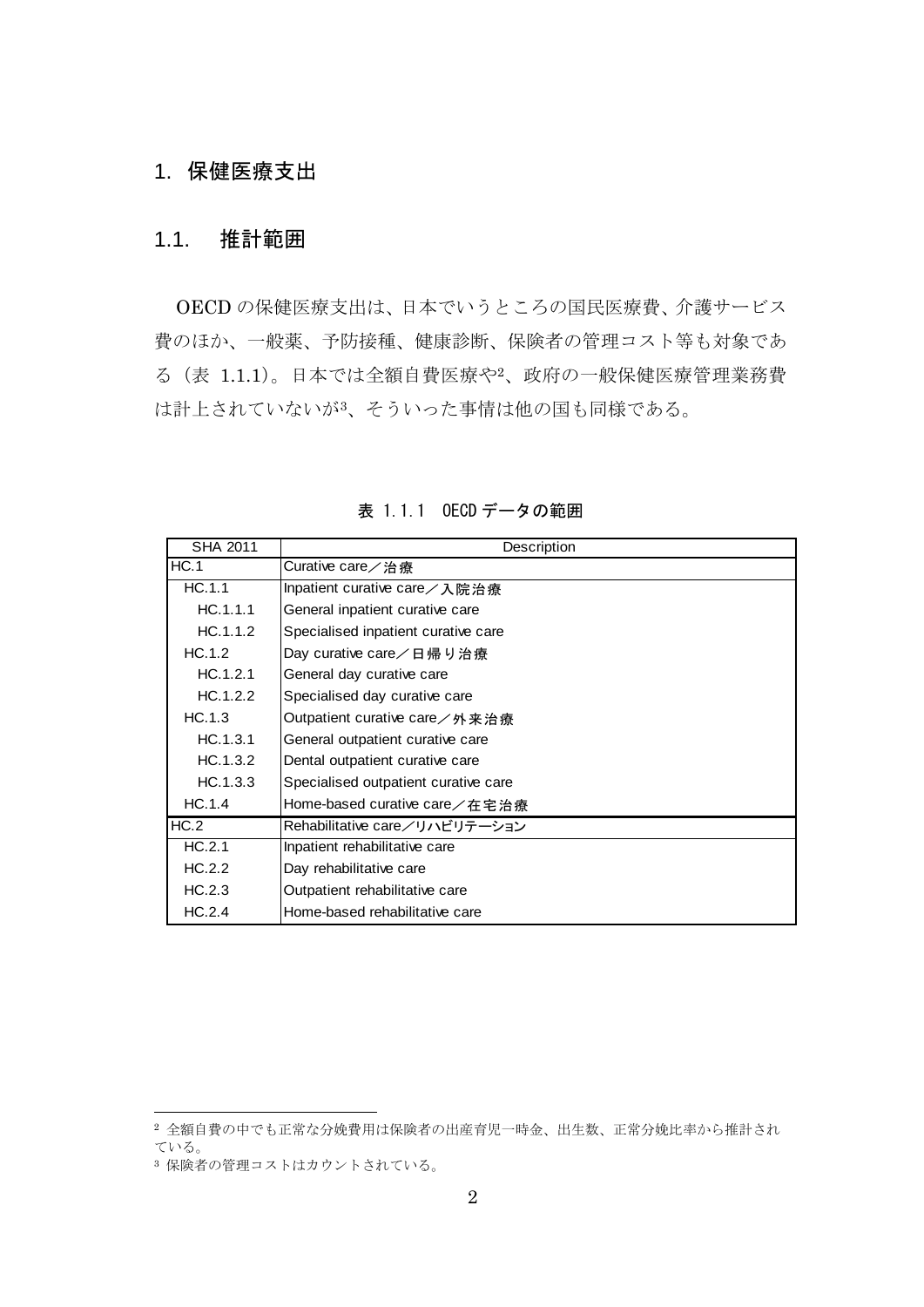| <b>SHA 2011</b> | Description                                                                |  |  |  |
|-----------------|----------------------------------------------------------------------------|--|--|--|
| HC.3            | Long-term care (health)/長期ケア                                               |  |  |  |
| HC.3.1          | Inpatient long-term care (health)                                          |  |  |  |
| HC.3.2          | Day long-term care (health)                                                |  |  |  |
| <b>HC.3.3</b>   | Outpatient long-term care (health)                                         |  |  |  |
| HC.3.4          | Home-based long-term care (health)                                         |  |  |  |
| HC.4            | Ancillary services (non-specified by function)                             |  |  |  |
| HC.4.1          | Laboratory services /臨床検査                                                  |  |  |  |
| HC.4.2          | Imaging services / 画像検査                                                    |  |  |  |
| HC.4.3          | Patient transportation/移送                                                  |  |  |  |
| HC.5            |                                                                            |  |  |  |
| HC.5.1          | Pharmaceuticals and other medical non-durable goods / 医薬品およびそ<br>の他非耐久性医療財 |  |  |  |
| HC 5.1.1        | Prescribed medicines / 処方薬                                                 |  |  |  |
| HC 5.1.2        | Over-the-counter medicines /- 般薬                                           |  |  |  |
| HC 5.1.3        | Other medical non-durable goods                                            |  |  |  |
| HC.5.2          | Therapeutic appliances and other medical goods/医療器具およびその他                  |  |  |  |
|                 | 医療財                                                                        |  |  |  |
| HC.5.2.1        | Glasses and other vision products                                          |  |  |  |
| HC.5.2.2        | Hearing aids                                                               |  |  |  |
| HC.5.2.3        | Other orthopaedic appliances and prosthetics (excluding glasses and        |  |  |  |
| HC.5.2.9        | All other medical durables, including medical technical devices            |  |  |  |
| HC.6            | Preventive care/予防的ケア                                                      |  |  |  |
| HC.6.1          | Information, education and counseling programmes                           |  |  |  |
| HC.6.2          | Immunisation programmes / 予防接種プログラム                                        |  |  |  |
| HC.6.3          | Early disease detection programmes                                         |  |  |  |
| HC.6.4          | Healthy condition monitoring programmes /健康診断プログラム                         |  |  |  |
| HC.6.5          | Epidemiological surveillance and risk and disease control programmes       |  |  |  |
| HC.6.6          | Preparing for disaster and emergency response programmes / 災害対             |  |  |  |
|                 | 策、救急対応                                                                     |  |  |  |
| HC.7            | Governance, and health system and financing administration / 行政、保          |  |  |  |
|                 | 健システム、財政運営                                                                 |  |  |  |
| HC.7.1          | Governance and Health system administration                                |  |  |  |
| <b>HC.7.2</b>   | Administration of health financing                                         |  |  |  |
| HC.9            | Other health care services not elsewhere classified (n.e.c.)               |  |  |  |

\*"A System of Health Accounts 2011"(p83-84)に一部邦訳を加筆した

http://w w w .w ho.int/health-accounts/methodology/sha2011.pdf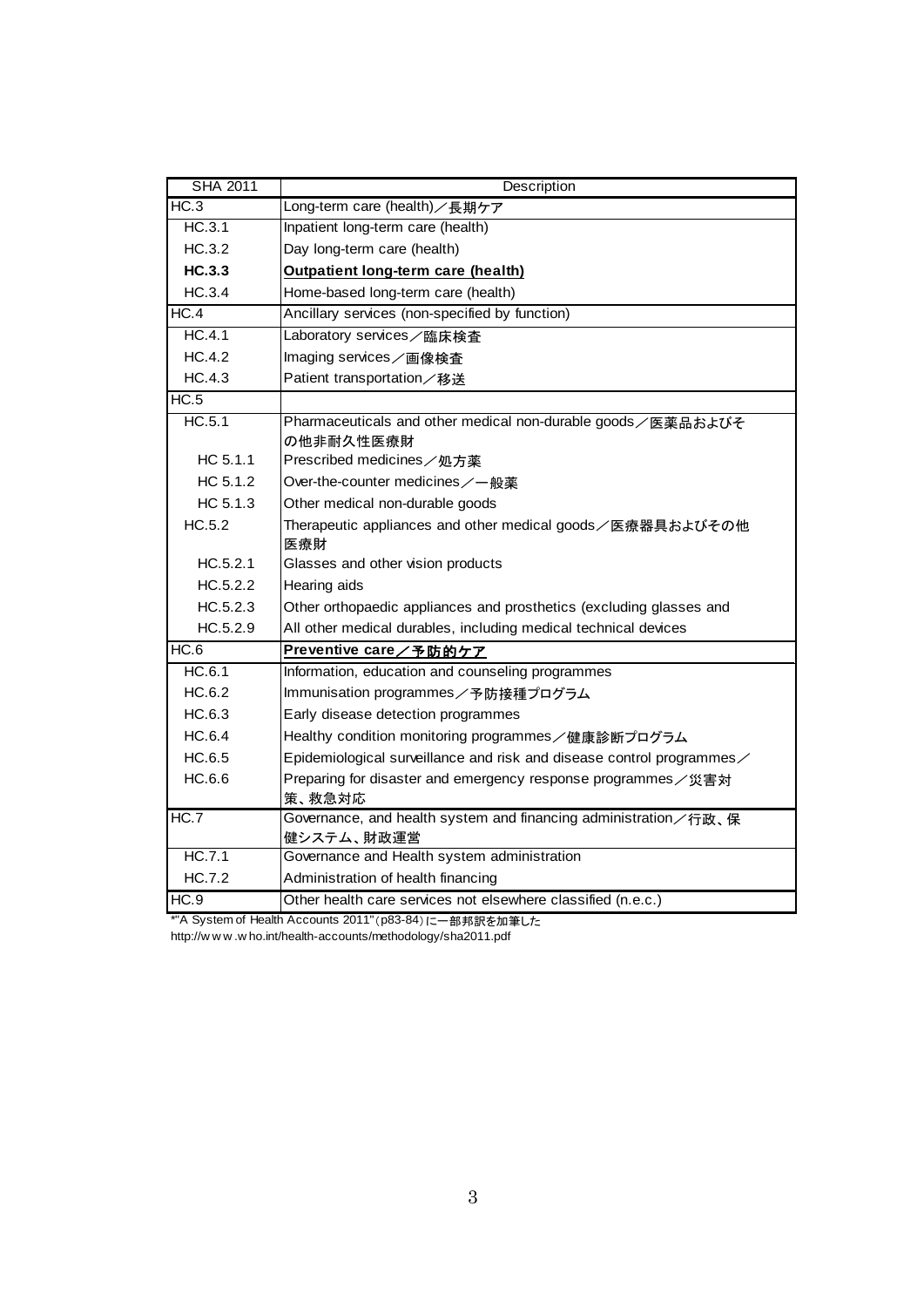## 1.2. 対 GDP 保健医療支出

日本の対 GDP 保健医療支出は、2016 年 10.9%であり、OECD 加盟 35 か国中 6 位である(図 1.2.1)。G7 の中では米国、ドイツ、フランスよりも 低い (図 1.2.2)。

日本の対 GDP 保健医療支出は 2010 年から 2011 年にかけて上昇している が、"OECD Health Statistics 2016"において、新しい推計基準(SHA2011) を適用し介護保険サービス等を加えて推計し直し、2011 年以降の修正を行っ たためである4。また"OECD Health Statistics 2017"では、GDP に新しい 推計基準(2008SNA)を適用し、2011 年以降の修正を行った。OECD 加盟 国の多くは日本よりも前に新基準を適用したため、他国に比べて日本の順位 が上下した。

なお英国が 2013 年度に上昇しているのも、SHA2011 で 2013 年度を修正 したためである。過去何年遡及修正するかは国によってさまざまである。

<sup>4</sup> 日本は、介護保険サービスのうち、SHA1.0(旧基準)では訪問看護、訪問・通所リハビリテーショ ン、介護老人保健施設、介護療養型医療施設(介護療養病床)等を計上していた。これらは、介護保 険導入以前には医療保険から給付されていたサービスである。SHA2011(新基準)で、訪問・通所介 護、介護老人福祉施設(特養)等に範囲が広がった。また、日本は 2011年までしか遡及修正していな いが、ドイツは 1992 年以降、カナダおよびフランスは 2006 年以降を SHA2011 で遡及修正している。 対応は各国によってさまざまである。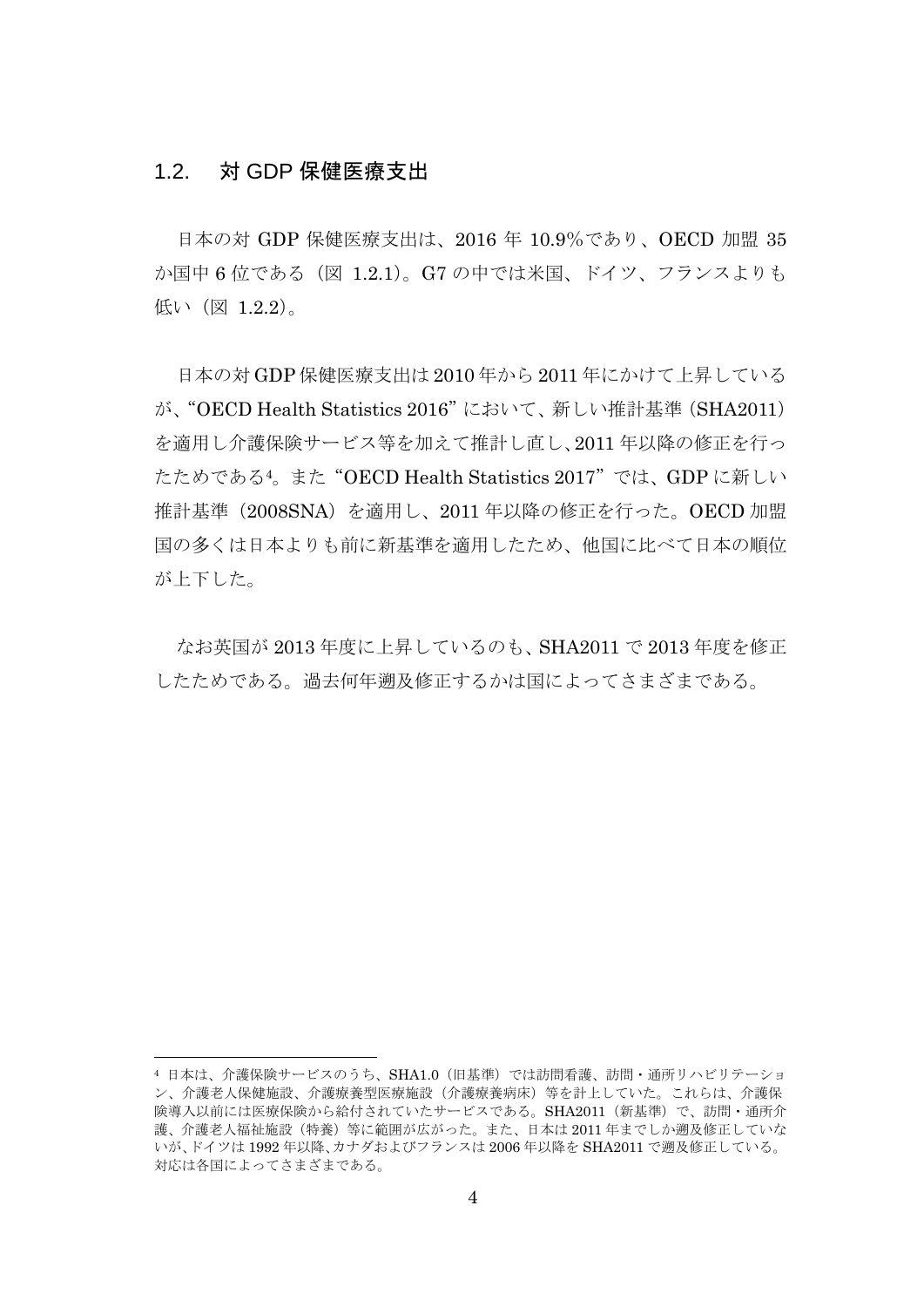

図 1.2.1 対 GDP 保健医療支出

図 1.2.2 対 GDP 保健医療支出の推移

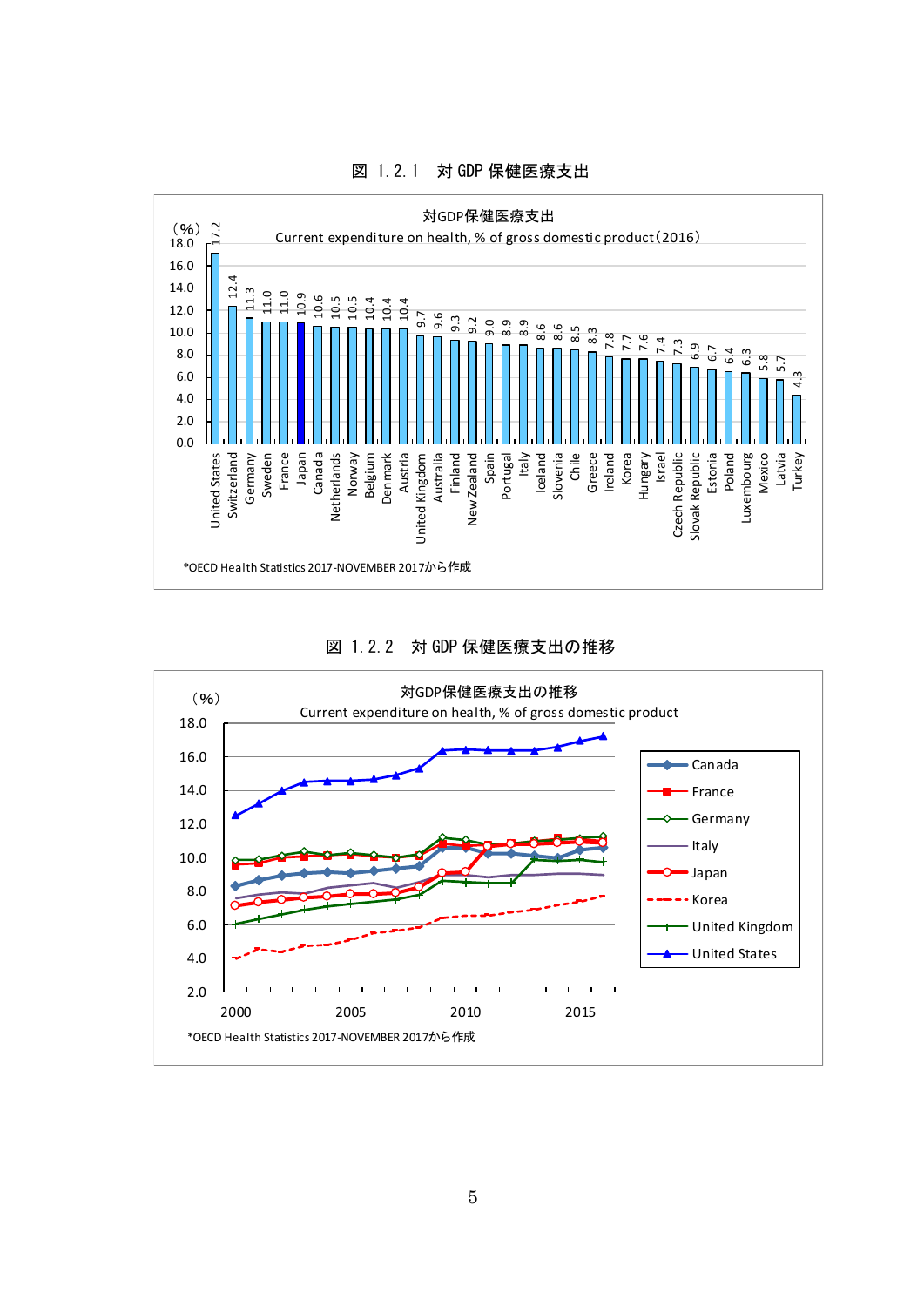今般、日本が GDP に新基準(2008SNA)を適用し遡及修正した結果、日 本の対 GDP 総医療費支出は"OECD Health Statistics 2016"では 2011 年 11.1%であったが、"OECD Health Statistics 2017"では 2011 年 10.9%に 低下した。

分母の GDP に研究開発費を計上するなどして、GDP が 2016 年に 4.2% (うち研究開発費分が 3.5%)上昇したためである。新基準(2008SNA)へ の対応は米国 2013年、EU2014年で、日本は 2016年 (2011年まで修正) でもっとも遅かった5。



図 1.2.3 日本の対 GDP 保健医療支出の変化

<sup>5</sup> 内閣府経済社会総合研究所国民経済計算部「2008SNA に対応した我が国国民経済計算について (平成 23 年基準版)」2016 年 11 月 30 日

http://www.esri.cao.go.jp/jp/sna/seibi/2008sna/pdf/20161130\_2008sna.pdf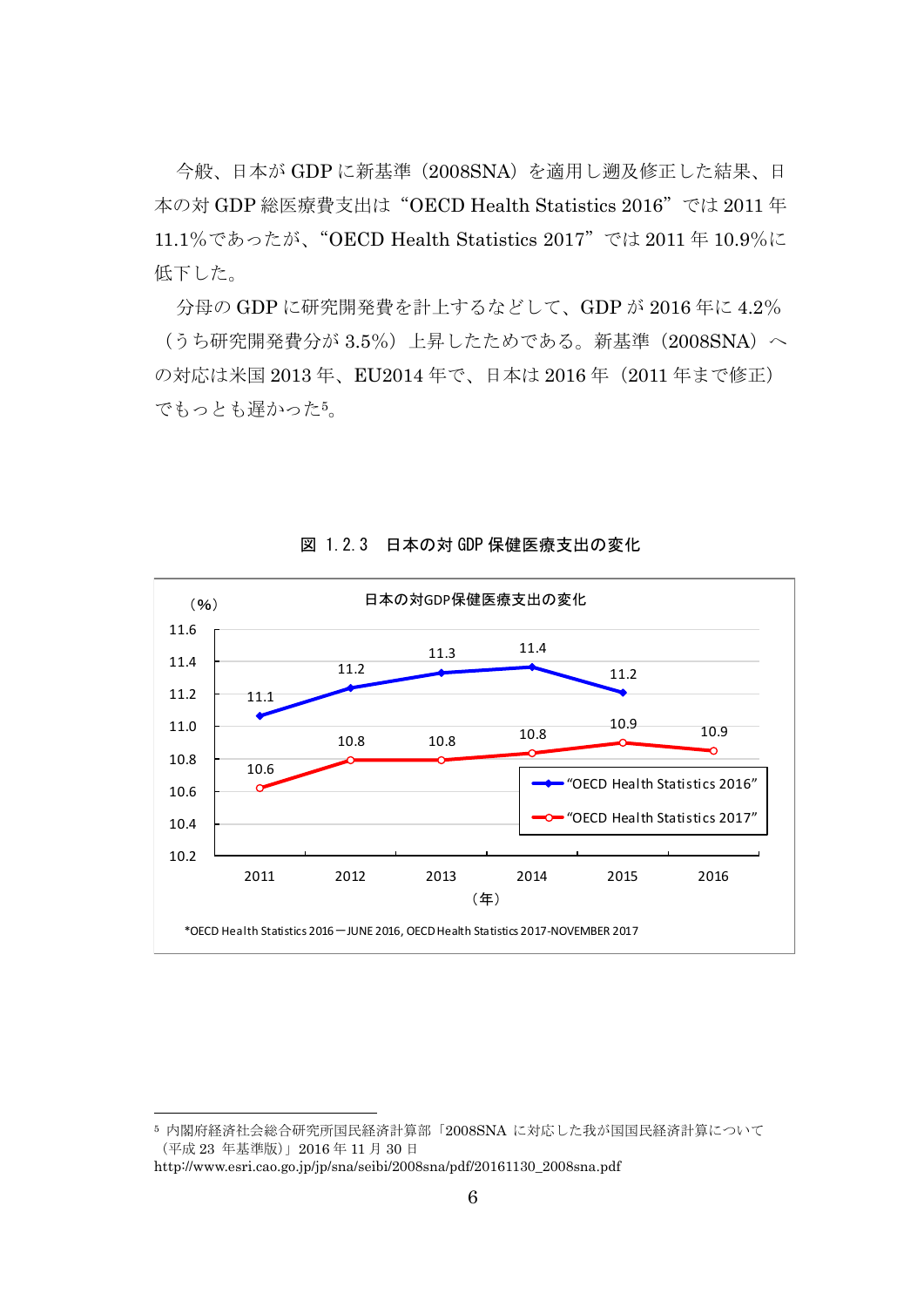## 1.3. 対 GDP 技術料関係支出

医療財(Medical goods, 医薬品(一般薬を含む)、医療器具等)以外の支 出を「技術料関係支出」とした。日本の対 GDP 保健医療支出は 6 位である が(前述)、対 GDP 技術料関係支出では 10 位にまで下がる(図 1.3.1)。

技術料関係支出には予防、公衆衛生サービスも含んでいるが、西沢(2015) は日本ではこれらの費用がほとんど算入されておらず、過小推計になってい ると指摘している。ただし、こうした問題は他の国にもあると推察される。

日本の対 GDP 技術料関係支出は、近年、ドイツ、フランス、カナダと同 じような水準および傾向である(図 1.3.2, 図 1.3.3)。

対 GDP 技術料関係支出が日本と同水準のドイツは医療費抑制のため、 2004 年に受診抑制を狙って四半期毎の初回診療時外来診療料を課したが6、 2013 年に廃止された7。



図 1.3.1 対 GDP 技術料関係支出

<sup>6</sup> 戸田典子「ドイツの医療費抑制施策-保険医を中心にー」国立国会図書館、レファレンス 2008.11 http://www.ndl.go.jp/jp/diet/publication/refer/200811\_694/069402.pdf 7 Dr. Joachim Müller 資料, 「強力な医師会による当事者自治のドイツ医療」<sup>194</sup> <sup>頁</sup>, 2014 <sup>年</sup> <sup>9</sup> <sup>月</sup>, <sup>日</sup>

本医師会・民間病院ドイツ医療・福祉調査団 報告書Ⅱ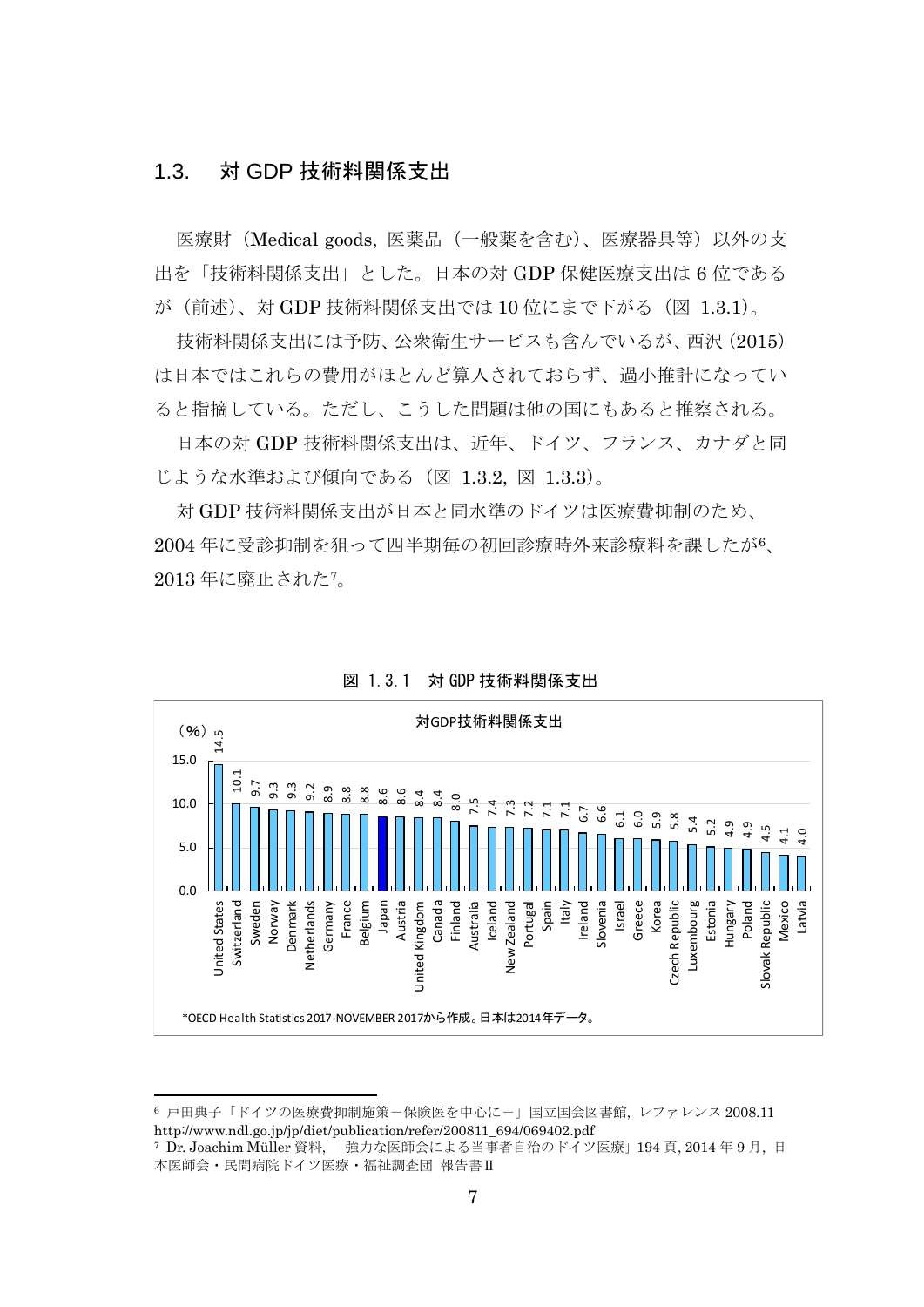

図 1.3.2 対 GDP 技術料関係支出の推移

日本の 2010 年から 2011 年にかけての上昇は推計手法の変更によるもの。 他の国も同様の年がある。



図 1.3.3 対 GDP 技術料関係支出と対 GDP 医療財支出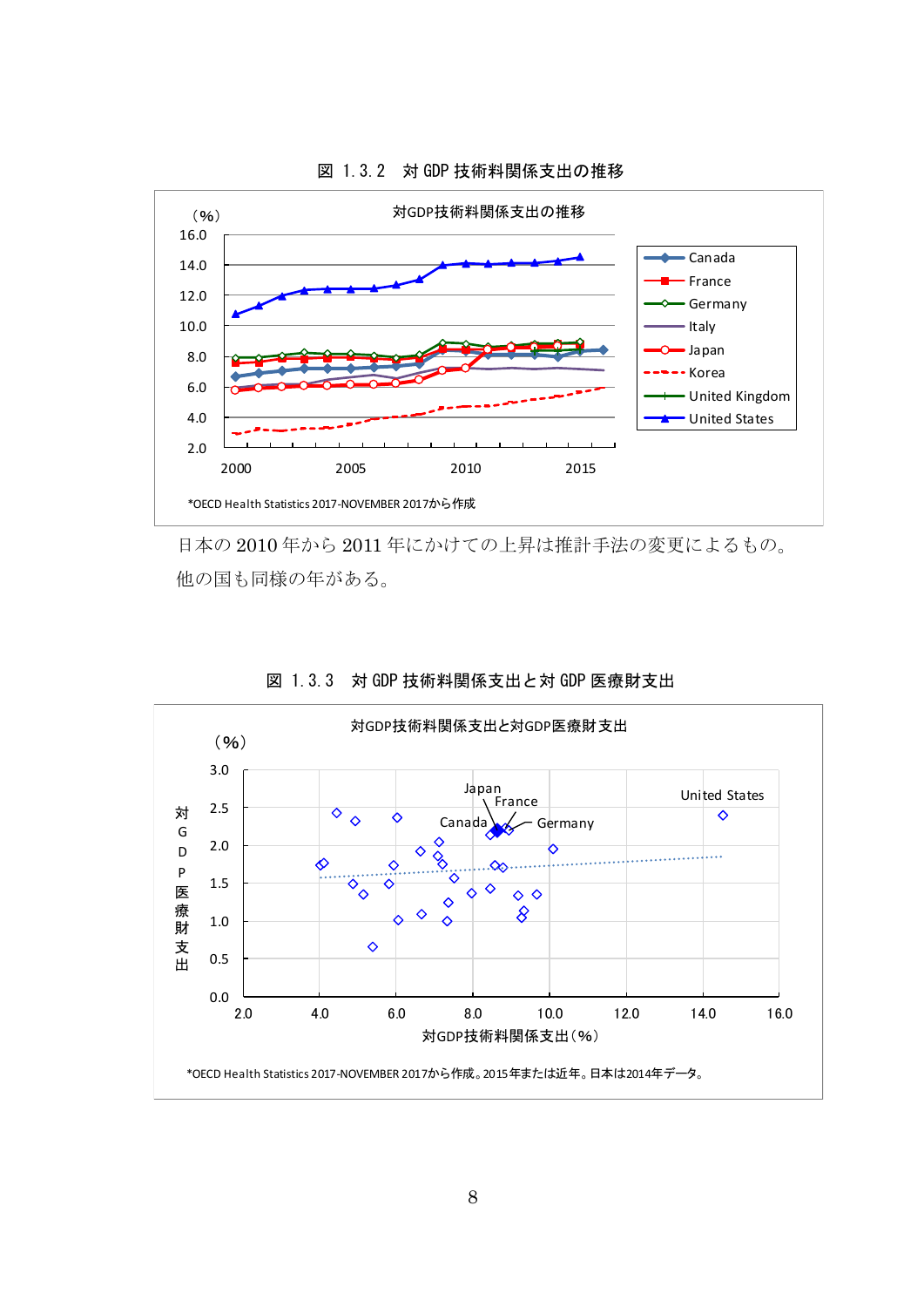## 1.4. 1 人当たり保健医療支出

1 人当たり保健医療支出は米ドル購買力平価(PPP, purchasing power parity)で計算されている。為替レートの影響を受けることに留意しておく 必要がある。日本の 1 人当たり保健医療支出は 4,519 ドルで OECD 加盟 35 か国中 15 位であり、中央値よりやや高い程度である(図 1.4.1)。



図 1.4.1 1人当たり保健医療支出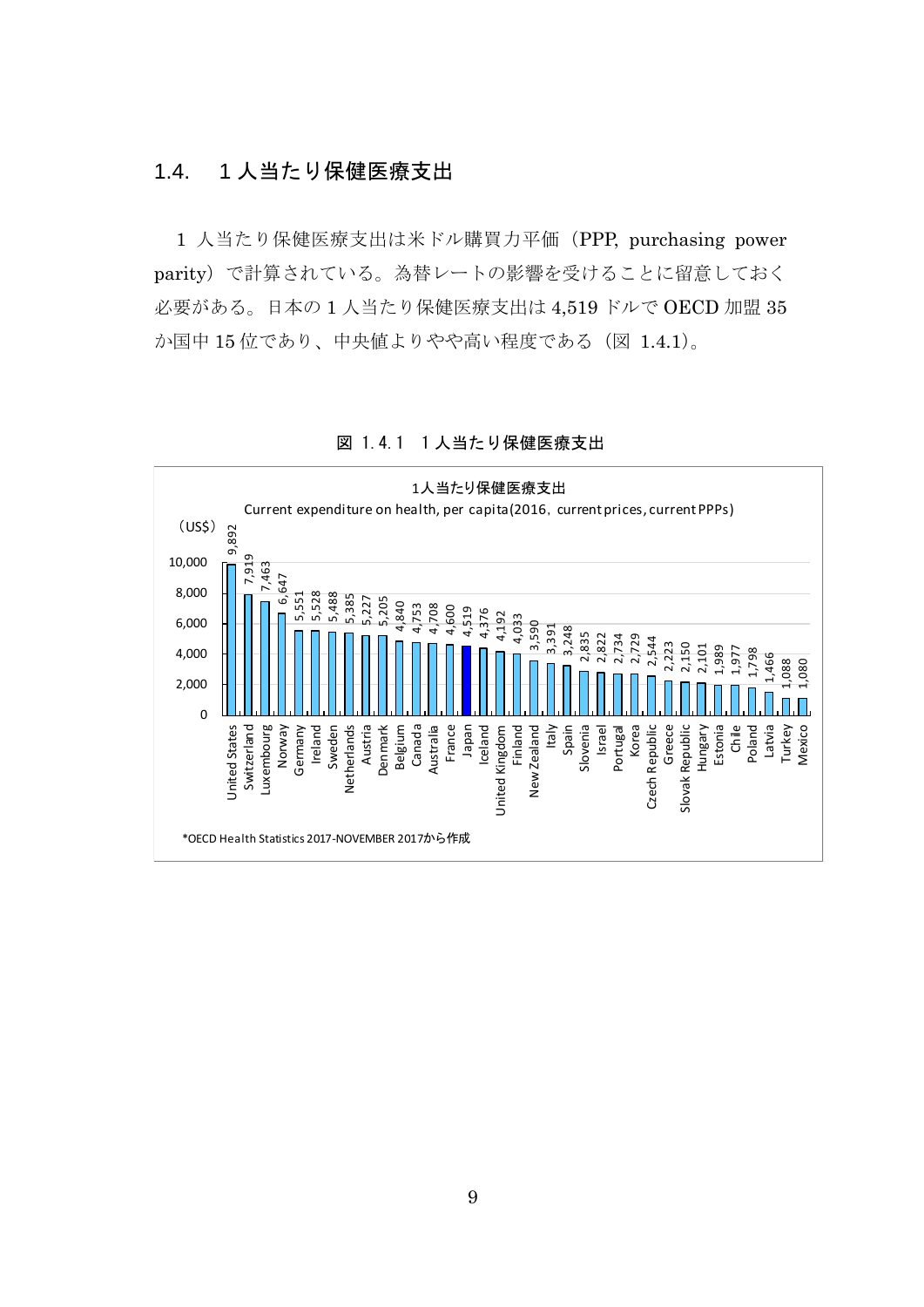日本の 1 人当たり保健医療支出は G7 の中では米国、ドイツ、カナダ、フ ランスよりも低い(図 1.4.2)。さらに日本ではここ数年 1 人当たり保健医療 支出の伸びが鈍い(図 1.4.3)。



図 1.4.2 1 人当たり保健医療支出の推移

図 1.4.3 1 人当たり保健医療支出の伸び

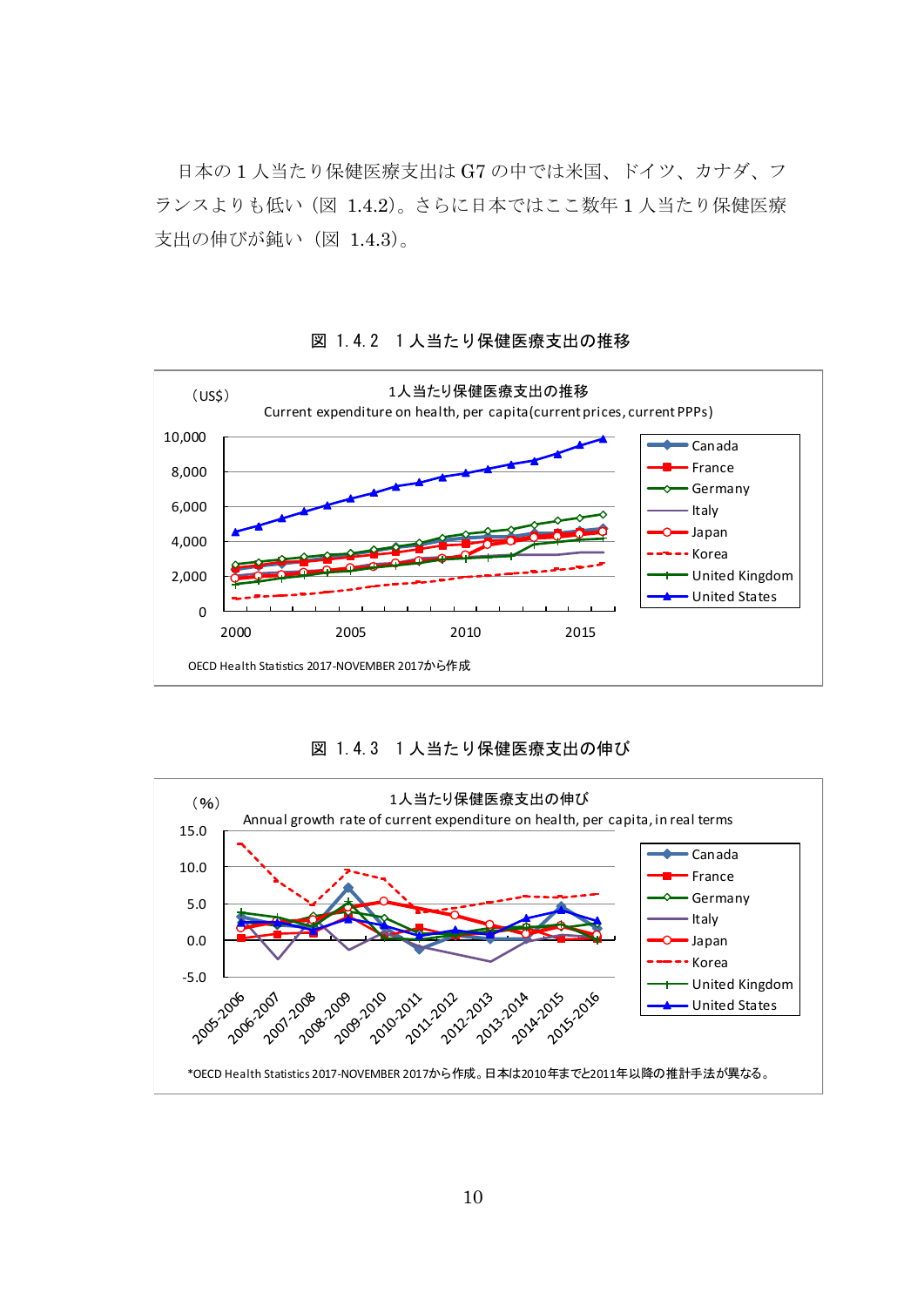GDP との関係を見るに当たり、まず主要国の GDP を示す(図 1.4.4)。 BRICs(ブラジル、ロシア、インド、中国)は OECD 加盟国ではなく、OECD 加盟国は必ずしも経済大国というわけではない。また日本は GDP に比べて 1 人当たり GDP の順位が低い (図 1.4.5)。



図 1.4.4 GDP 上位(2016 年)



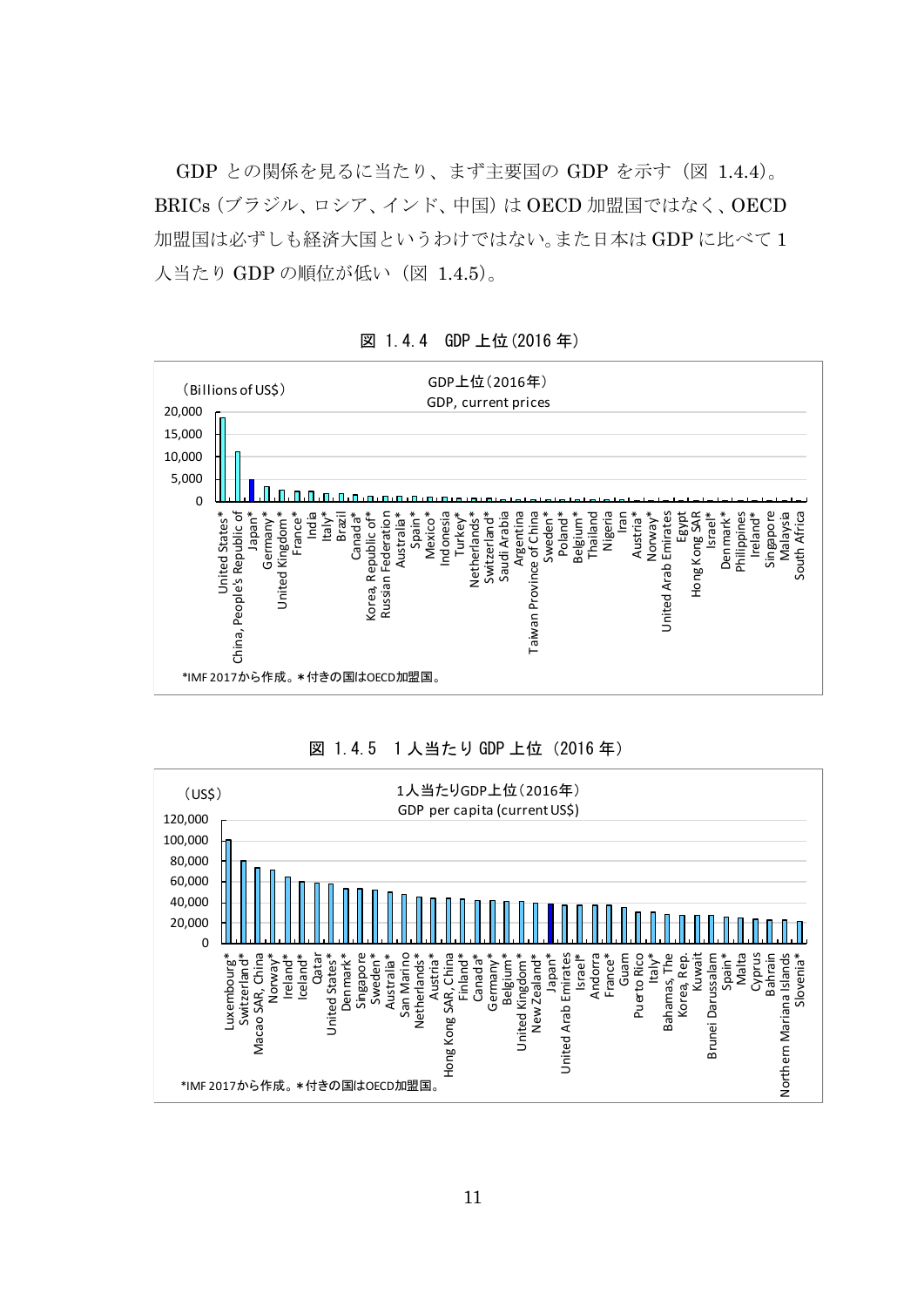1人当たりGDPと1人当たり保健医療支出は相関が高く(相関係数0.841)、 日本の 1 人当たり保健医療支出も 1 人当たり GDP にほぼ見合った水準であ る(図 1.4.6)。



図 1.4.6 1 人当たり GDP と 1 人当たり保健医療支出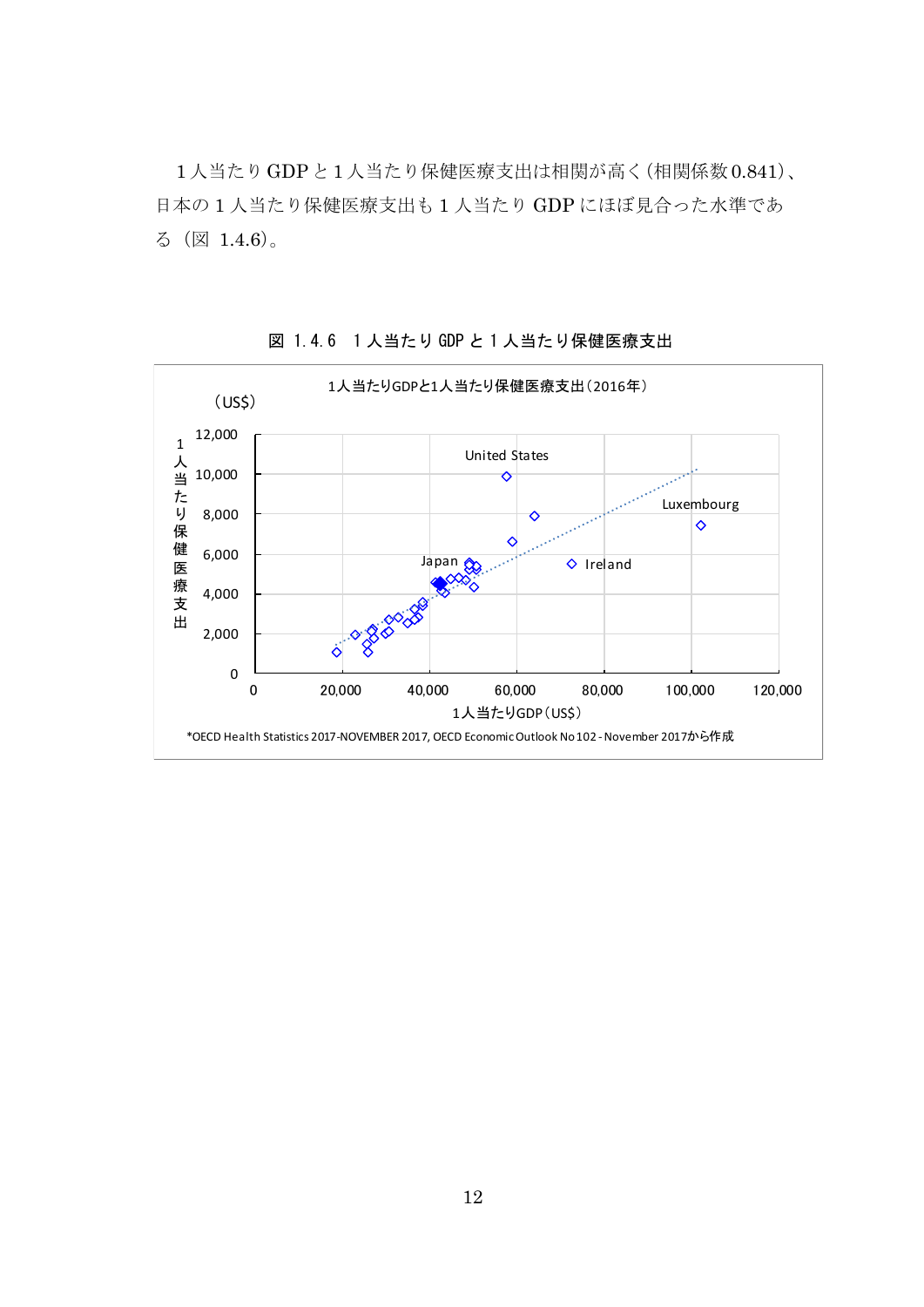## 1.5. 高齢化率と保健医療支出との関係

高齢化率との関係では、日本は高齢化率(65 歳以上人口比率)がもっと も高いが、その割に対 GDP 保健医療支出、1 人当たり保健医療支出はやや 低い(図 1.5.1, 図 1.5.2)。



図 1.5.1 高齢化率と対 GDP 保健医療支出(2015 年)

図 1.5.2 高齢化率と 1 人当たり保健医療支出

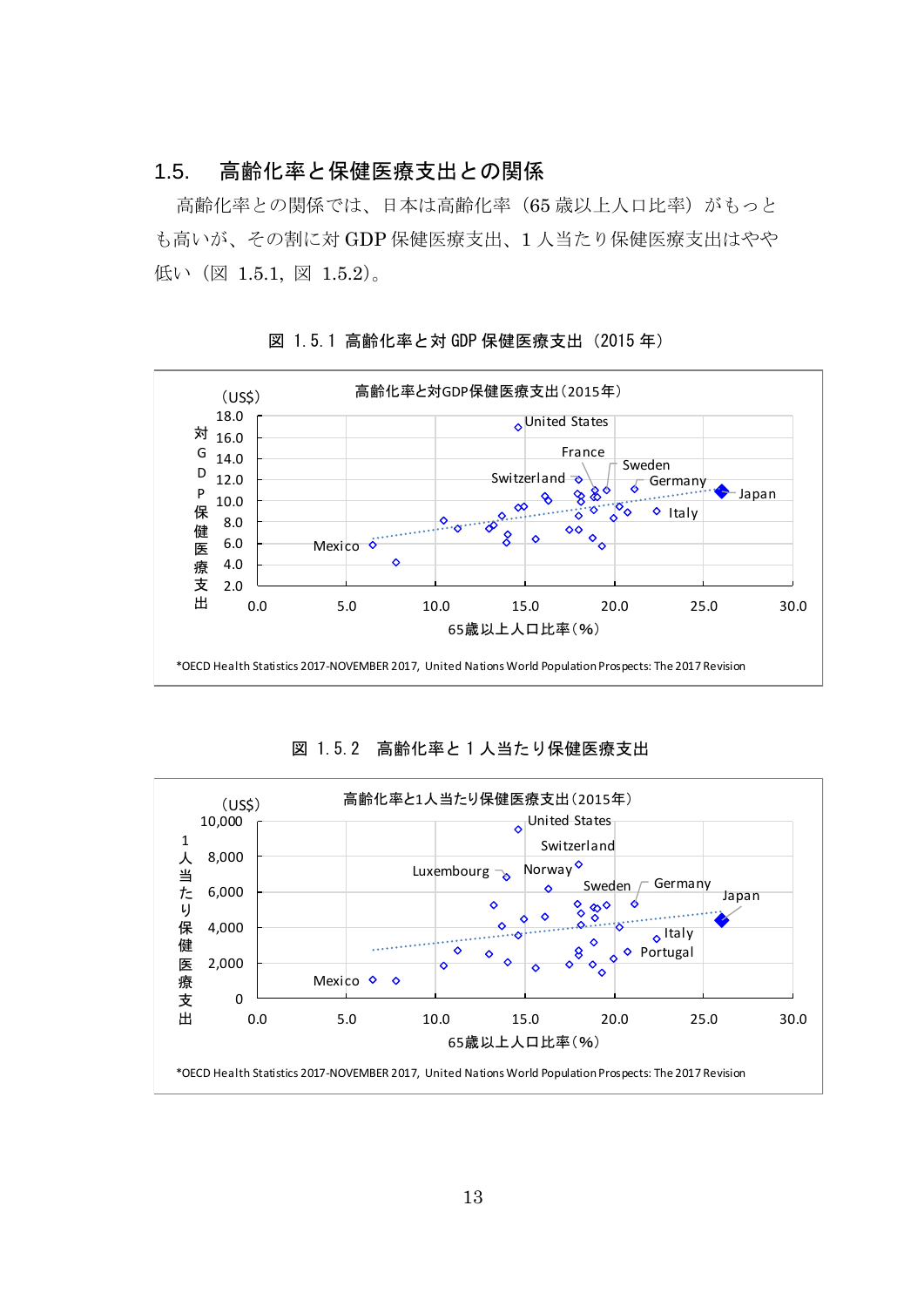## 1.6. 医薬品およびその他非耐久性医療財

"OECD Health Statistics"の医薬品およびその他非耐久性医療財(以下、 医薬品費等)には一般薬も含まれる8。保健医療支出に占める医薬品費等の割 合は日本では 2014 年 18.8%で OECD 加盟国中 8 位である(図 1.6.1)。な お日本で高額薬剤が本格的に薬価収載されたのは 2015 年以降であり9、まだ その影響は出ていない。

1 人当たり医薬品費等支出では、米国、スイスの水準が高く、日本は第 3 位である(図 1.6.2)。1 人当たり GDP と 1 人当たり医薬品およびその他の 非耐久消費財支出には強い相関はなく(相関係数 0.437)、ばらついている(図 1.6.3)。日本は 1 人当たり GDP に比べると、1 人当たり医薬品費等支出の水 準が高い。繰り返しになるが、医薬品費等には一般薬を含む。





<sup>8</sup> 日本では一般薬は「薬事工業生産動態統計調査」の出荷額等から推計されている。

<sup>9</sup> 「オプジーボ」は 2014 年 9 月 2 日薬価収載、2015 年 12 月効能・効果追加承認取得、2016 年 2 月用法・用量変更承認取得。「ソバルディ」は 2015 年 5 月薬価収載、「ハーボニー」は 2015 年 8 月 薬価収載。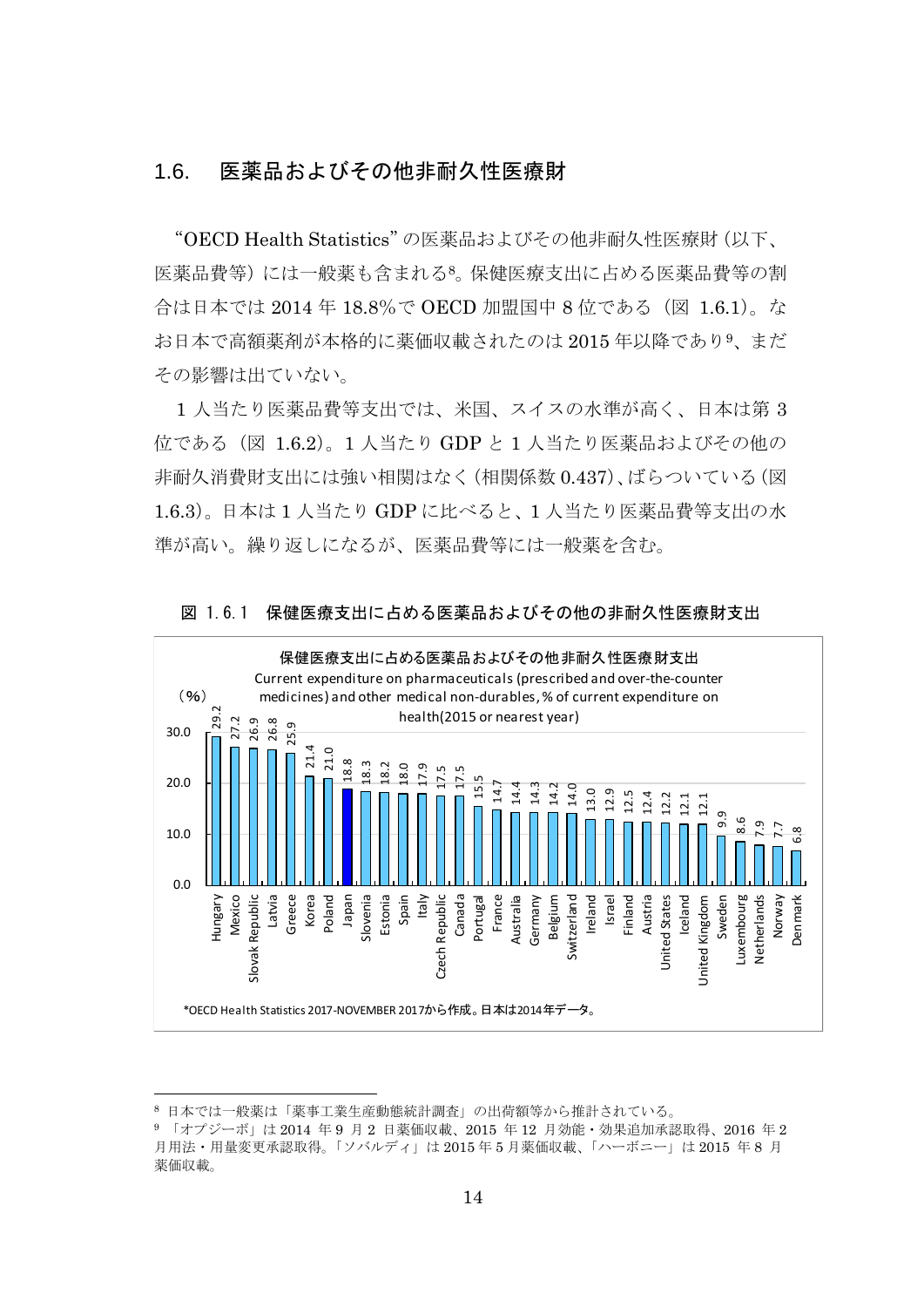

#### 図 1.6.2 1 人当たり医薬品およびその他の非耐久性医療財支出

図 1.6.3 1 人当たり GDP と 1 人当たり医薬品およびその他の非耐久消費財支出

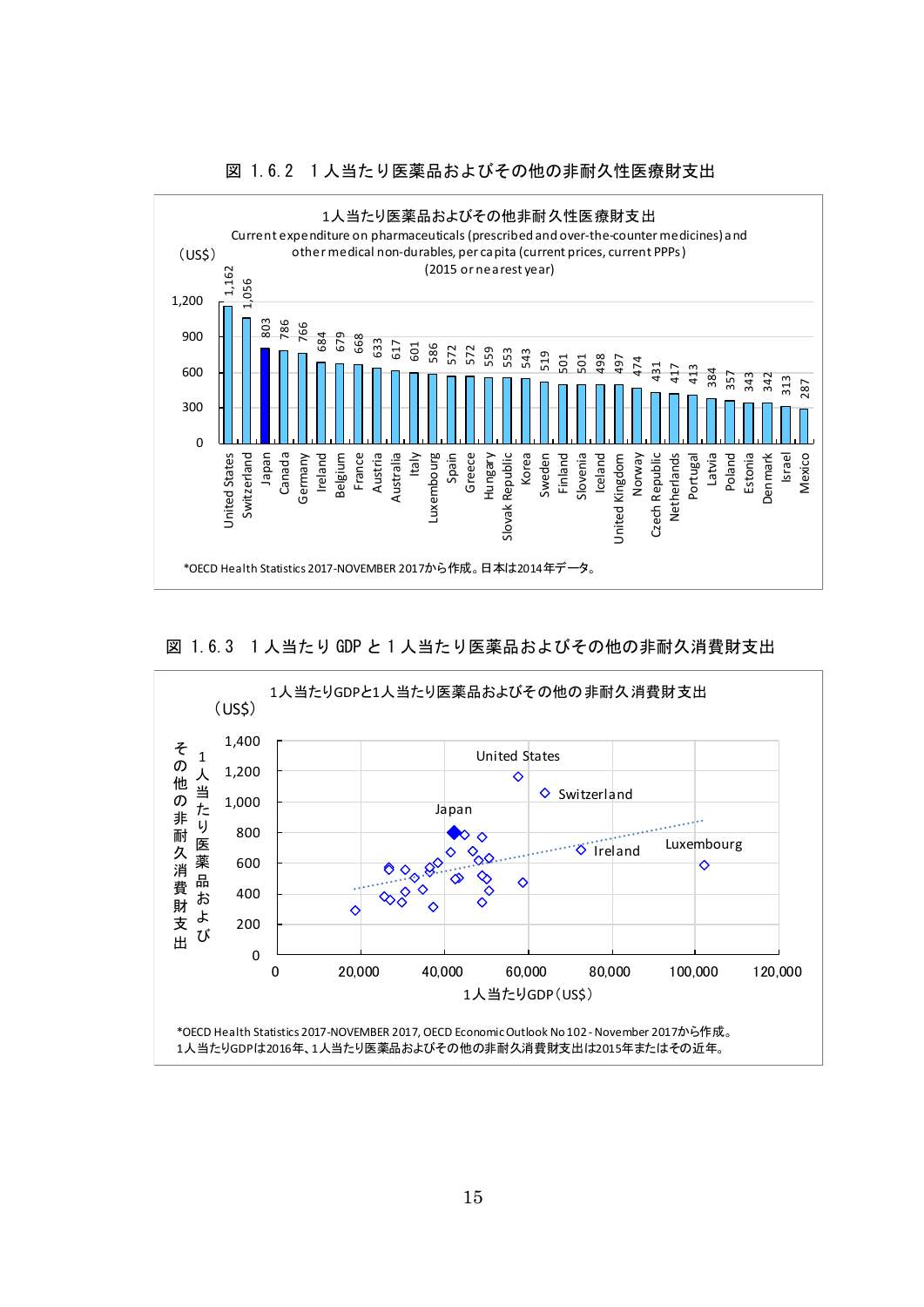### 2. 医療従事者数

## 2.1. 人口 1,000 人当たり医師数

ほとんどの国は臨床医を報告しているが、他の業務に従事する医師を含む 国もある。歯科医は含まない。

# 日本の人口 1,000 人当たり医師数は 2.4 人で OECD 加盟国 35 か国中 30 位であり(図 2.1.1)、増加傾向で推移している(

図 2.1.2)。日本では 2008 年以降、本格的な医師養成数の増員に転じてい るが、2014 年はその効果はまだわずかしか出ていない時期である。

G7 の中ではドイツの医師数が増加しているが外国人医師の国内流入が多 いという報告や10、ドイツでも地方の医師不足が課題であるとの分析がある11。

Practising physicians(表にはポイントのみを示し脚注に OECD が公表して いる各国の範囲を記した(以下同じ))

| 日本     | 「医師・歯科医師・薬剤師調査」12の医療施設および介護保          |
|--------|---------------------------------------|
|        | 健施設の従事医師数の合計。2014年 300,075人 (直近の 2016 |
|        | 年データでは 308,105人)。                     |
| フランス13 | 研修医を含まない。                             |
| ドイツ14  | 一般開業医、専門医、インターン、外国人医師を含む。             |
| 英国15   | NHSの医師のみ。検眼の医師、非常勤医師を含まない。            |

<sup>10</sup> ドイツ国内の外国人医師の比率は 8.7%(2013 年 12 月)

真野俊樹「強力な医師会による当事者自治のドイツ医療-「ゲートキーパーはドイツの文化に合わず」 -」2014 年 9 月, 日本医師会・民間病院ドイツ医療・福祉調査団報告書Ⅱ, 17 頁

<sup>11</sup> 渡辺富久子「【ドイツ】医療供給を強化するための公的医療保険法の改正」(外国の立法 (2015.11)) によると、州での保険医 1 人当たりの住民の格差は 1.8 倍。

http://dl.ndl.go.jp/view/download/digidepo\_9531505\_po\_02650207.pdf?contentNo=1 12「医師・歯科医師・薬剤師調査」は病院勤務医退職後、アルバイトで診療している医師等を捕捉しき

れていない。

<sup>13</sup> France: Interns and residents are not included.

<sup>14</sup> Germany: Included are general practitioners, specialists, interns and resident physicians and foreign physicians licensed to practice and actively practising medicine in the country.

<sup>15</sup> United Kingdom: Data cover National Health Service staff only. Data exclude dental staff, optometrists/opticians, and locum staff.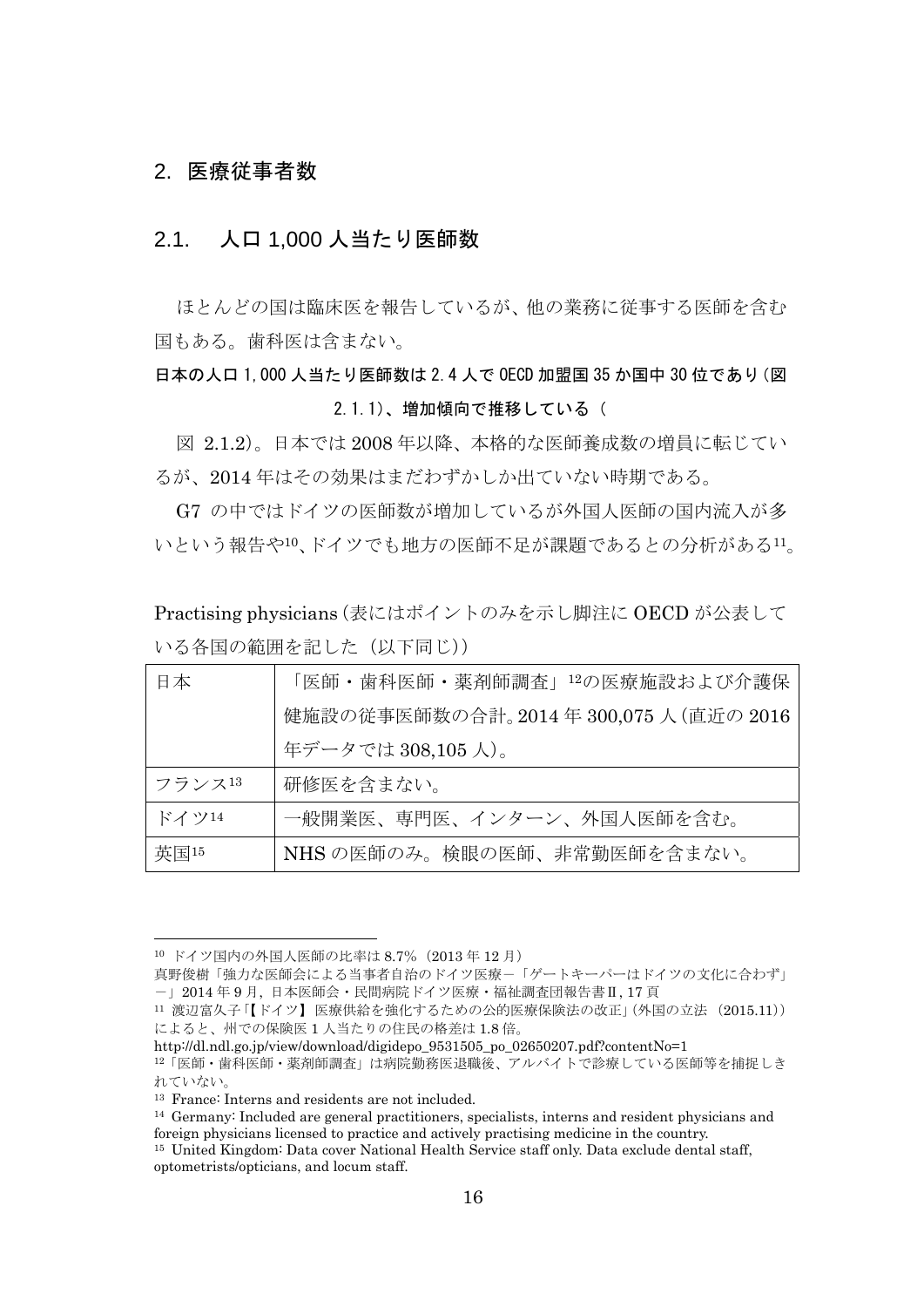

#### 図 2.1.1 人口 1,000 人当たり医師数



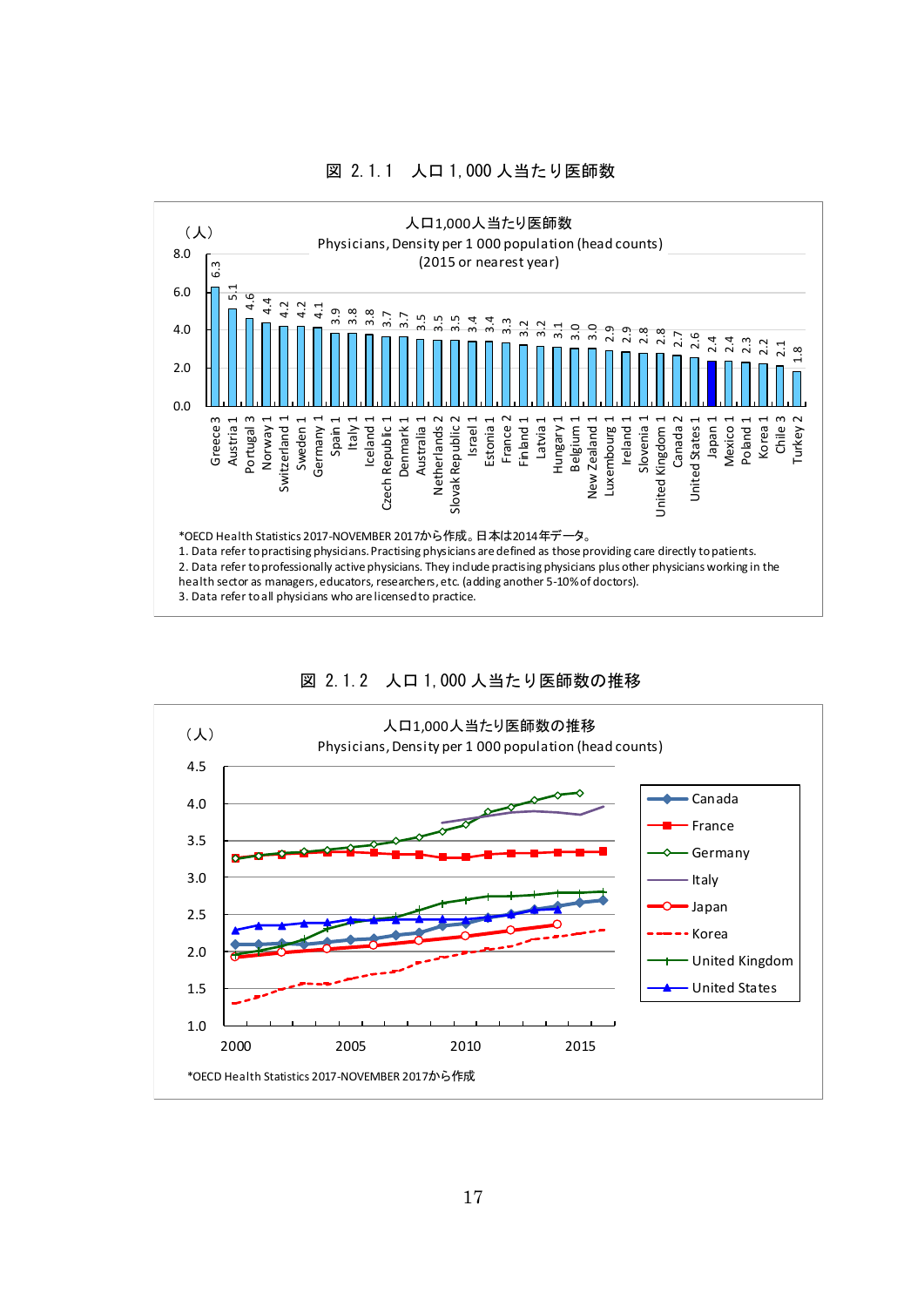# 2.2. 人口 1,000 人当たり看護職員数

多くの国が臨床看護職員を報告しているが、フランス、米国などでは研究 機関等の看護職員を含む。日本の人口 1,000 人当たり看護職員数は 11.0 人で あり(図 2.2.1)、上昇傾向にある(図 2.2.2)。

G7 ではドイツが 13.3 人ともっとも高い。ドイツでは高度外国人材の中で も医療・介護分野(医師、看護師、介護士等)の専門人材を積極的に受け入 れようとする動きがあるとのことである16。

フランスでは開業看護師がオフィスを開設し、在宅や老人ホームで看護を 提供している17。

Nurses

| 日本18                        | 厚生労働省「衛生行政報告例」2014 年 1,394,985 人 |
|-----------------------------|----------------------------------|
|                             | 就業看護師、就業准看護師                     |
|                             | 病院、診療所、助産所、訪問看護ステーション、介護保険施      |
|                             | 設等(居宅サービス事業所を含む)、社会福祉施設、その他      |
| フランス19                      | 研究機関等の看護職員を含む。                   |
| ドイツ20                       | 看護師、小児看護師、高齢者看護師の合計。             |
| 英国21                        | プライベートセクターは含まず、地域もすべてではない。       |
| $\mathcal{K}\boxtimes^{22}$ | 専門看護職員で、研究機関等の看護職員を含む。           |

<sup>16</sup> 「諸外国における外国人受け入れ制度の概要と影響をめぐる各種議論に関する調査」独立行政法人 労働政策研究機構, 2015 年 5 月 http://www.jil.go.jp/institute/siryo/2015/153.html

<sup>17</sup> 松田晋哉「フランスの医療提供体制について」, 「岐路に立つフランス医療-日本にも迫るイギリ ス化の圧力-」2011年8月, 日本医師会・民間病院フランス医療・福祉調査団 報告書Ⅱ

<sup>18</sup> Japan: Data consist of public health nurses, nurses and assistant nurses working at hospitals, clinics, maternity homes, home-visit nursing care stations, institutions covered by long-term care insurance, social welfare institutions and other establishments.<br><sup>19</sup> France: Data are available for "professionally active" nurses (including nurses in dministrative,

academic or research functions who are not providing direct care to patients).

<sup>20</sup> Germany: Data include professional nurses with a 3-year education and associate professional nurses with a 1-year education (nurses, paediatric nurses and nurses for the elderly).<br><sup>21</sup> United Kingdom: Does not include private sector. Data for professional and associate

professional nurses available for England, Scotland and Northern Ireland only. 22 United States: Data are available for "professionally active" nurses (including nurses in

ministrative, academic or research functions who are not providing direct care to patients).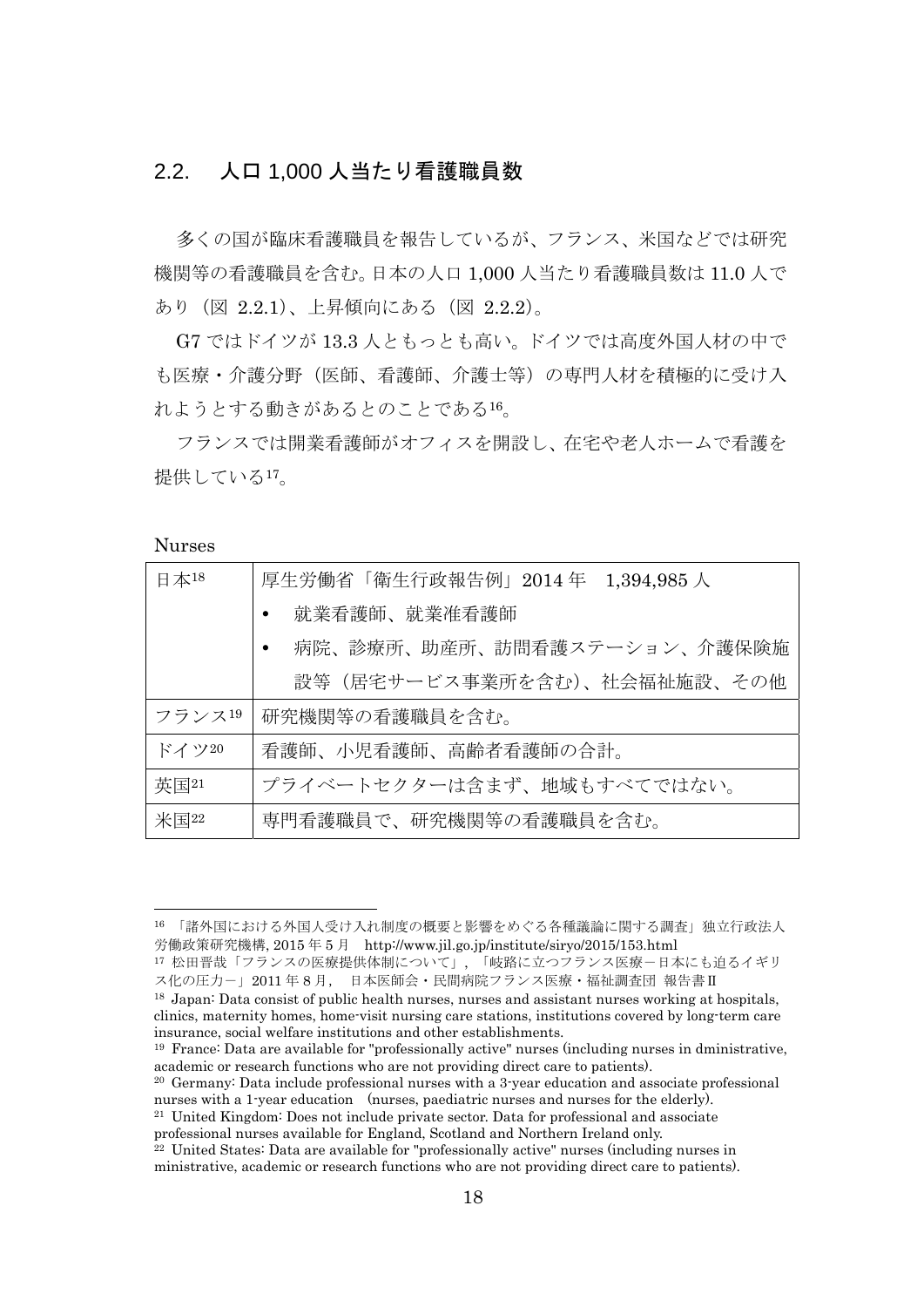

#### 図 2.2.1 人口 1,000 人当たり看護職員数



図 2.2.2 人口 1,000 人当たり看護職員数の推移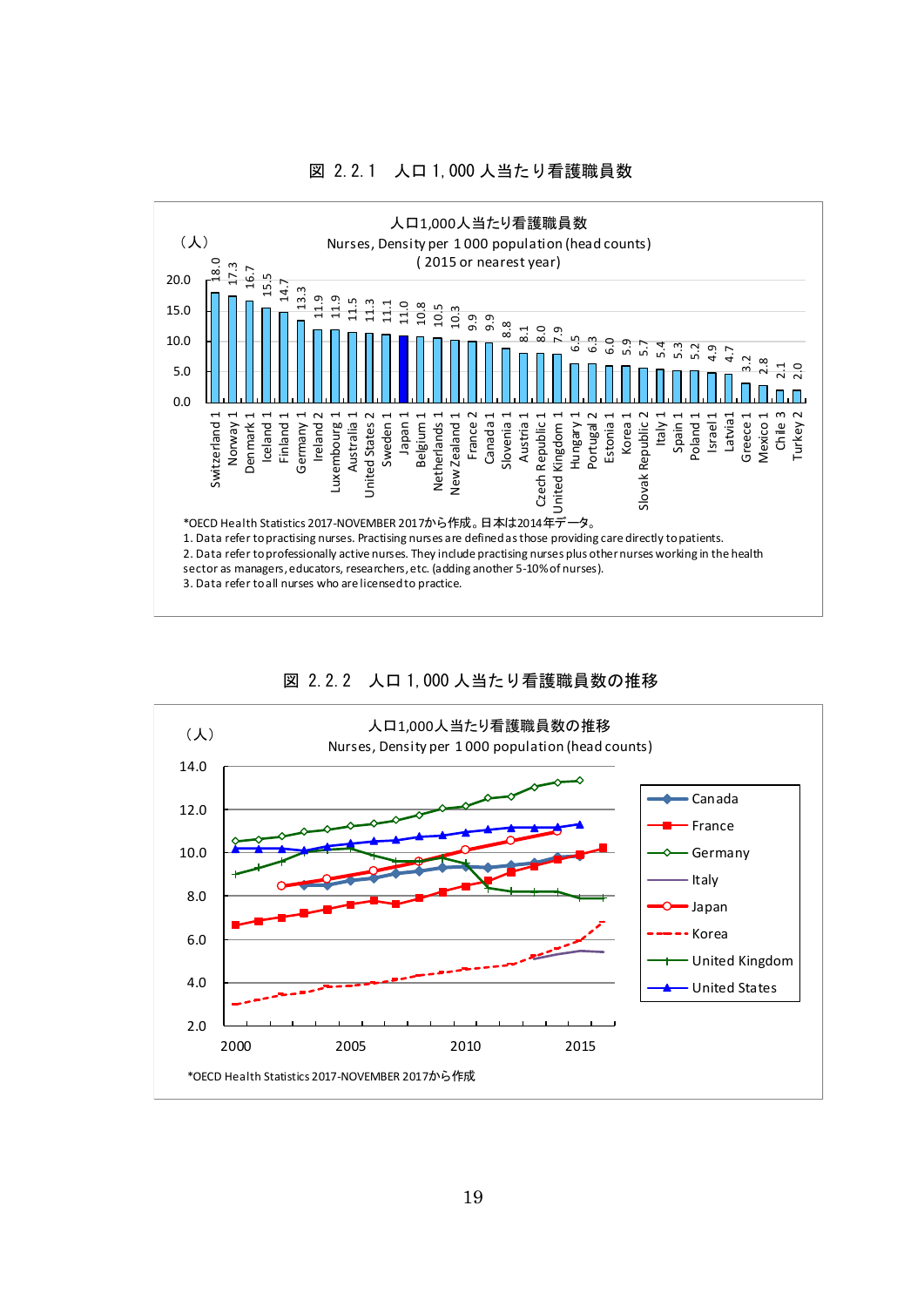## 2.3. 人口 1,000 人当たり薬剤師数

多くの国が実働薬剤師を報告しているが、定義はさまざまである。

日本の人口 1,000 人当たり薬剤師数は 1.7 人で OECD 加盟国中もっとも 高く(図 2.3.1)、かつ増加傾向にある(図 2.3.2)。

日本とフランス、ドイツ、英国の人口 1,000 人当たり薬剤師数の定義はほ ぼ同じであるが、日本の人口 1,000 人当たり薬剤師数は突出して多い。

#### Practising pharmacists

| 日本      | 厚生労働省「医師・歯科医師・薬剤師調査」                    |  |
|---------|-----------------------------------------|--|
|         | 2014 年 216,077 人(薬局の従事者 161,198 人、医療施設の |  |
|         | 従事者 54,879 人)。大学(研究・教育、大学院生)、医薬品関       |  |
|         | 係企業(医薬品製造販売業・製造業、医薬品販売業、行政、そ            |  |
|         | の他)の従事者は含まない。                           |  |
|         | 直近の 2016 年は 230,186 人                   |  |
| フランス23  | 薬剤師および助手を含む。製薬企業、研究機関の従事者を含ま            |  |
|         | ない。医療機関研究所の生物学者を含む。                     |  |
| ドイツ24   | 製薬企業、研究機関等を含まない。                        |  |
| 英国25    | 行政職、研究機関の薬剤師を含む。                        |  |
| 米国 $26$ | 研究機関、行政職の薬剤師を含む。                        |  |

<sup>23</sup> France: Data concern pharmacists and assistant pharmacists working in pharmacies (excluding those working in pharmaceutical industry, managing directors or assistant directors of laboratories, pharmacist working in administration, research, etc.). Data also include biologists working in medical laboratories.

 $24$  Germany: The number of practising pharmacists includes pharmacists working in a public or hospital pharmacy. The data exclude qualified pharmacists who are working abroad, working in administration, research and industry positions, unemployed and retired pharmacists and students who have not yet graduated.

<sup>25</sup> United Kingdom: Data exclude: Pharmacists working in administration, research and in other posts that exclude direct contact with the patients (clients).

 $26$  United States: Data are available for "professionally active" pharmacists (including pharmacists in administrative, academic or research functions who are not providing direct care to patients).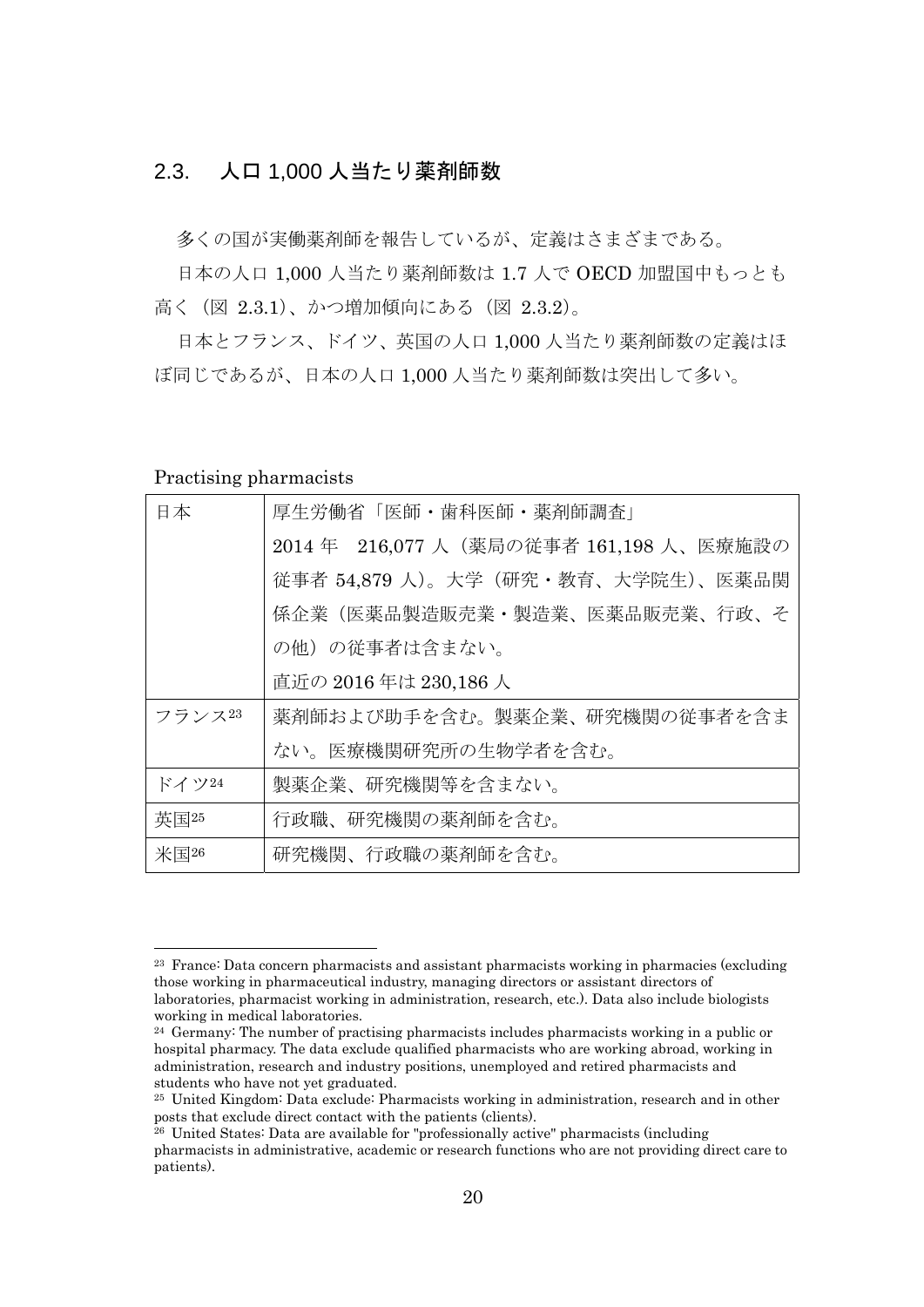

#### 図 2.3.1 人口 1,000 人当たり薬剤師数



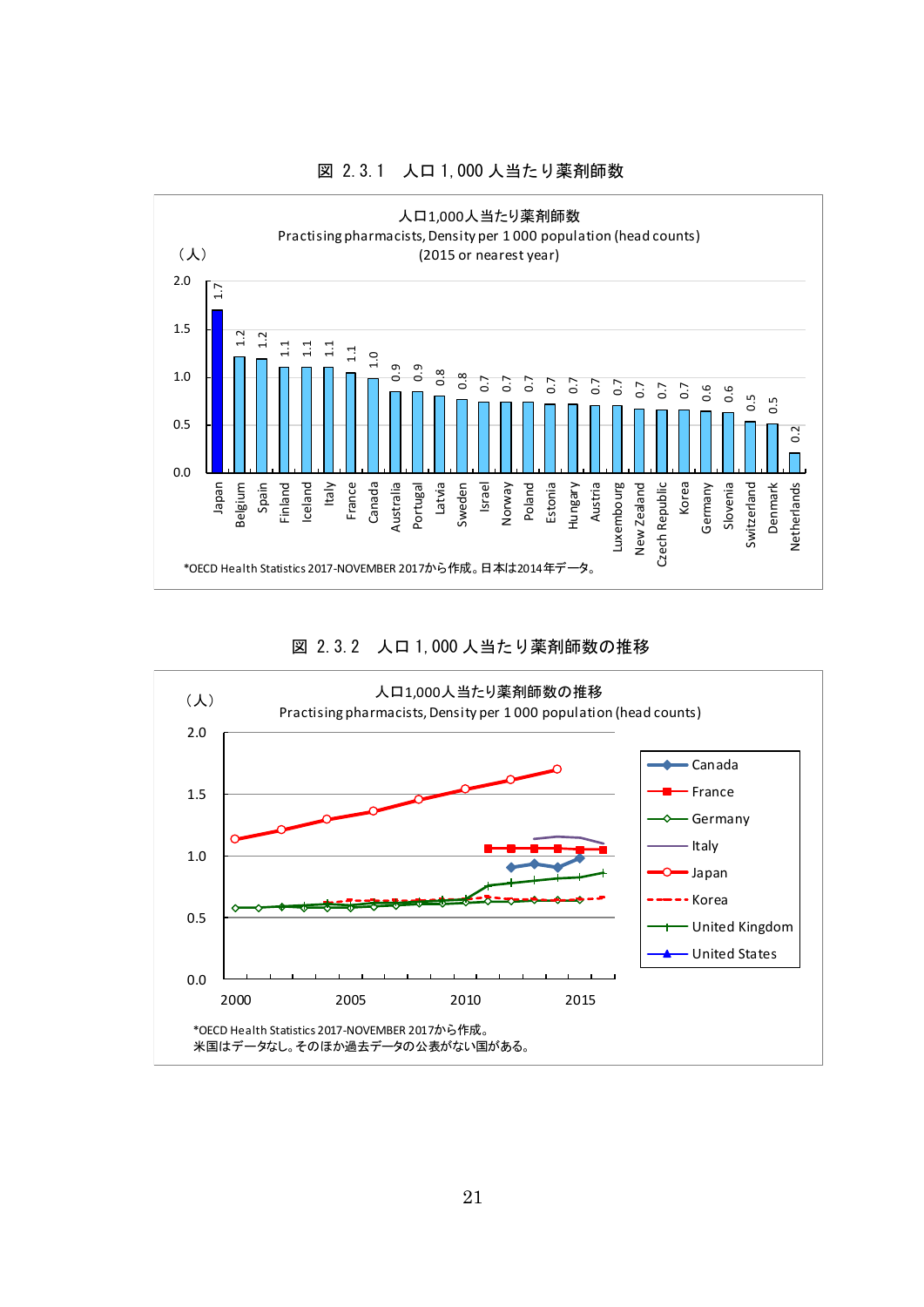## 3. 医療・介護施設

l

#### 3.1. 医療施設(病床数)

国によって病床区分が異なるので慎重な対応が必要である。第一に、諸外 国は病院病床数 (Total hospital beds) <sup>27</sup>に Psychiatric care beds (精神病床) を含まないが、日本では精神病床を重複計上している。第二に、諸外国は Rehabilitative care beds(リハビリケア病床)を急性期病床数に含まないが、 日本は回復期リハビリテーション病棟(以下、回リハ)を含む(表 3.1.1)。

病院病床および精神病床の合計を総病床とすると、日本の人口 1,000 人当 たり総病床数は 13.2 床でドイツ 9.4 床の 1.4 倍であるが、「急性期病床+リ ハビリケア病床」は日本 7.9 床、ドイツ 8.1 床でドイツのほうが多い(図  $3.1.1$ )。



図 3.1.1 人口 1,000 人当たり総病床数

<sup>27</sup> 日本では有床診療所を含むが、精神病床を含む「総病床数」と区別するため、「病院病床数」とした。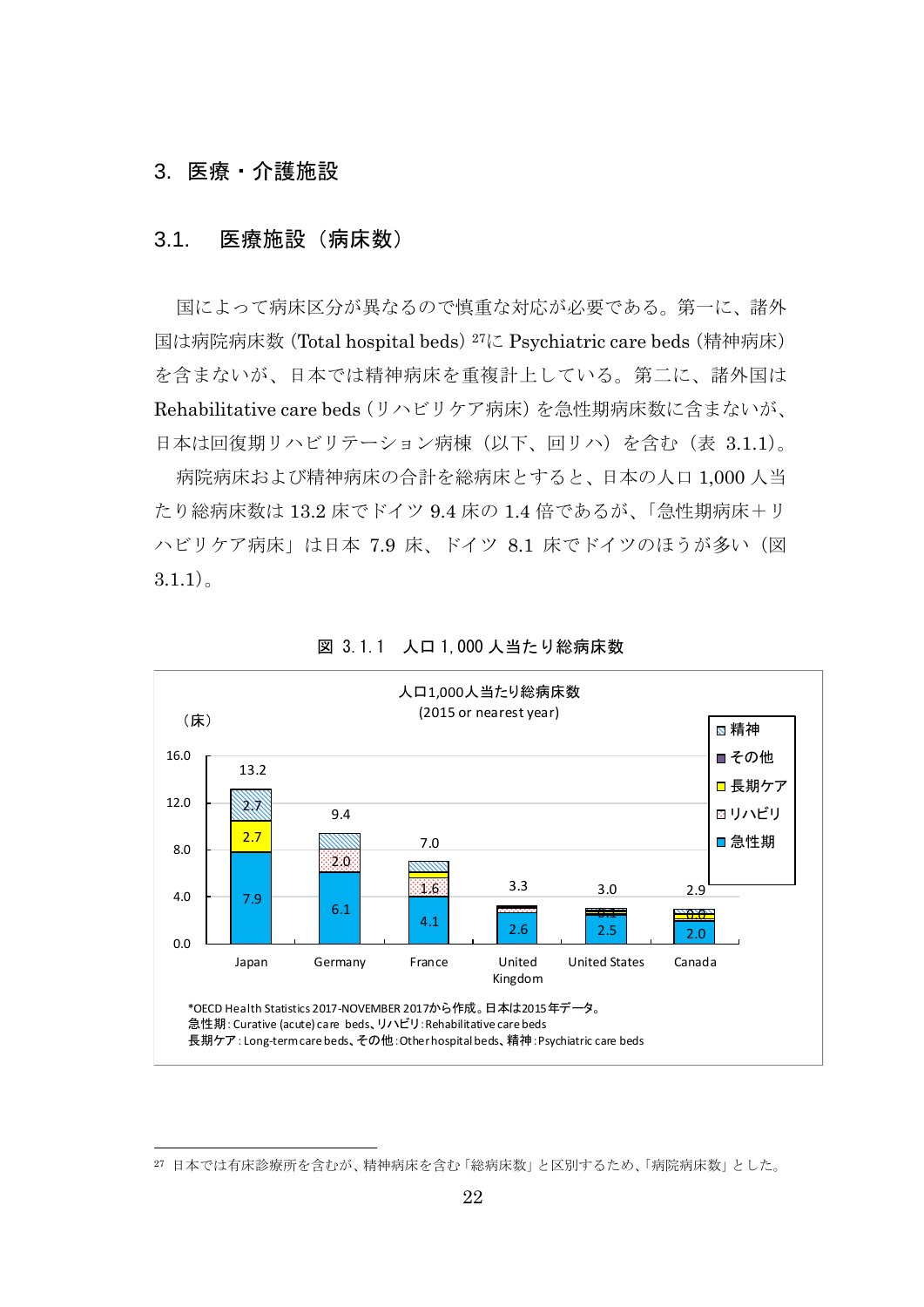| 表 3.1.1 病床数の内訳 |
|----------------|
|----------------|

| Total<br>Rehabilitati<br>Curative<br>Other<br>Long-term<br>hospital<br>調査年<br>(acute)<br>hospital<br>ve care<br>care beds<br>beds<br>care beds<br>beds <sup>×</sup><br>beds<br>2016<br>72,448<br>16,212<br>93,599<br>4,319<br>620<br>カナダ<br>408,245<br>271,013<br>105,593<br>31,639<br>2015<br>フランス<br>165,013<br>2015<br>499,351<br>664,364<br>ドイツ<br>2015<br>194,065<br>160,085<br>24,836<br>9,144<br>イタリア<br>2015<br>1,673,594<br>998,249<br>339,063<br>336,282<br>日本 ※<br>2015<br>169,995<br>英国<br>内訳報告なし<br>793,209<br>15,560<br>34,633<br>2014<br>902,202<br>58,800<br>米国<br>*OECD Health Statistics 2017-NOVEMBER 2017から作成<br>※日本のOther hospital beds(その他)とPsychiatric care beds(精神病床)は重複計上<br>日本の病床数の内訳<br>計<br>療養病床<br>·般病床<br>感染症病床<br>結核病床 | Psychiatric<br>care beds<br>$\times$<br>12,506<br>57,503<br>103,992<br>5,671<br>336,282<br>27,040<br>67,707<br>精神病床 |
|-------------------------------------------------------------------------------------------------------------------------------------------------------------------------------------------------------------------------------------------------------------------------------------------------------------------------------------------------------------------------------------------------------------------------------------------------------------------------------------------------------------------------------------------------------------------------------------------------------------------------------------------------------------------------------------------------------------------------------------------------------|---------------------------------------------------------------------------------------------------------------------|
|                                                                                                                                                                                                                                                                                                                                                                                                                                                                                                                                                                                                                                                                                                                                                       |                                                                                                                     |
|                                                                                                                                                                                                                                                                                                                                                                                                                                                                                                                                                                                                                                                                                                                                                       |                                                                                                                     |
|                                                                                                                                                                                                                                                                                                                                                                                                                                                                                                                                                                                                                                                                                                                                                       |                                                                                                                     |
|                                                                                                                                                                                                                                                                                                                                                                                                                                                                                                                                                                                                                                                                                                                                                       |                                                                                                                     |
|                                                                                                                                                                                                                                                                                                                                                                                                                                                                                                                                                                                                                                                                                                                                                       |                                                                                                                     |
|                                                                                                                                                                                                                                                                                                                                                                                                                                                                                                                                                                                                                                                                                                                                                       |                                                                                                                     |
|                                                                                                                                                                                                                                                                                                                                                                                                                                                                                                                                                                                                                                                                                                                                                       |                                                                                                                     |
|                                                                                                                                                                                                                                                                                                                                                                                                                                                                                                                                                                                                                                                                                                                                                       |                                                                                                                     |
|                                                                                                                                                                                                                                                                                                                                                                                                                                                                                                                                                                                                                                                                                                                                                       |                                                                                                                     |
|                                                                                                                                                                                                                                                                                                                                                                                                                                                                                                                                                                                                                                                                                                                                                       |                                                                                                                     |
| 1,229,686<br>893,970<br>1,814<br>328406<br>5,496<br>病院                                                                                                                                                                                                                                                                                                                                                                                                                                                                                                                                                                                                                                                                                                | 336,282                                                                                                             |
| 107,626<br>96,969<br>10,657<br>診療所                                                                                                                                                                                                                                                                                                                                                                                                                                                                                                                                                                                                                                                                                                                    |                                                                                                                     |
| 1,337,312<br>990,939<br>1,814<br>339,063<br>5,496<br>計                                                                                                                                                                                                                                                                                                                                                                                                                                                                                                                                                                                                                                                                                                |                                                                                                                     |
| 998,249<br>Curative (acute) care beds                                                                                                                                                                                                                                                                                                                                                                                                                                                                                                                                                                                                                                                                                                                 |                                                                                                                     |
| *厚生労働省「平成27年 医療施設調査」から作成<br>人口1,000人当たり病床数                                                                                                                                                                                                                                                                                                                                                                                                                                                                                                                                                                                                                                                                                                            |                                                                                                                     |
| Total<br>Curative<br>Rehabilitati<br>Other<br>hospital<br>Long-term<br>調査年<br>(acute)<br>hospital<br>ve care<br>beds<br>care beds<br>care beds<br>beds<br>beds ×                                                                                                                                                                                                                                                                                                                                                                                                                                                                                                                                                                                      | Psychiatric<br>care beds<br>$\times$                                                                                |
| 2016<br>2.6<br>2.0<br>0.1<br>0.5<br>0.0<br>カナダ                                                                                                                                                                                                                                                                                                                                                                                                                                                                                                                                                                                                                                                                                                        | 0.3                                                                                                                 |
| 2015<br>4.1<br>6.1<br>1.6<br>0.5<br>フランス                                                                                                                                                                                                                                                                                                                                                                                                                                                                                                                                                                                                                                                                                                              | 0.9                                                                                                                 |
| ドイツ<br>2015<br>6.1<br>2.0<br>8.1                                                                                                                                                                                                                                                                                                                                                                                                                                                                                                                                                                                                                                                                                                                      | 1.3                                                                                                                 |
| 2015<br>3.2<br>0.4<br>0.2<br>2.6<br>イタリア                                                                                                                                                                                                                                                                                                                                                                                                                                                                                                                                                                                                                                                                                                              | 0.1                                                                                                                 |
| 2015<br>13.2<br>7.9<br>2.7<br>2.7<br>日本 ※                                                                                                                                                                                                                                                                                                                                                                                                                                                                                                                                                                                                                                                                                                             | 2.7                                                                                                                 |
| 2016<br>2.6<br>内訳報告なし<br>英国                                                                                                                                                                                                                                                                                                                                                                                                                                                                                                                                                                                                                                                                                                                           | 0.4                                                                                                                 |
| 2014<br>2.5<br>2.8<br>0.1<br>0.2<br>0.1<br>米国                                                                                                                                                                                                                                                                                                                                                                                                                                                                                                                                                                                                                                                                                                         | 0.2                                                                                                                 |

※日本のOther hospital beds(その他)とPsychiatric care beds(精神病床)は重複計上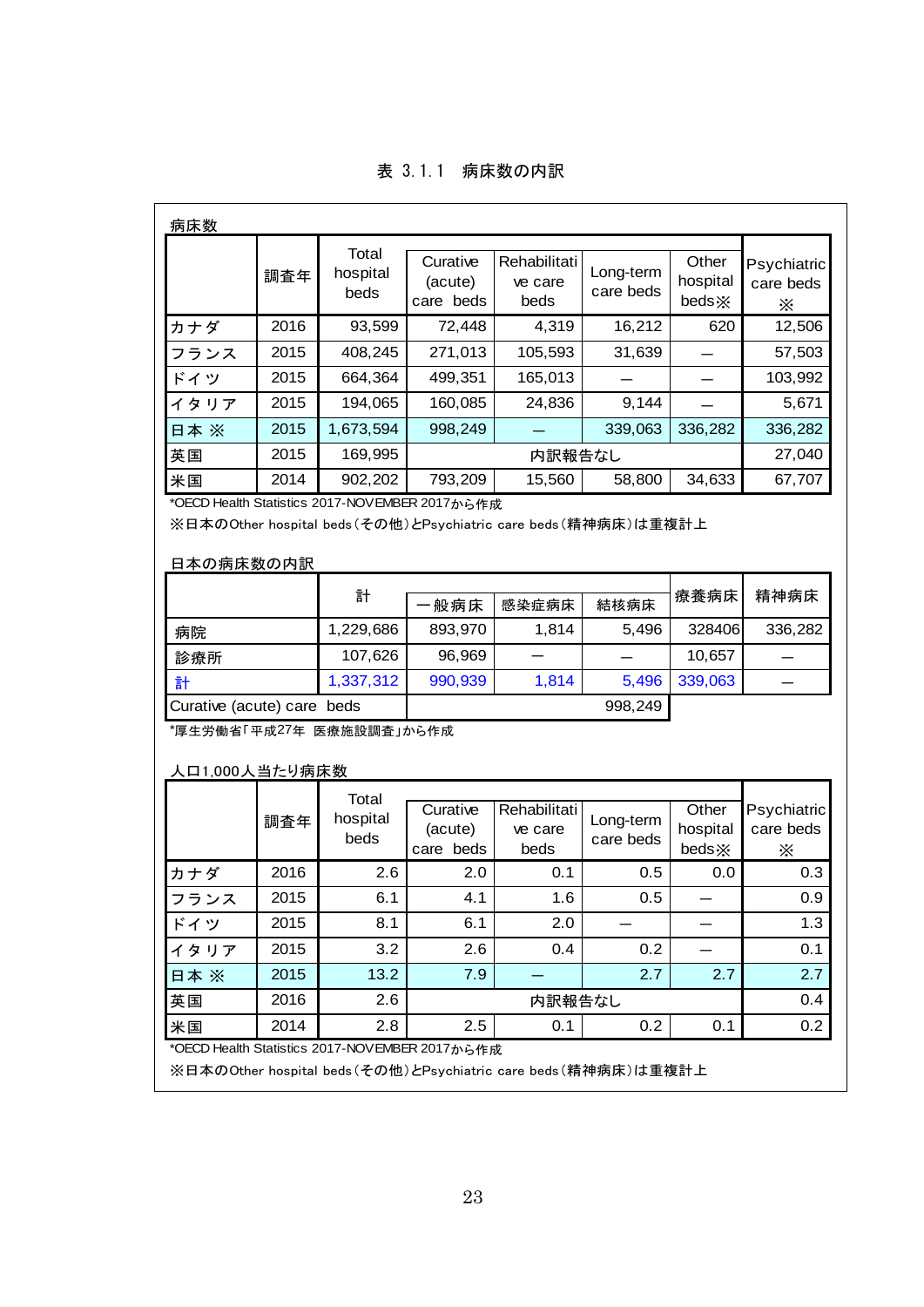## 3.2. 長期居住型施設(定員数)

長期居住型施設は、諸外国ではナーシングホーム、ケアホームその他が対 象である。日本は介護老人保健施設(老健)、介護老人福祉施設(特養)が対 象である(表 3.2.1)。

各国の定義が異なるので単純に比較できないが、65 歳以上人口 1,000 人 当たりで見ると、日本は病院長期ケア病床(療養病床)に、老健、特養、有 料老人ホーム、サ高住を加えて、ようやく先進諸国に近い水準になる(図  $3.2.1$ )。

# 図 3.2.1 65 歳以上人口 1,000 人当たり病院長期ケア病床と



長期居住型施設病床(定員)数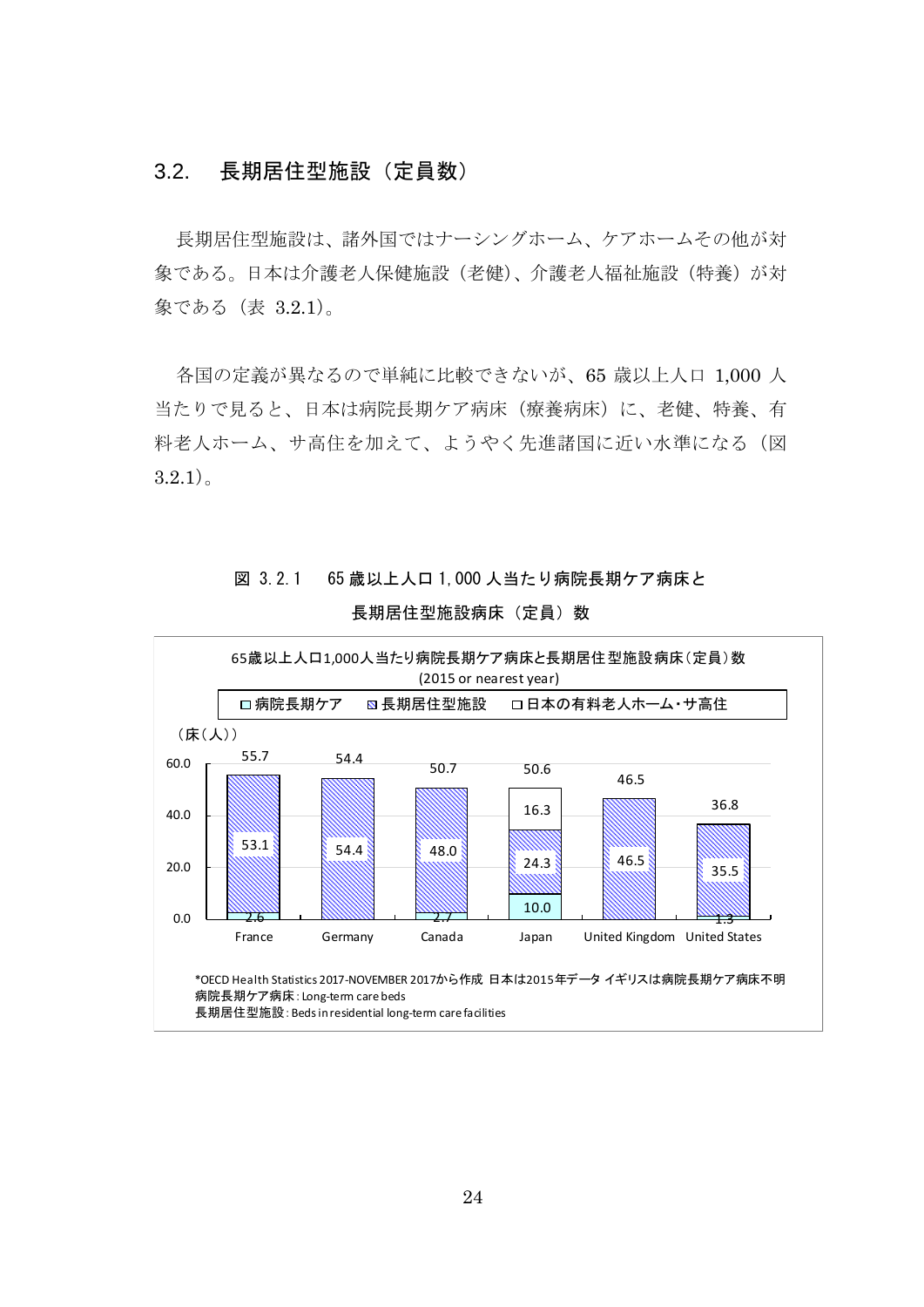| Beds in residential long-term care facilities                 |                                      |                    |      |       |
|---------------------------------------------------------------|--------------------------------------|--------------------|------|-------|
|                                                               | 対象年                                  | 人口1,000人当たり<br>病床数 |      |       |
|                                                               |                                      |                    | 総人口  | 65歳以上 |
| カナダ                                                           | 2016                                 | 287,338            | 7.9  | 48.0  |
| フランス                                                          | 2015                                 | 649,554            | 9.7  | 53.1  |
| ドイツ                                                           | 2015                                 | 928,939            | 11.4 | 54.4  |
| イタリア                                                          | 2015                                 | 244,395            | 4.0  | 18.5  |
| 日本                                                            | 2015                                 | 823,495            | 6.5  | 24.3  |
| 英国                                                            | 2016                                 | 545,010            | 8.3  | 46.5  |
| 米国                                                            | 2014                                 | 1,638,328          | 5.1  | 35.5  |
| *OECD Health Statistics 2017-NOV EMBER 2017<br>日本の病床数(定員数)の内訳 |                                      |                    |      |       |
|                                                               | 基本票                                  | 詳細票                |      |       |
| 介護老人福祉施設                                                      | 518,273                              | 484,353            |      |       |
| 介護老人保健施設                                                      | 368,201                              | 339,142            |      |       |
| 計                                                             | 886.474                              | 823,495            |      |       |
| 有料老人ホーム                                                       | 424,828                              | 366,886            |      |       |
| 185,512<br>サービス付き高齢者住宅(2015.9)                                |                                      |                    |      |       |
| 厚生労働省「平成27年 介護サービス施設・事業所調査」「平成27年 社会福祉施設等調査」                  |                                      |                    |      |       |
| 基本票:都道府県に対する調査、詳細票:施設・事業所に対する調査                               |                                      |                    |      |       |
|                                                               | 一般社団法人 高齢者住宅推進機構「サービス付き高齢者向け住宅の登録状況」 |                    |      |       |

#### 表 3.2.1 長期居住型施設の内訳

| 日本     | 介護老人福祉施設、介護老人保健施設                         |  |  |
|--------|-------------------------------------------|--|--|
|        | 療養病床、有料老人ホーム、サービス付き高齢者向け住宅(サ<br>$\bullet$ |  |  |
|        | 高住)を含まない                                  |  |  |
| フランス28 | EHPAD(要介護高齢者滞在施設)                         |  |  |
| ドイツ29  | ナーシングホームを含む                               |  |  |
| 英国30   | ケアホームサービス、ナーシングサービス                       |  |  |
| 米国31   | ナーシングホーム (認定施設を含む)                        |  |  |

<sup>&</sup>lt;sup>28</sup> Data account for beds in EHPAD ("Établissements d'Hébergement pour Personnes Agées Dépendantes", institutions for dependent elderly people under specific agreement).

<sup>&</sup>lt;sup>29</sup> Germany: Long-term care beds comprise beds in nursing homes in all sectors.

<sup>30</sup> United Kingdom: Care homes include 'Care home service with nursing' and 'Care home service without nursing'. Data include beds or places in all nursing homes and those registered for personal care.

 $31$  United States: The estimates of long-term care beds in nursing homes include certified nursing facility beds.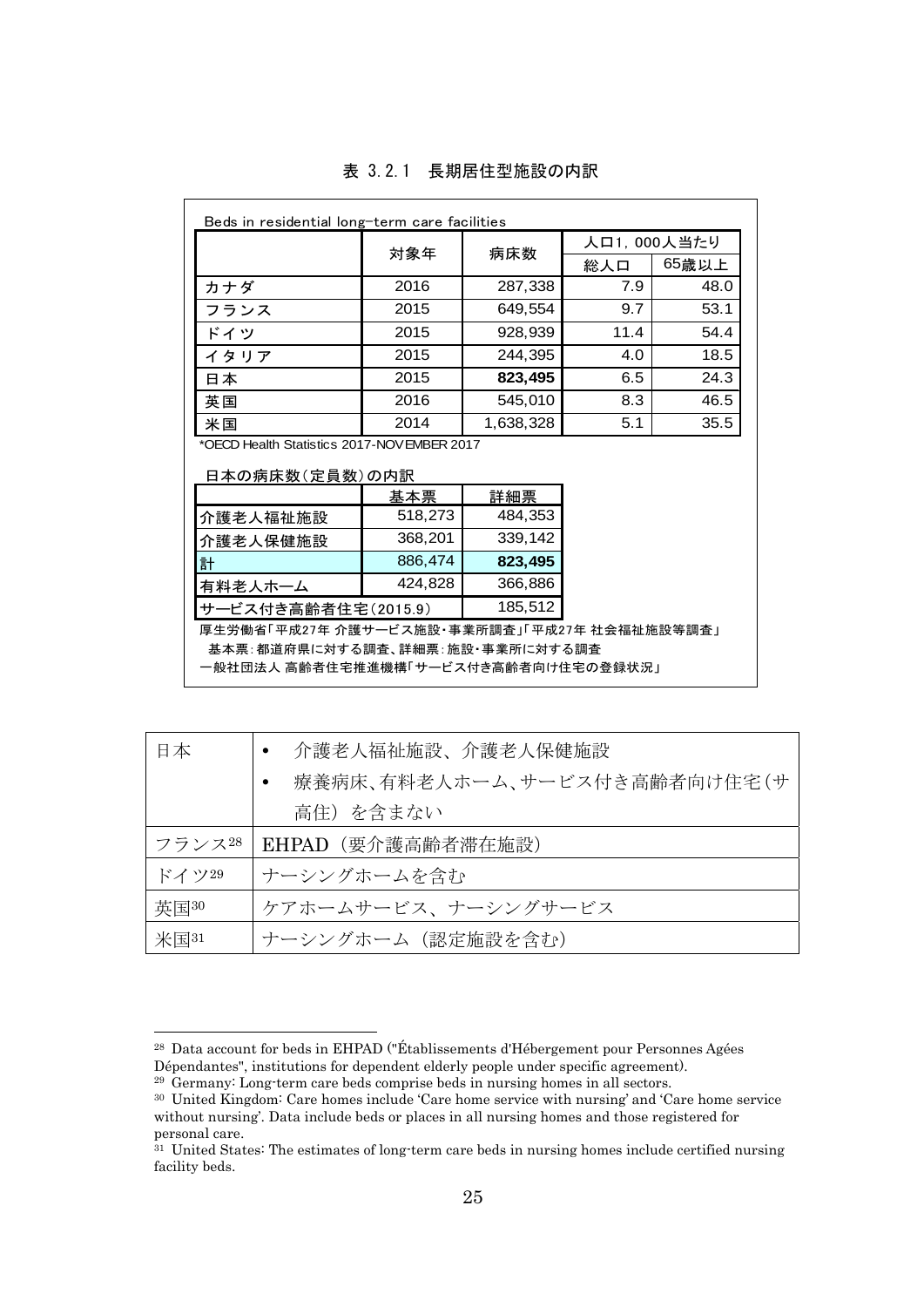#### 3.3. 病床種類別

#### 3.3.1. 急性期病床とリハビリケア病床

諸外国は急性期病床とリハビリケア病床を分離しているが、日本は急性期 病床に回リハ病床を含んでいる。そこで、ここでは急性期病床とリハビリケ ア病床を合計する。

急性期病床は、日本では一般病床、結核病床、感染症病床の合計で、有床 診療所を含む。イギリスは急性期病床と長期ケア病床、リハビリテーション 病床を切り分けられないという理由で、"OECD Health Statistics 2017"に データが掲載されていない32。米国は在院期間が短い病院が対象である。

人口 1,000 人当たり急性期病床およびリハビリケア病床はドイツ 8.1 床、 日本 7.9 床である(図 3.3.1)。ドイツと日本は傾向としてもおおむね同様に 推移している(図 3.3.2)。

Curative (acute) care beds

| 日本   | 厚生労働省「医療施設調査」                             |
|------|-------------------------------------------|
|      | 2015年 998.249 床: 一般病床 (病院 893,970 床、有床診療所 |
|      | 96,969 床)、感染症病床 1,814 床、結核病床 5,496 床。     |
| フランス | 手術、産科、その他医療的ケアを行う病床が対象であるが、精              |
|      | 神科ケアベッドも含む33。                             |
| ドイツ  | リハビリテーション施設等のリハビリ病床を含まない34。               |
| 米国   | AHA に登録された短期一般病院 (short-term general      |
|      | hospitals)が対象で、その多くは30日未満の入院日数である35。      |

<sup>&</sup>lt;sup>32</sup> United Kingdom: In England, it is not possible to separate long-term care beds, rehabilitation beds and other hospital beds from curative care beds.

<sup>33</sup> France: Curative care beds are beds for surgery, obstetrics and other medical care. Data are not available for a detailed breakdown of psychiatric care beds between the curative, rehabilitative and long-term care beds categories. Therefore, all psychiatric care beds have been allocated into curative care beds.

<sup>34</sup> Germany: Excluded are rehabilitative care beds (psychiatric and non-psychiatric) in prevention and rehabilitation facilities.

<sup>35</sup> United States: AHA-registered hospitals in the United States. Short term general hospitals, as defined by the AHA, are hospitals that may provide either non-specialised or specialised care with the majority of their patients staying for fewer than 30 days.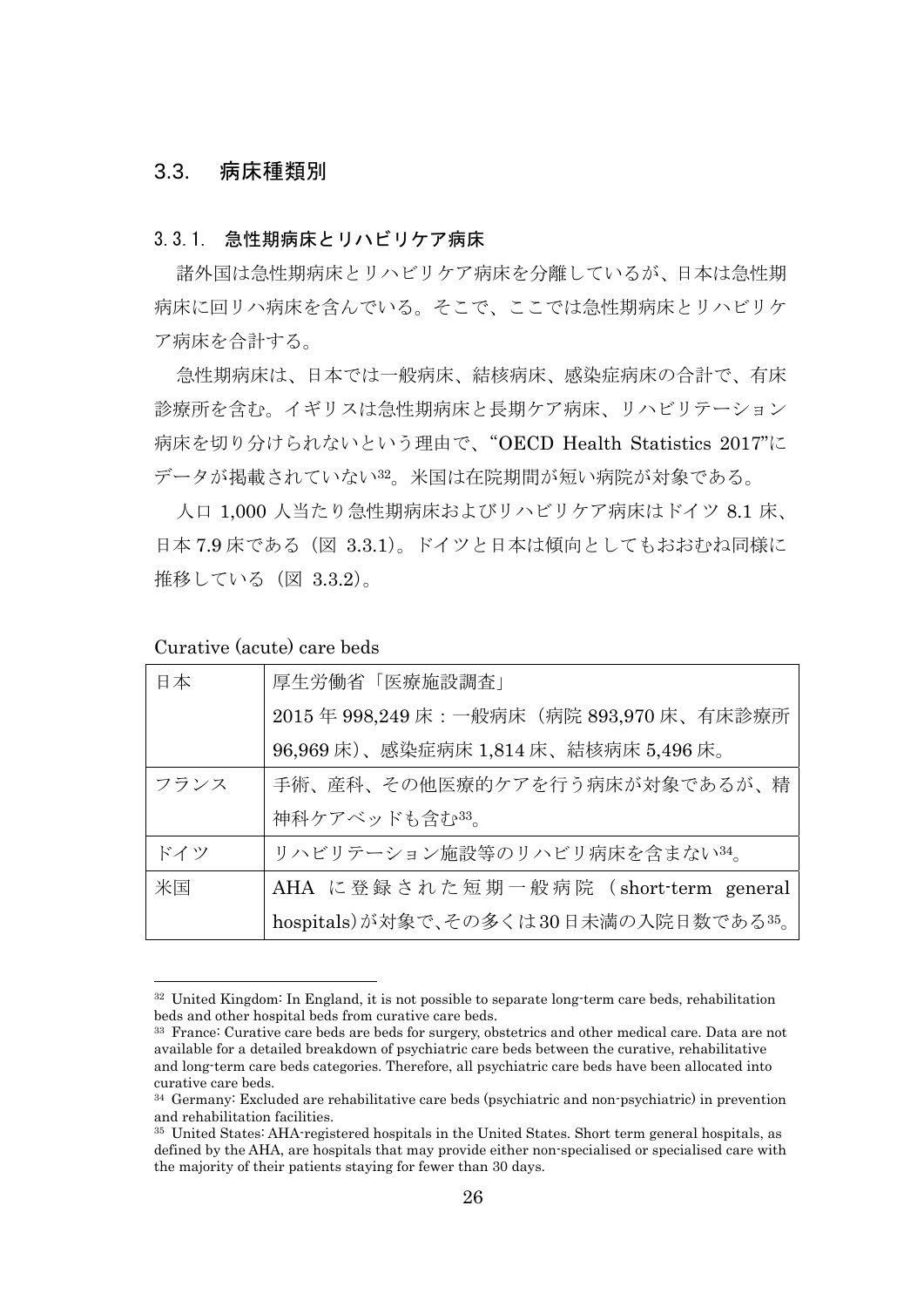

図 3.3.1 人口 1,000 人当たり急性期病床+リハビリテーション病床数



図 3.3.2 人口 1,000 人当たり急性期病床+リハビリケア病床数の推移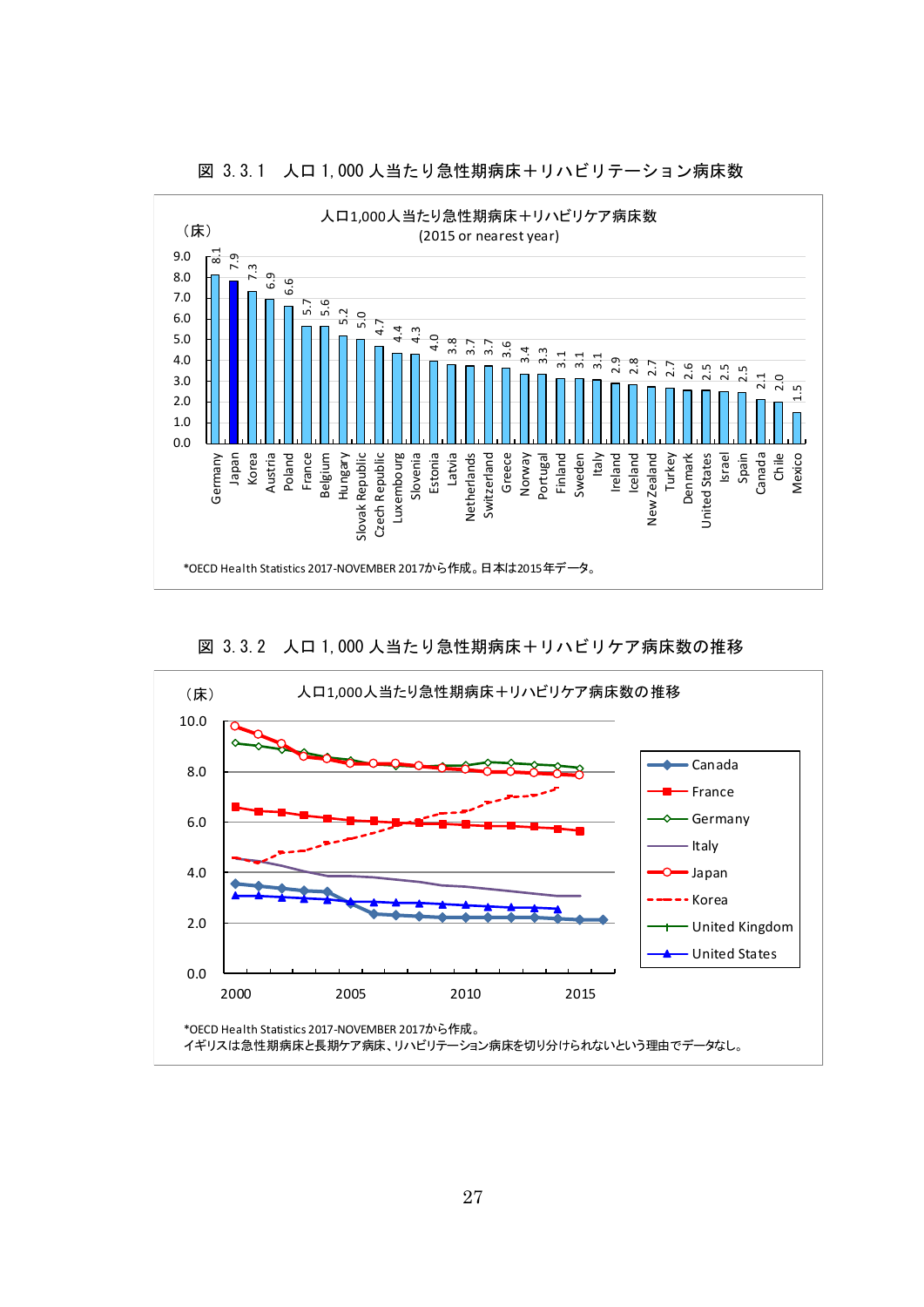#### 3.3.2. 精神ケア病床

精神ケア病床は、日本では一般病院も含めすべての精神病床が対象である。 OECD 加盟国の中でもっとも高いが、微減傾向にとどまっている(図 3.3.3, 図 3.3.4)。

G7 の中ではドイツが高く、やや増加傾向にある。ドイツについては、公 的規制の対象外である心身症・精神療法病床(治療とリハビリ)が増加した という報告がある36。

http://www8.cao.go.jp/shougai/suishin/seisaku\_iinkai/ws2/270601/pdf/s3.pdf

<sup>36</sup> 厚生労働省「諸外国における地域移行をめぐる動向について」2015 年 6 月, 内閣府障害者政策委員 会資料

<sup>(</sup>ドイツは)「1970 年代にはほぼゼロだった心身症・精神療法病床が、2001 年には治療のために 3,200 床、リハビリテーションのために 15,400 床に増加した。これらの病床は公的規制の対象となっておら ず、問題視されている。」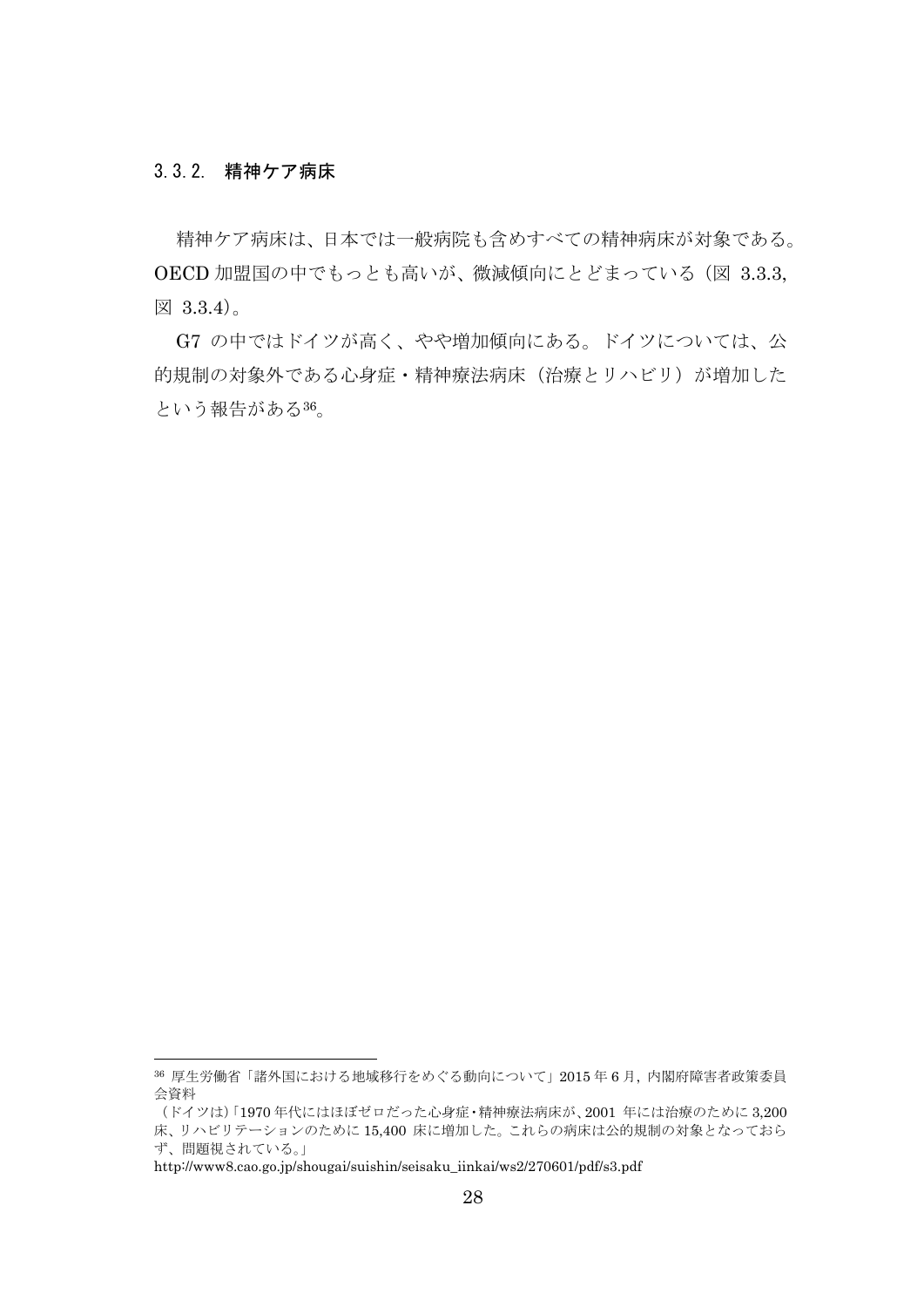





図 3.3.4 人口 1,000 人当たり精神ケア病床数の推移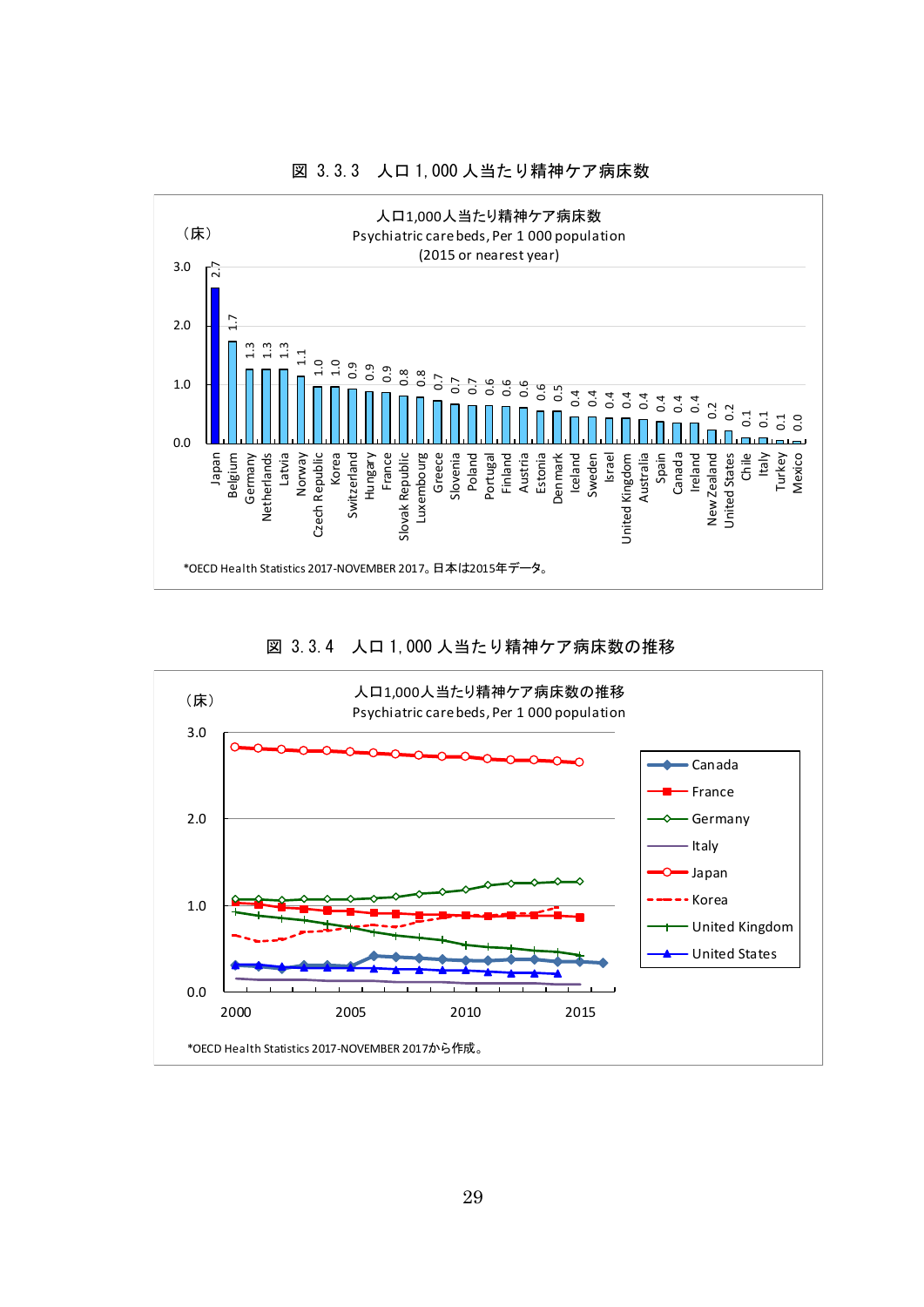#### 3.3.3. 長期居住型施設(一部再掲)

長期居住型施設は、諸外国ではナーシングホーム、ケアホームを対象とし ている。日本は老健、特養が対象である。

65 歳以上人口 1,000 人当たり長期滞在型病床数は北欧諸国で高く、日本 は 24.3 床で OECD 加盟国中かなり低い水準である(図 3.3.5)。

また近年の推移を見ても日本は高齢化の進展の割に長期滞在型病床数が 伸びていない(図 3.3.6)。

※日本の療養病床、有料老人ホーム、サ高住を加えたデータについては 前述長期居住型施設の項参照。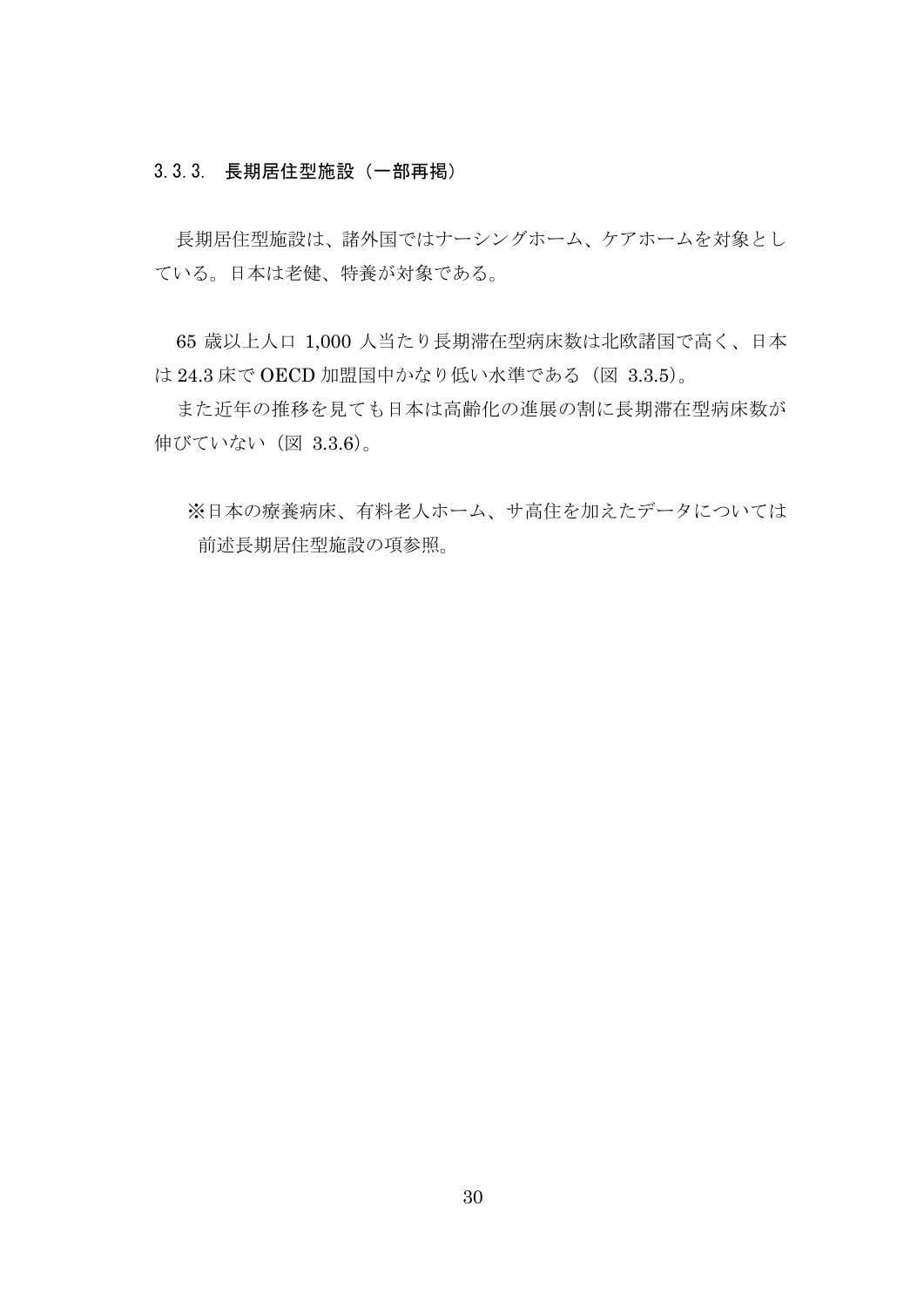

#### 図 3.3.5 65 歳以上人口 1,000 人当たり長期居住型病床数



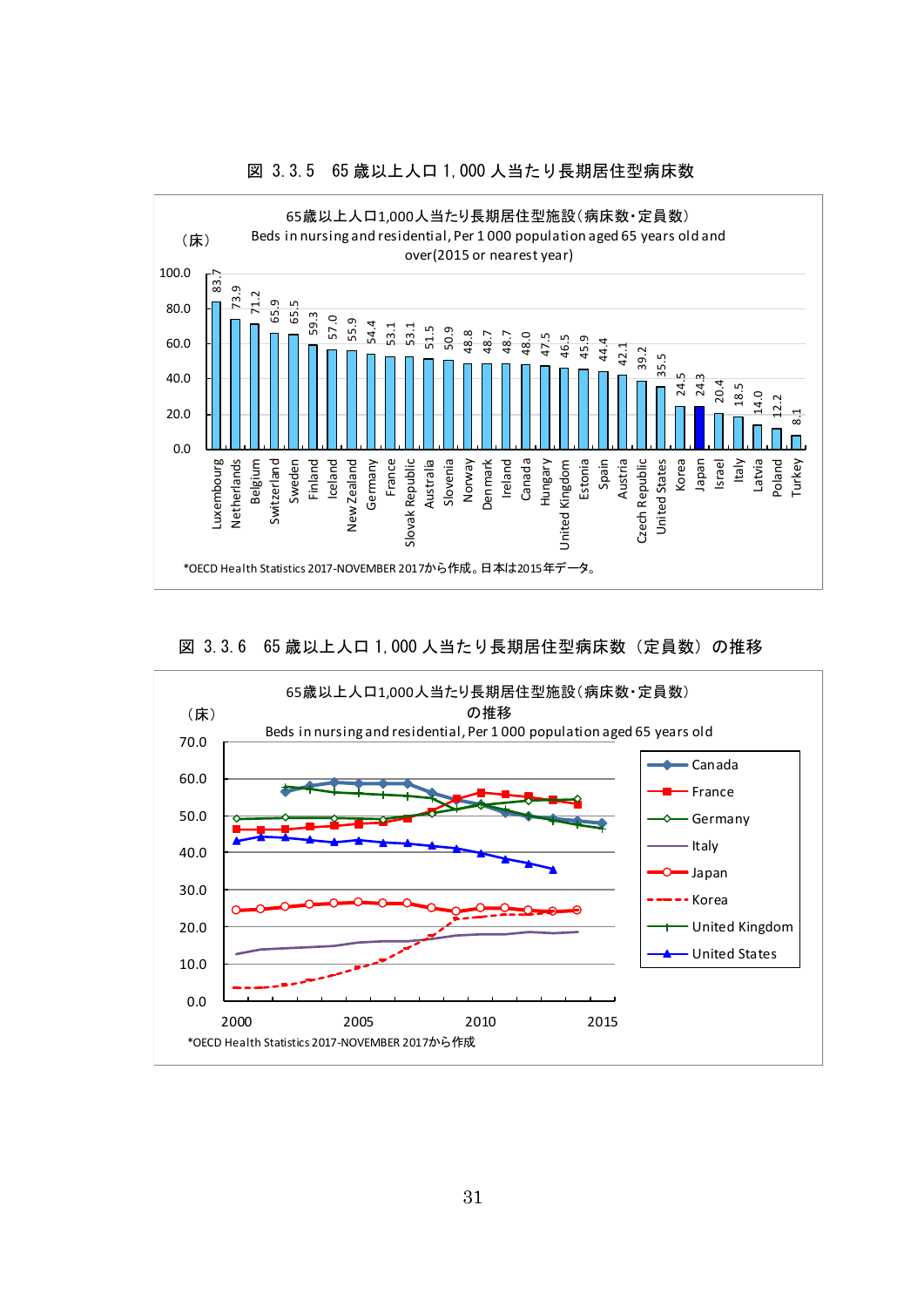# 4. 健康

l

## 4.1. 喫煙率

日本における日常的にたばこを吸う人の比率(以下、喫煙率)は 2015年 18.2%であり、OECD 加盟国中 19 位である(図 4.1.1)。なお日本のデータ は「国民健康・栄養調査」のものであるが、対象者数が少ない。特定健診デー タでは日本の喫煙率は 23.0%である(表 4.1.1)。

表 4.1.1 日本の喫煙率データ

| 厚生労働省「国民健康・栄養調査」                        |
|-----------------------------------------|
| 「毎日吸っている」「時々吸う日がある人」の割合                 |
| 2015年 18.2% (調査人員 7,052人)               |
| 2016 年 18.3%(調査人員 25,638 人(拡大調査))       |
| 厚生労働省「特定健診・保健指導の医療費適正化効果等の検証のためのワーキ     |
| ンググループ標準的な質問票の分析に関する中間報告」(2014 年度実施分)37 |
| 「現在、たばこを習慣的に吸っている」割合                    |
| 計 23.0%、男性 34.2%、女性 9.4%                |
| 分析対象者数:男性 14,448,013 人、女性 11,971,971 人  |

<sup>37</sup> 第 26 回保険者による健診・保健指導等に関する検討会資料, 2016 年 12 月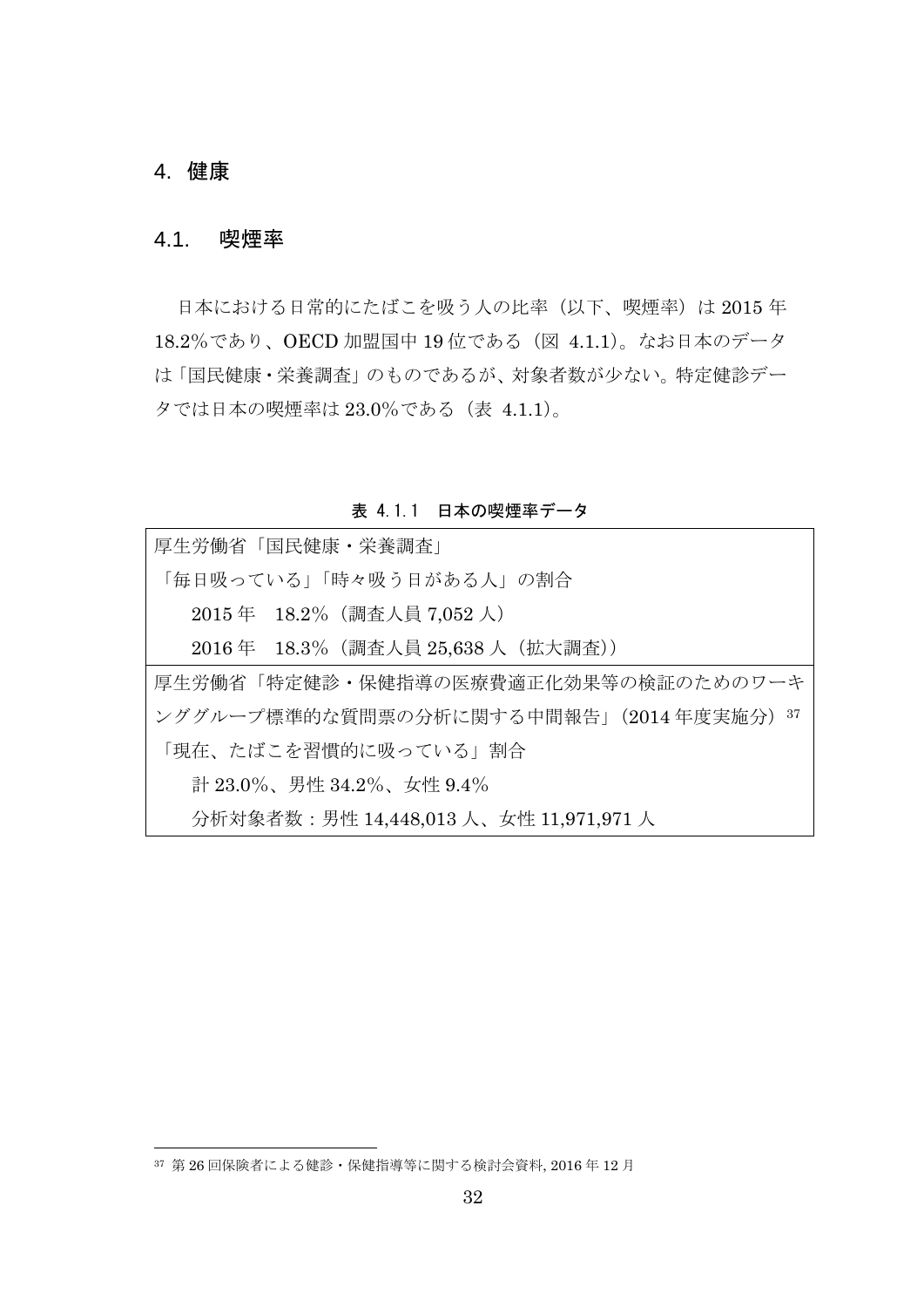

図 4.1.1 日常的にたばこを吸う人の割合

日本では男性の喫煙率が 30%を超えており G7 中もっとも高い(図 4.1.2)。



図 4.1.2 (男性)日常的にたばこを吸う人の割合の推移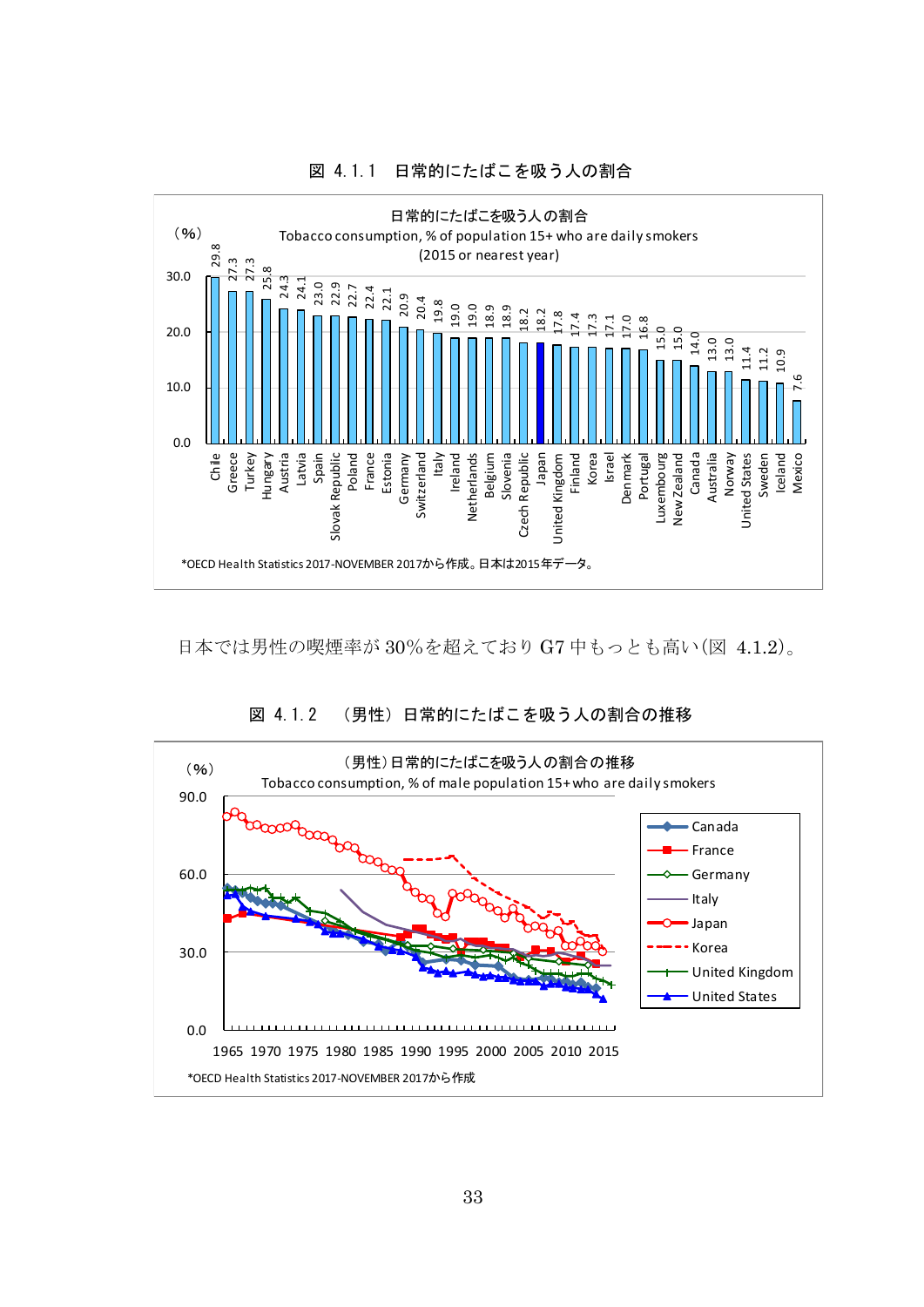日本では女性の喫煙率は G7 の中でもっとも低い(図 4.1.3)。



図 4.1.3 (女性)日常的にたばこを吸う人の割合の推移

# 4.2. 平均寿命

日本の平均寿命は 83.9 歳である(図 4.2.1)。日本の平均寿命は高度経済 成長を経て先進国中もっとも高い水準になった(図 4.2.2)。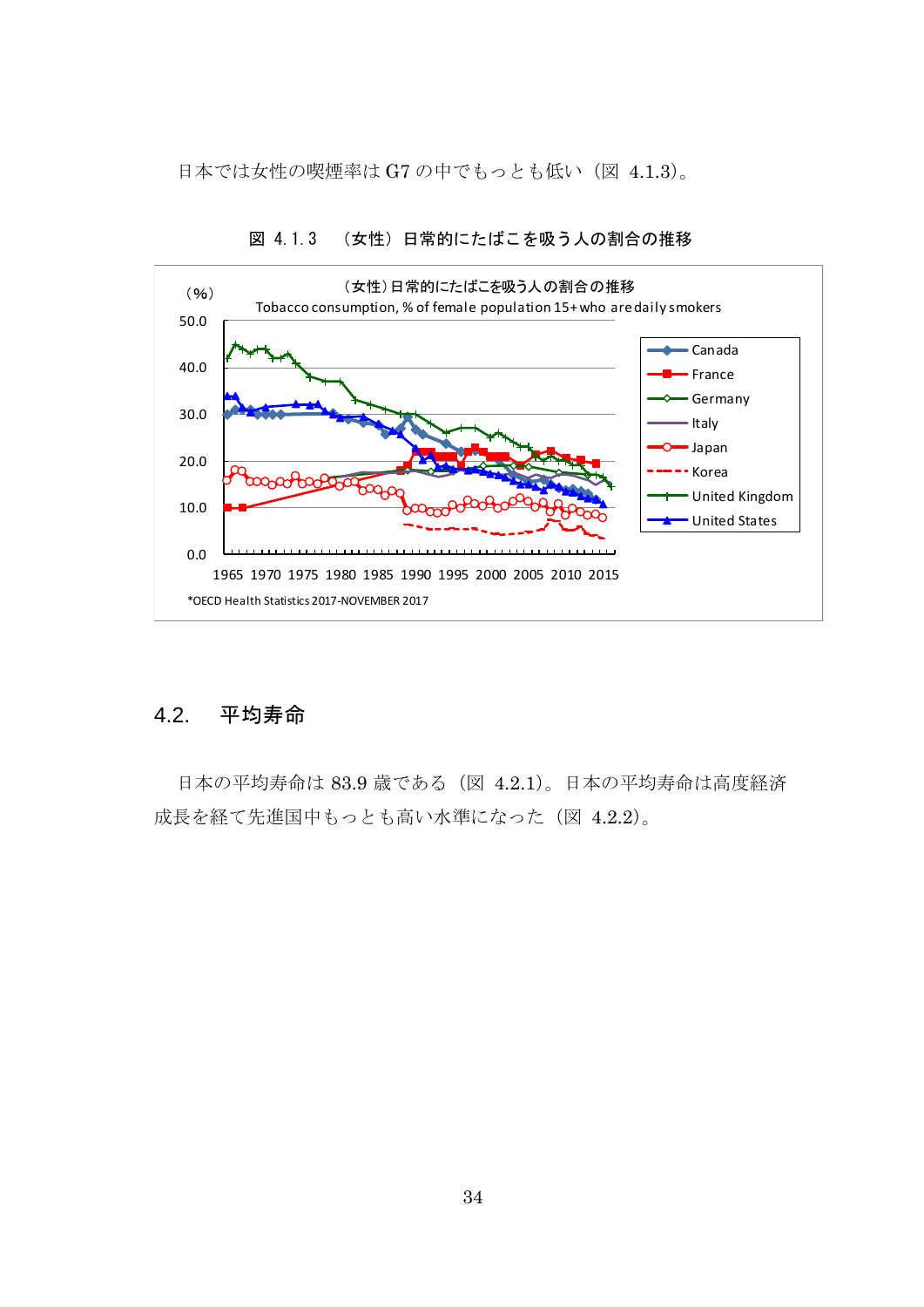

図 4.2.1 平均寿命

図 4.2.2 平均寿命の推移

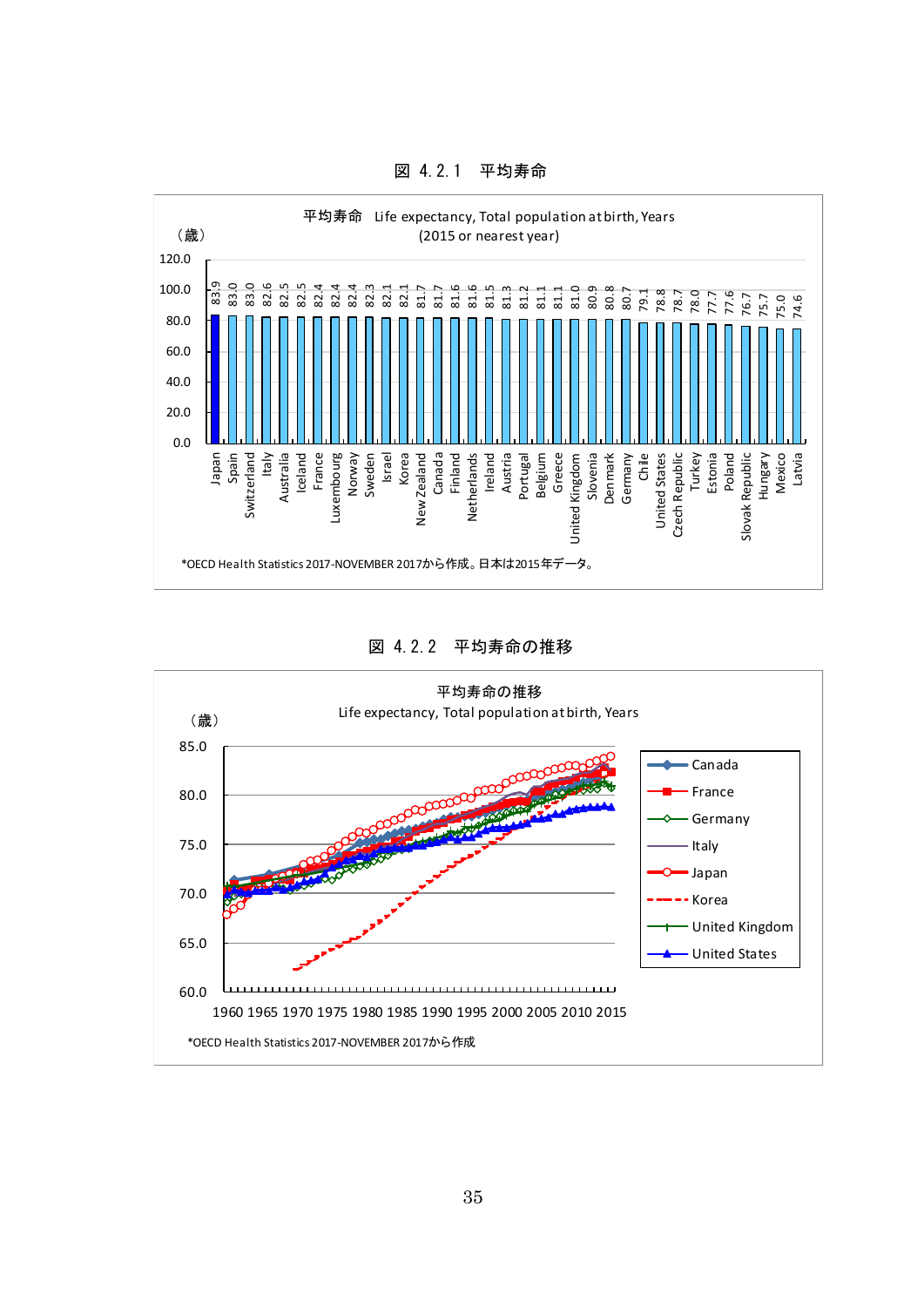経済と平均寿命の関係を見ると、OECD 加盟国では 1 人当たり GDP と平 均寿命にやや相関がある(図 4.2.3)。世界規模でも、1 人当たり GDP と平 均寿命とには相関がある(図 4.2.4)。



図 4.2.3 1 人当たり GDP と平均寿命



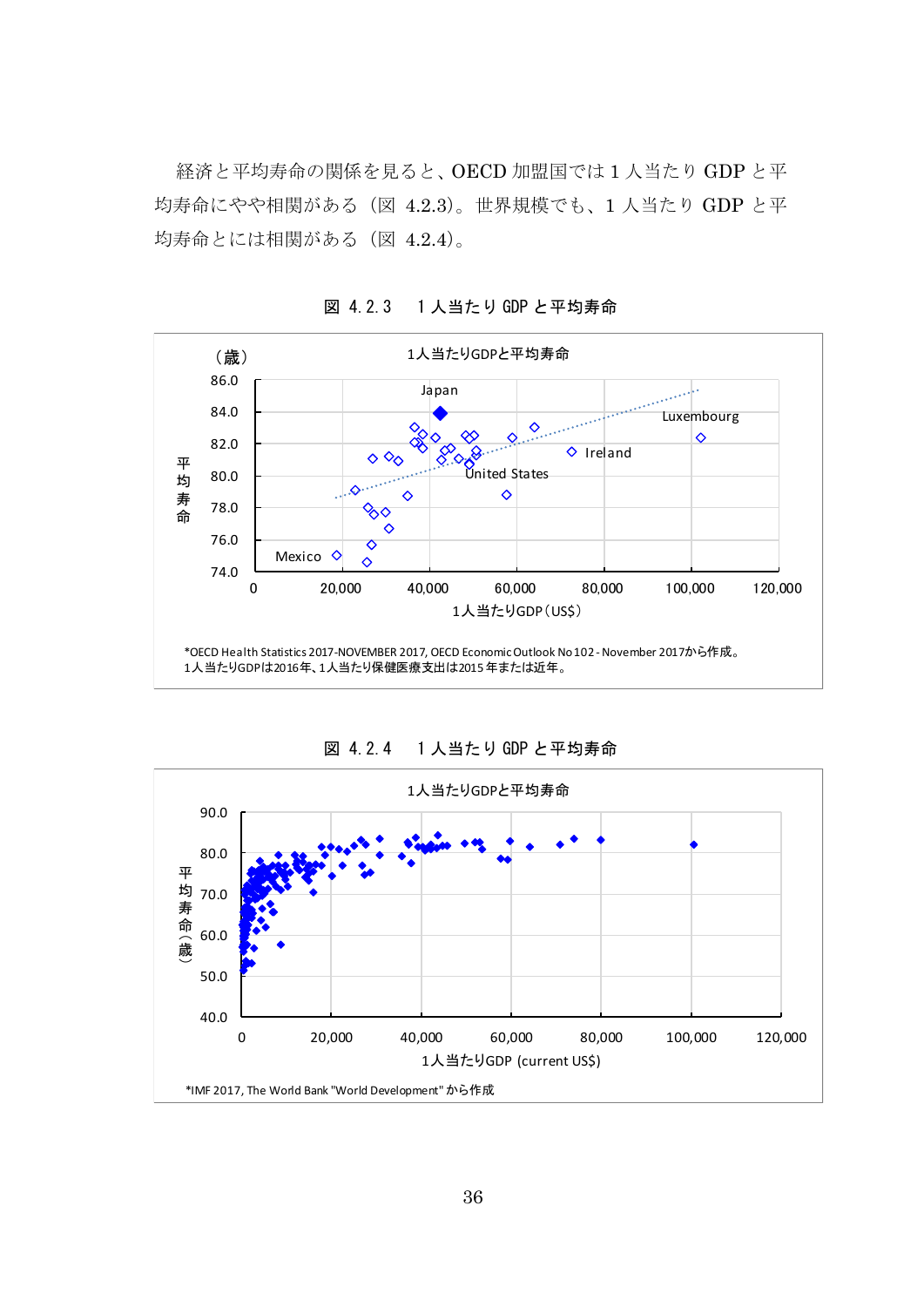## 4.3. 自殺死亡率

日本の人口 10 万人当たり自殺死亡率は 17.6 人であり(図 4.3.1)、G7 の 中ではもっとも高い(図 4.3.2)。また、G7 の中では米国が上昇傾向にある。





図 4.3.2 人口 10 万人当たり自殺死亡率の推移

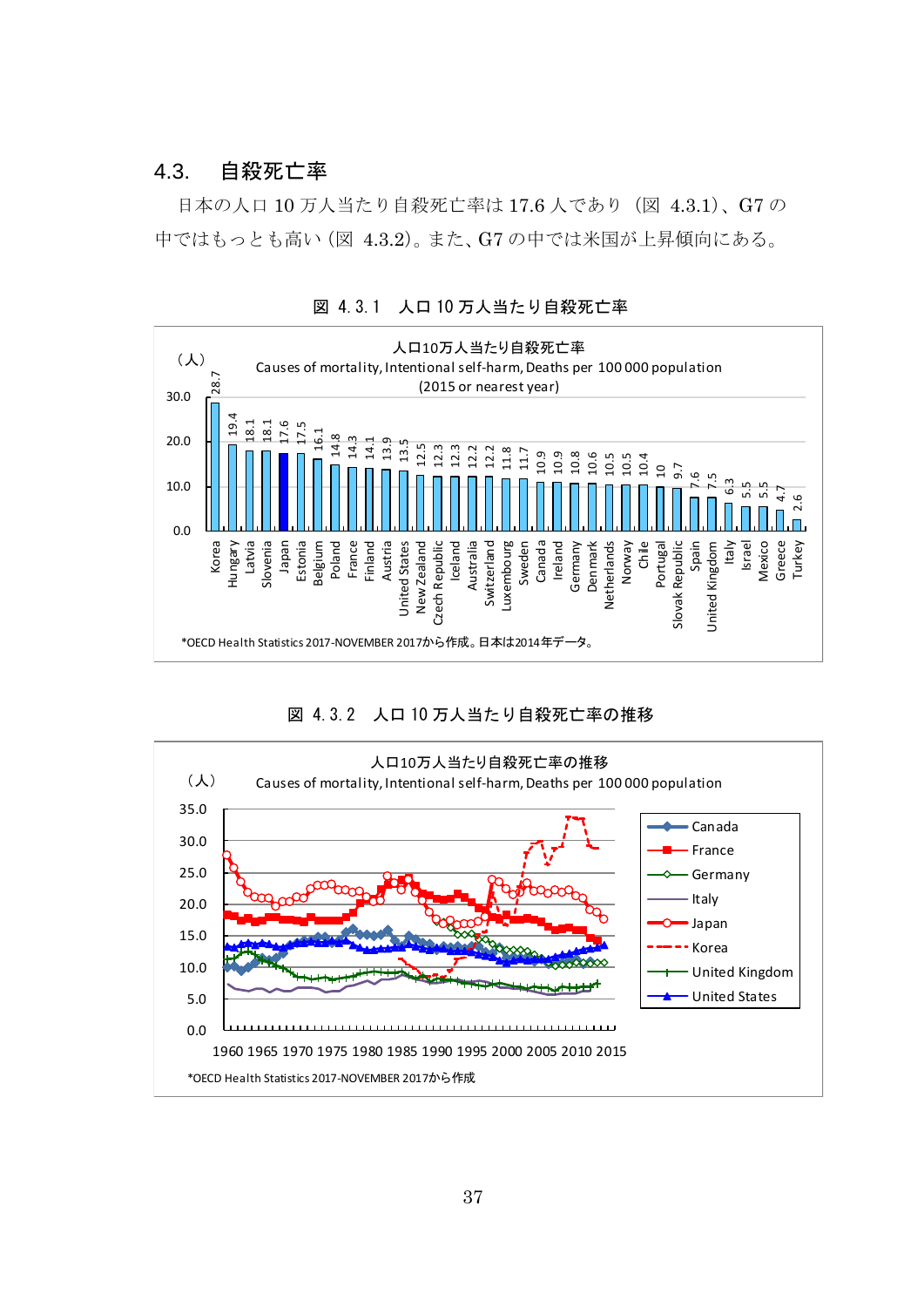# 5. 社会保障の負担と給付

### 5.1. 税・社会保障負担

日本では、財務省が「対国民所得比国民負担率(租税負担率+社会保障負 担率)」の国際比較データを公表しているが38、OECD では対 GDP 比で集計 している。国民所得には生産・輸入品に課される税(消費税などの間接税) が含まれていない(表 5.1.1)。本稿では、OECD にそって対 GDP 税・社会 保障負担率を示す。

#### 表 5.1.1 国内総生産、国民所得、国民可処分所得

| 国内総生産        |                 | (兆円)  |
|--------------|-----------------|-------|
| 雇用者報酬        | 270 民間最終消費支出    | 300   |
| 営業余剰・混合所得    | 105 政府最終消費支出    | 106   |
| 固定資本減耗*      | 120 国内総固定資本形成   | 128   |
| 生産・輸入品に課される税 | 45 在庫品増加        | $-0$  |
| (控除)補助金      | -3 財貨・サービスの輸出   | 89    |
| 統計上の不突合      | 2(控除)財貨・サービスの輸入 | $-83$ |
| 国内総生産(GDP)   | 539 国内総支出(GDE)  | 539   |

国民所得と国民可処分所得

l

| 雇用者報酬               |     | 270 民間最終消費支出 | 300             |
|---------------------|-----|--------------|-----------------|
| 海外からの雇用者報酬(純)       |     | -0 政府最終消費支出  | 106             |
| 営業余剰・混合所得           |     | 105 貯蓄       | 25 <sub>1</sub> |
| 海外からの財産所得(純)        |     |              |                 |
| 国民所得                | 392 |              |                 |
| 生産・輸入品に課される税(消費税など) | 45  |              |                 |
| (控除)補助金             | -   |              |                 |
| 海外からのその他の経常移転(純)    |     |              |                 |
| 国民可処分所得(NDI)        |     | 432 国民可処分所得  | 432             |

\*内閣府「2016年度国民経済計算(2011年基準・2008SNA)」から作成

<sup>38</sup> 財務省「平成 30 年度の国民負担率を公表します」2018 年 2 月

http://www.mof.go.jp/budget/topics/futanritsu/20180223.html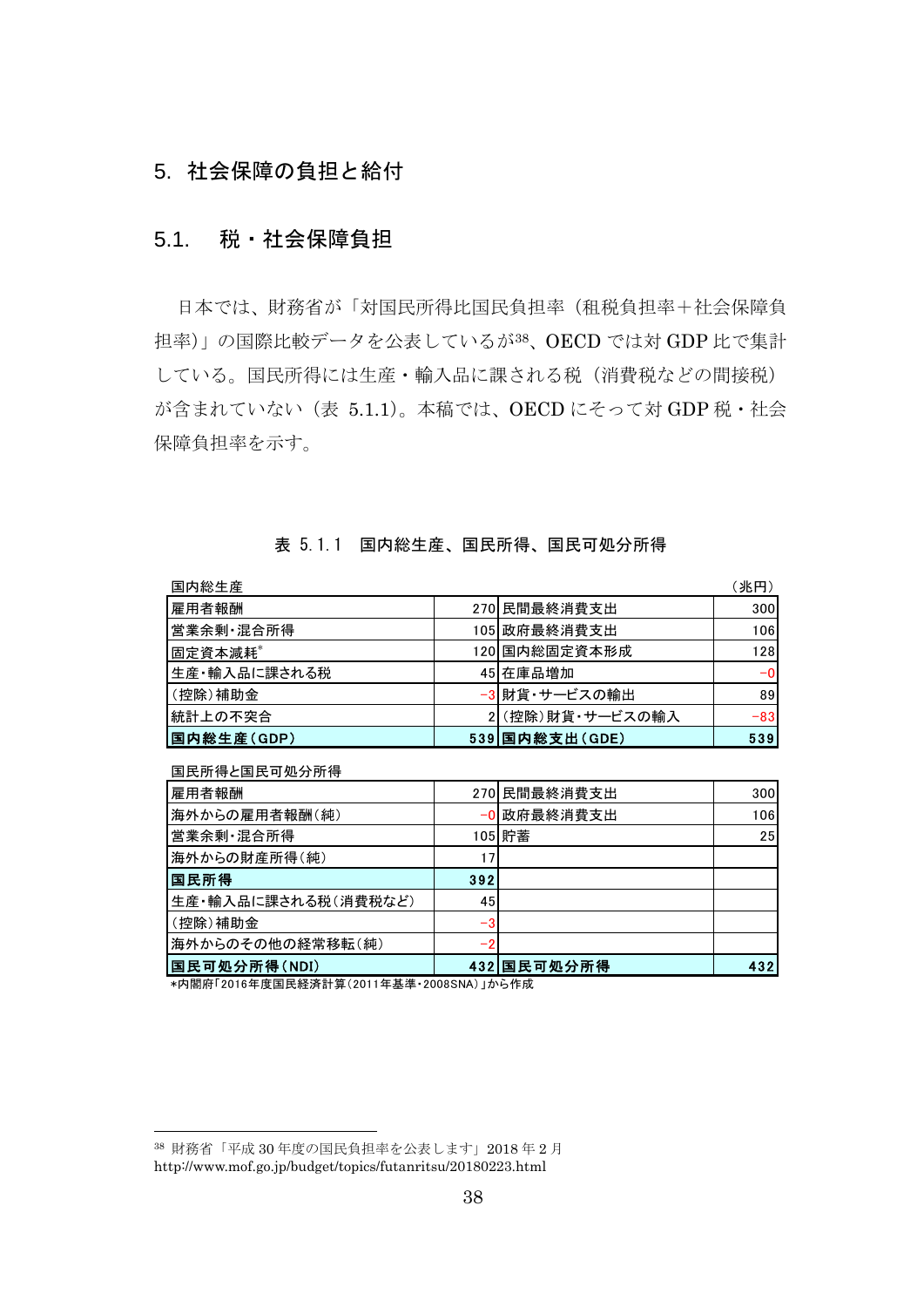日本の対 GDP 税・社会保障負担は 30.7%で OECD 加盟 35 か国中 26 位 であり(図 5.1.1)、G7 の中では米国の次に低い(図 5.1.2)。



図 5.1.1 対 GDP 税・社会保障負担

図 5.1.2 対 GDP 税・社会保障負担の推移

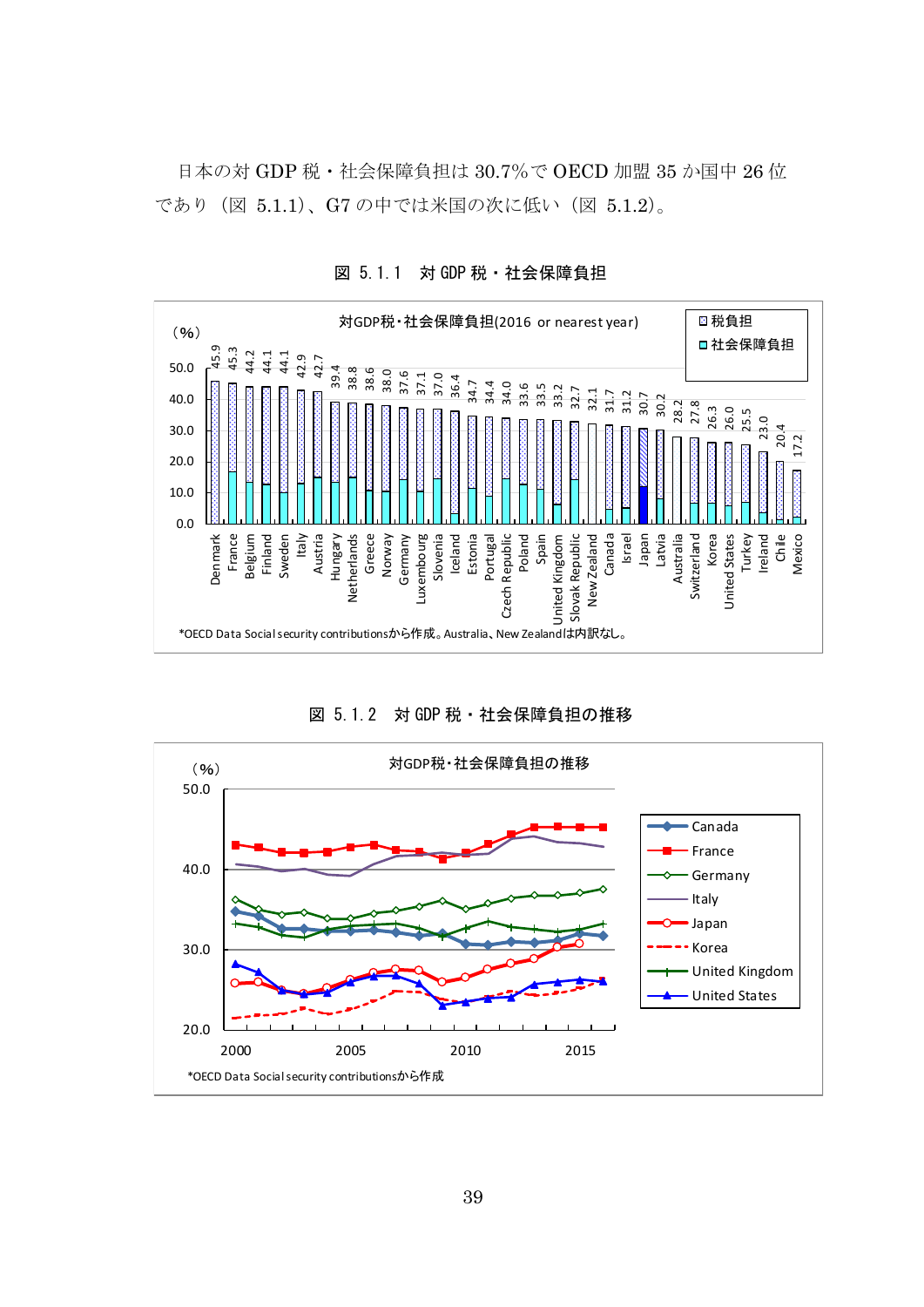対 GDP 税・社会保障負担のうち税負担は、日本では 18.6%で 33 位であ る(図 5.1.3)。税負担率が突出して高いデンマークでは、付加価値税の標準 税率が 25%である39。フランスは社会保障財源の租税化を進めており、1991 年には所得にかかる社会保障目的税(一般化拠出金)を創設した40。

(%) <sup>対</sup>GDP税負担(2016 or nearest year) 45.9 50.0 40.0 32.8 -<br>34.1 31.3 32.1 30.5 29.9 28.5 28.2 27.8 27.6 27.4 26.9 26.9 26.4 25.8 26.1 25.2 24.0 23.4 23.1 30.0 22.3 22.1 21.9 21.0 20.8 19.8 18.9 18.6 19.4 19.4 19.1 18.1 18.6 15.0 20.0 10.0  $0.0$ United Kingdom<br>Canada Switzerland<br>Poland Czech Republic<br>Ireland Denmark Sweden Iceland Finland Belgium Italy France Austria Greece Israel Korea Chile Japan **New Zealand** Australia Norway Luxembourg Netherlands Germany **United States** Slovak Republic Turkey Hungary Portugal New Zealand United Kingdom Luxembourg Netherlands Estonia Slovenia Spain Latvia Switzerland United States Czech Republic Slovak Republic Mexico \*OECD Data Socialsecurity contributionsから作成

図 5.1.3 対 GDP 税負担

http://www.mof.go.jp/tax\_policy/summary/consumption/103.htm 40 柴田洋二郎「フランスの医療保険財源の租税化」JRI レビュー 2017 Vol.9, No.48

<sup>39</sup> 財務省「諸外国における付加価値税の標準税率の推移」

https://www.jri.co.jp/MediaLibrary/file/report/jrireview/pdf/9997.pdf

<sup>「1990</sup>年代から、形を変えてアルコールやタバコにかかる税収を、医療保険に充当することが行われ ていた。」「さらに、薬剤の生産や過剰消費から利益を得ている製薬所や薬剤販売の仲介業者にかかる 税が医療保険に充当された。例えば、製薬所の広告費にかかる税(1983年から)や配給卸売商の販売 にかかる税(1991 年に例外的なものとして設けられ、1996 年に常設的になり、1997 年に製薬所の直 接販売まで拡張された)である。」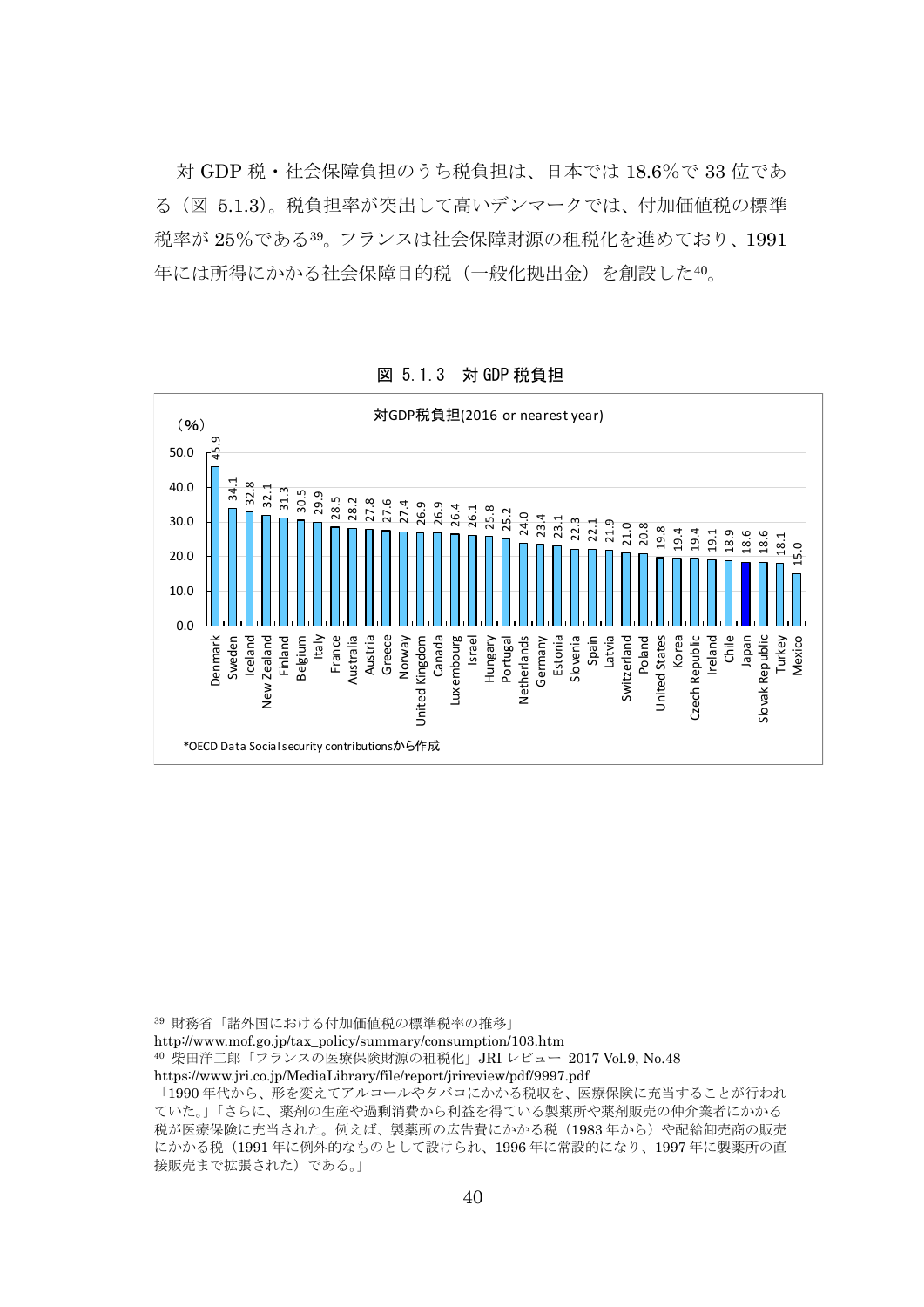日本は 1989 年に消費税率 3%を導入し、1997 年に 5%、2014 年に 8%に 引き上げた。1989 年の消費税率の導入は増収をもたらしたが、その後は景気 の低迷や消費税以外の減税によって、日本の対 GDP 税負担は低迷した。2010 年代以降は日本の対 GDP 税負担は伸びているが、もっとも低い水準である (図 5.1.4)。



図 5.1.4 対 GDP 税負担の推移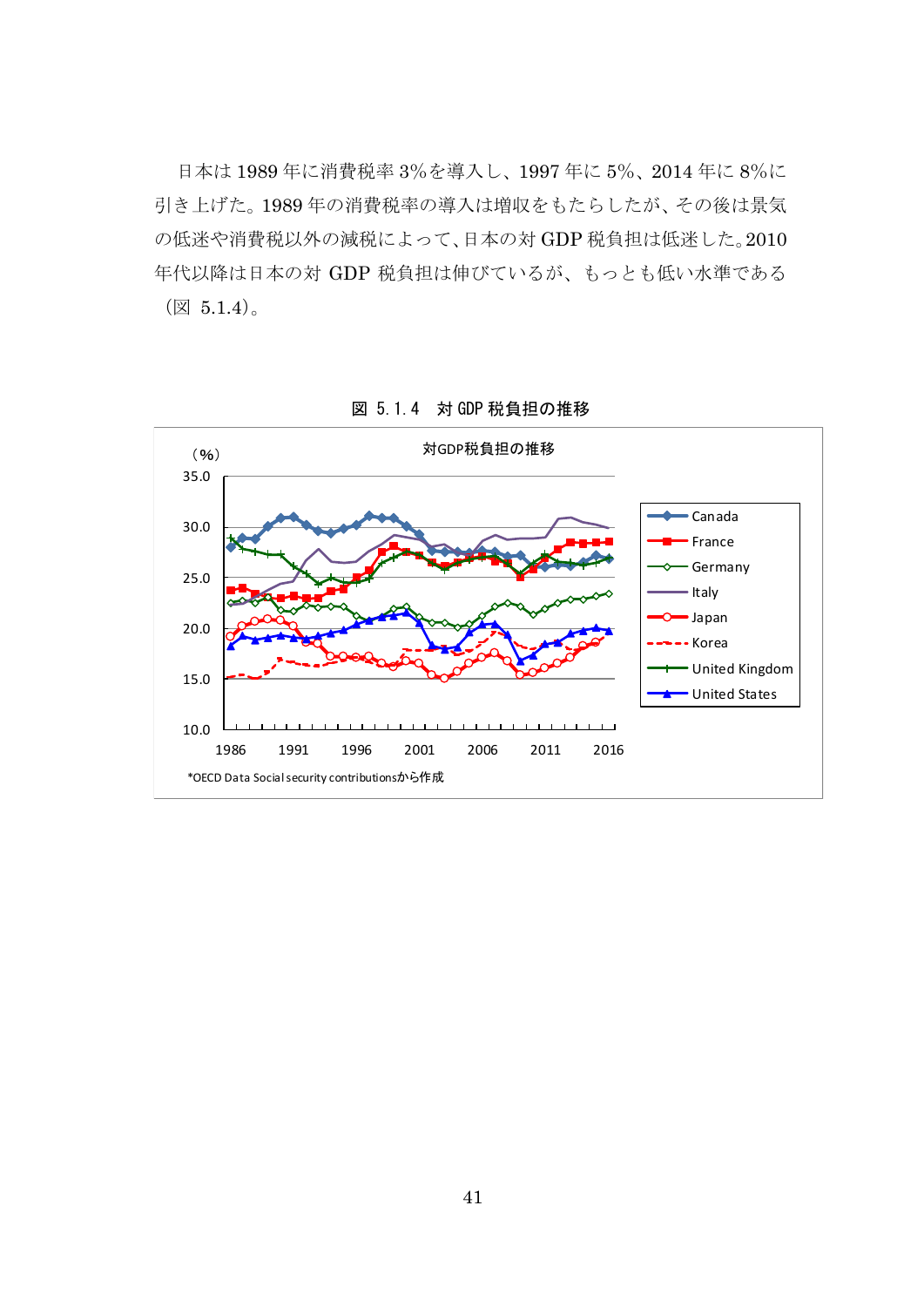対 GDP 税・社会保障負担のうち社会保障負担は、日本では中央値よりや や上である(図 5.1.5)。G7 上位のフランス、ドイツは近年横ばいである(図  $5.1.6$ )。



図 5.1.5 対 GDP 社会保障負担

図 5.1.6 対 GDP 社会保障負担の推移

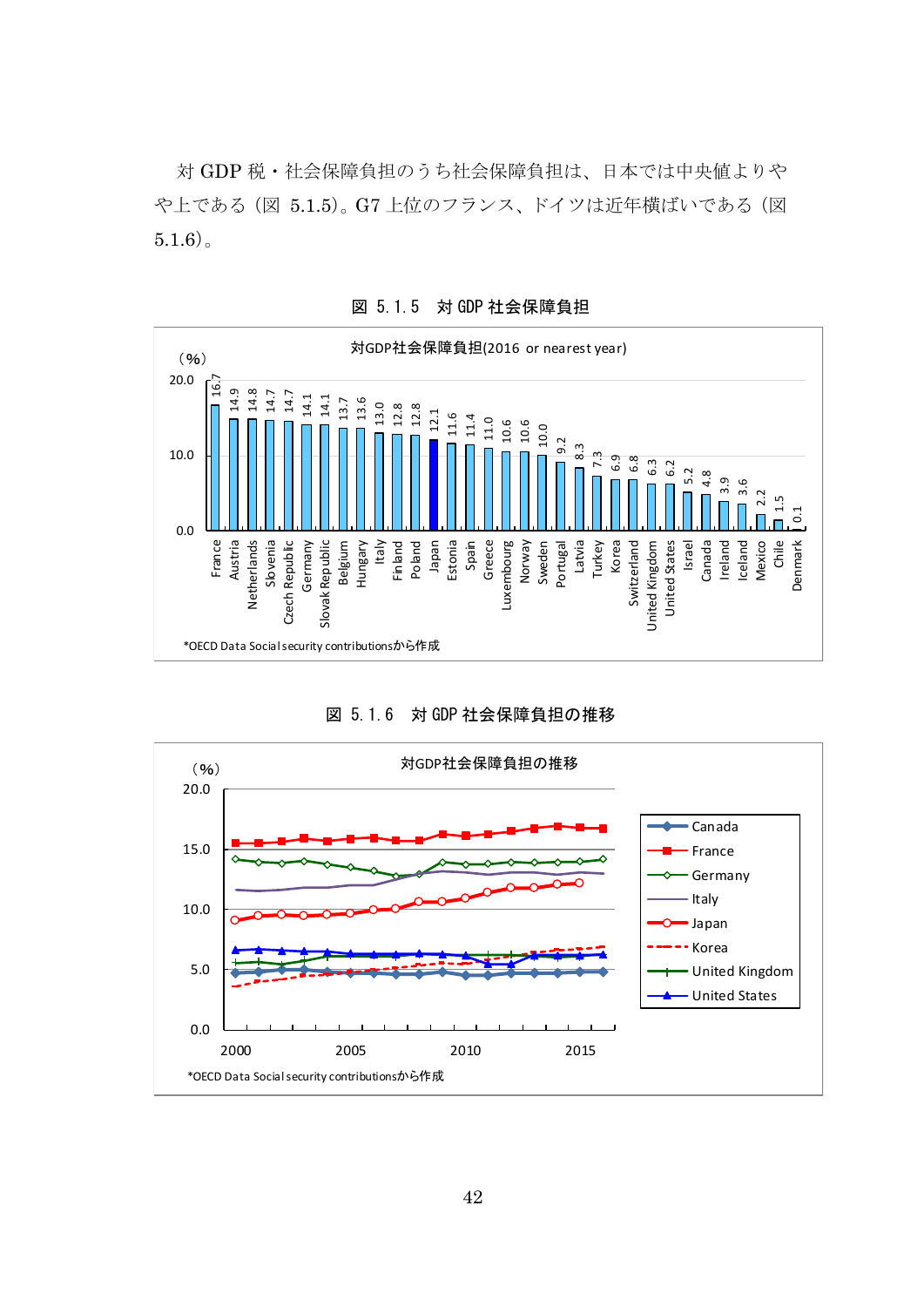# 5.2. 社会支出

l

社会支出には、施設整備費など直接個人には移転されない費用を含む41。 社会支出は以下の政策分野に分類されている(表 5.2.1)。

「高齢」は年金と介護保険で、高齢者も含めて医療費はすべて「保健」に 含まれる。「家族」は日本では子ども・子育て支援に係る支出である。

| 政策分野     |                      | 例示(日本)           |
|----------|----------------------|------------------|
| 高齢       | Old age              | 年金、介護保険          |
| 遺族       | Survivors            | 遺族年金、死亡一時金、埋葬料   |
| 障害、業務災害、 | Incapacity related   | 業務災害補償制度下の給付、障害者 |
| 傷病       |                      | 福祉のサービス給付、障害年金や療 |
|          |                      | 養中の所得保障としての傷病手当金 |
| 保健       | Health               | 公的保健医療支出額。予防接種、健 |
|          |                      | 康診断等を含む(介護保険を除く) |
| 家族       | Family               | 児童手当、出産・育児休業手当、  |
|          |                      | 育児休業給付、介護休業給付、   |
|          |                      | 地域子ども・子育て支援事業費、  |
|          |                      | 保育所運営費           |
| 積極的労働市場  | Active labour market | 職業紹介事業等実施費、地域雇用機 |
| 政策       | programmes           | 会創出等対策費、高齢者等雇用安  |
|          |                      | 定・促進費、教育訓練給付     |
| 失業       | Unemployment         | 失業給付             |
| 住宅       | Housing              | 住宅扶助(生活保護)、住宅対策費 |

表 5.2.1 社会支出の分類

\*国立社会保障・人口問題研究所「社会保障費用統計(平成27年度)」から作成 http://w w w .ipss.go.jp/ss-cost/j/fsss-h27/H27.pdf

<sup>41</sup> 国立社会保障人口問題研究所「社会保障費用統計(平成 27 年度)」Ⅳ 巻末参考資料 1. 主な用語の 解説 http://www.ipss.go.jp/ss-cost/j/fsss-h27/fsss\_h27.asp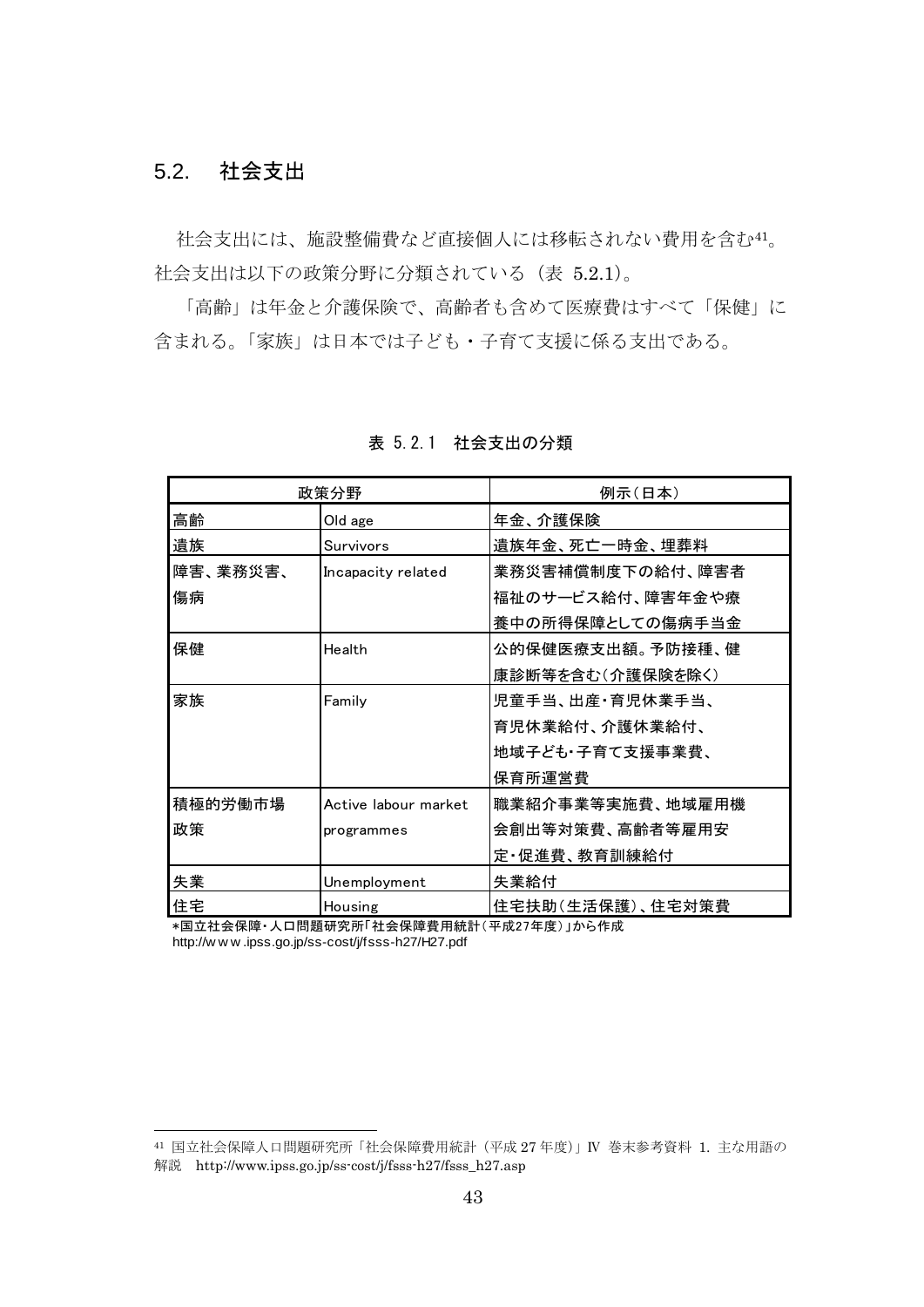G7 と対比して日本の特徴を示すと、日本の対 GDP 社会支出は G7 の中で 中位であり、「高齢」はやや手厚いがフランス、イタリアより薄く、「家族」 は英国、フランス、ドイツ、イタリアよりも薄い(図 5.2.1)。



図 5.2.1 対 GDP 社会支出の内訳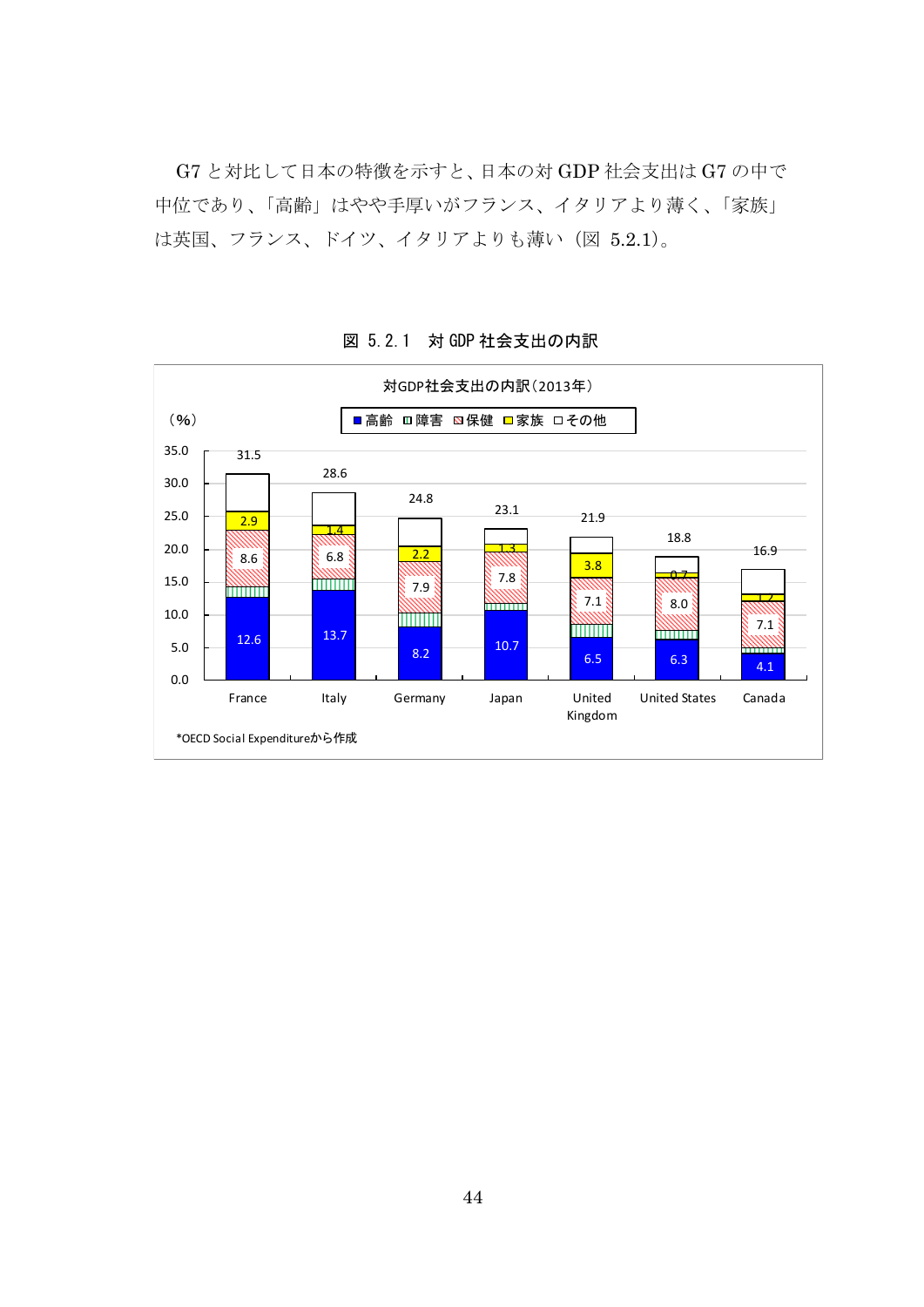税・社会保障負担と社会支出の関係を見ると、日本は G7 の中で対 GDP 税・社会保障負担は 6 位、対 GDP 社会支出は 4 位である(図 5.2.2)。対 GDP 税・社会保障負担の多くが社会支出に充てられており、社会支出以外に 回せる財源が少ない(図 5.2.3)。



図 5.2.2 対 GDP 税 · 社会保障負担と社会支出 (2013年)



図 5.2.3 対 GDP 税・社会保障負担に対する社会支出の割合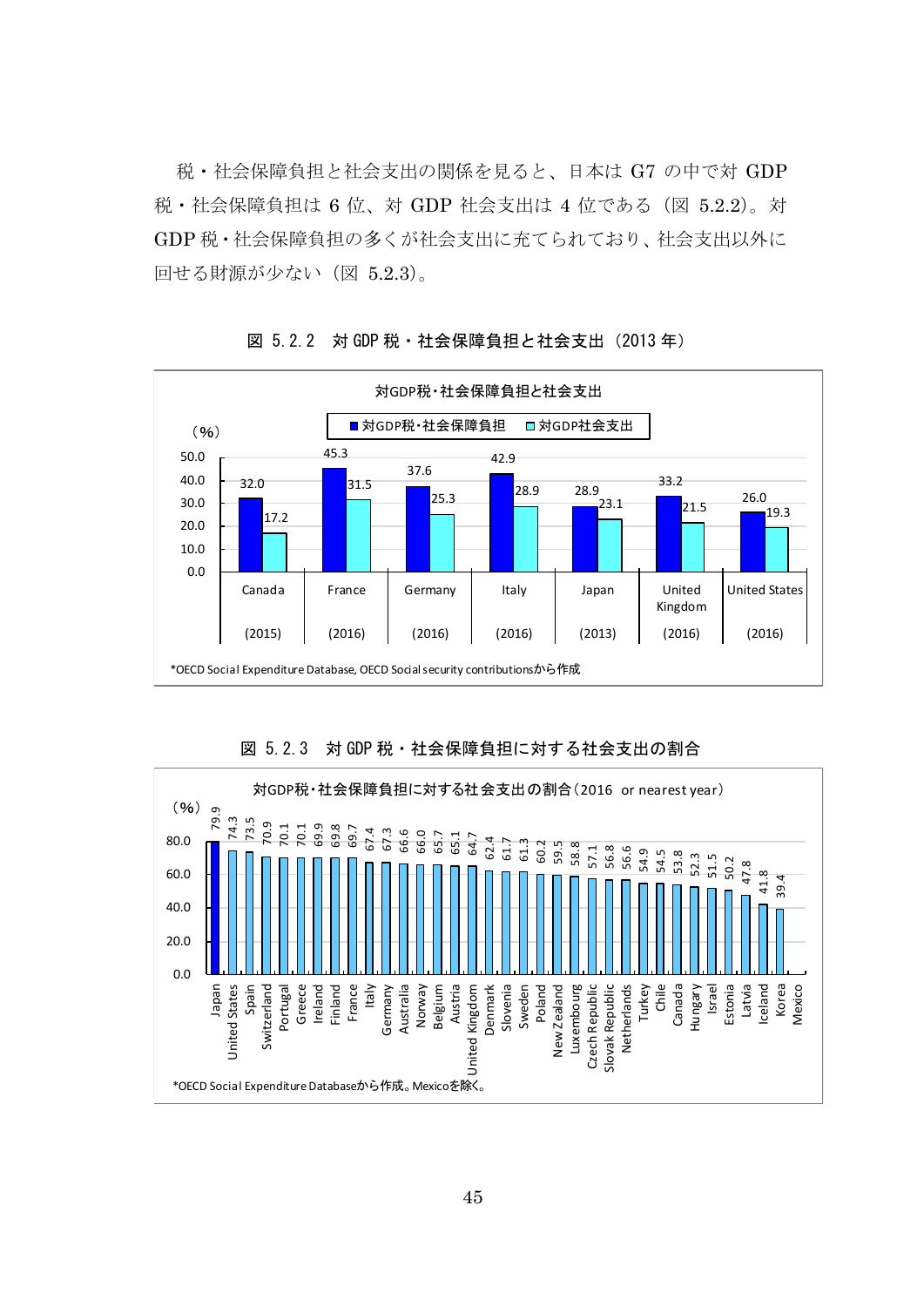【対 GDP 社会支出(全体)】

フランスがもっとも高く、日本は中央値よりは上である(図 5.2.4)。日本 は 1990 年代以降、対 GDP 社会支出が上昇しているが、フランスもさらに伸 ばしている(図 5.2.5)。



図 5.2.4 対 GDP 社会支出



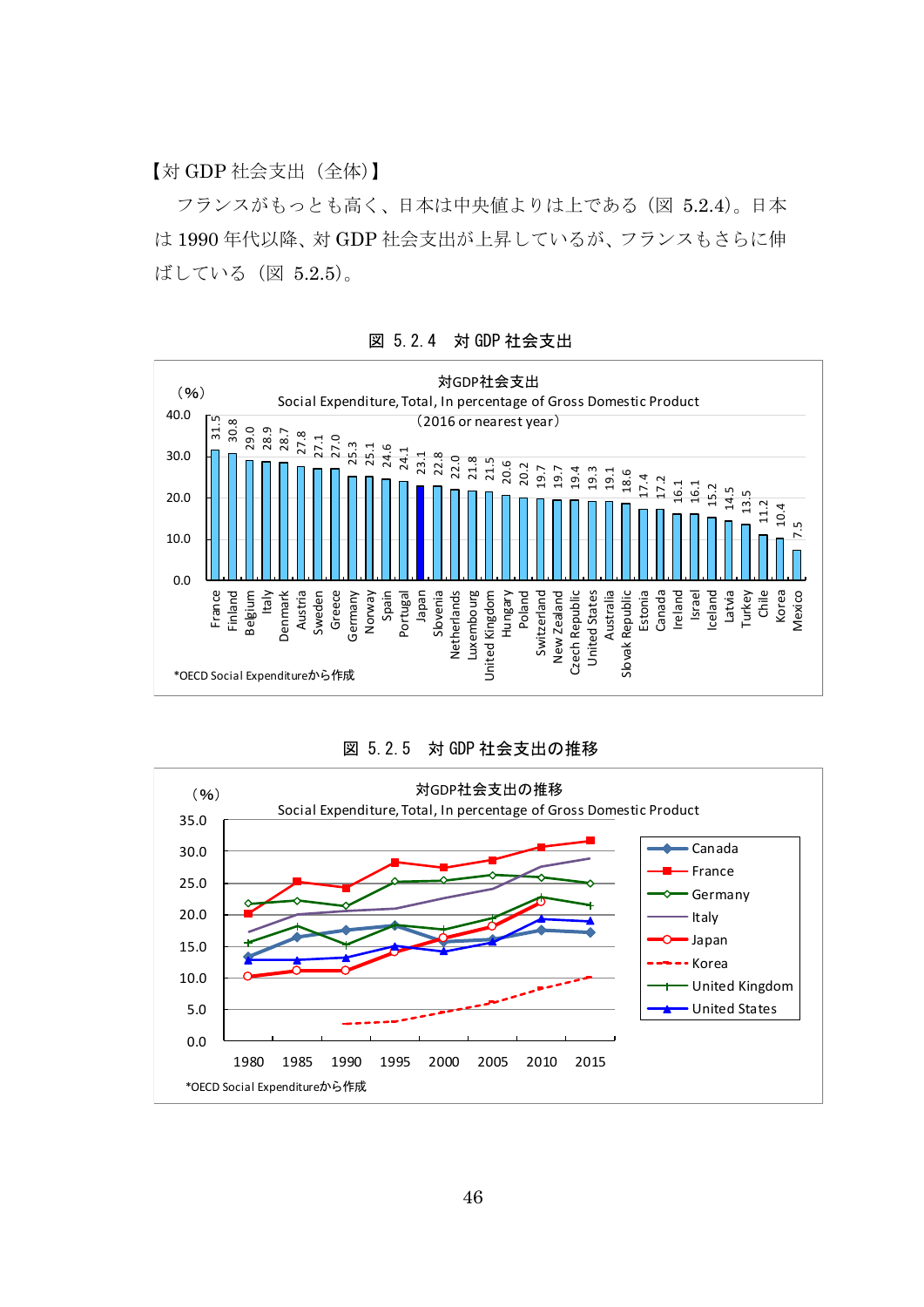【対 GDP 社会(高齢)支出】

日本は 1990 年代以降、対 GDP「高齢」支出が上昇しているが、イタリア、 フランスは日本よりも高い(図 5.2.6, 図 5.2.7)。



図 5.2.6 対 GDP 社会(高齢)支出



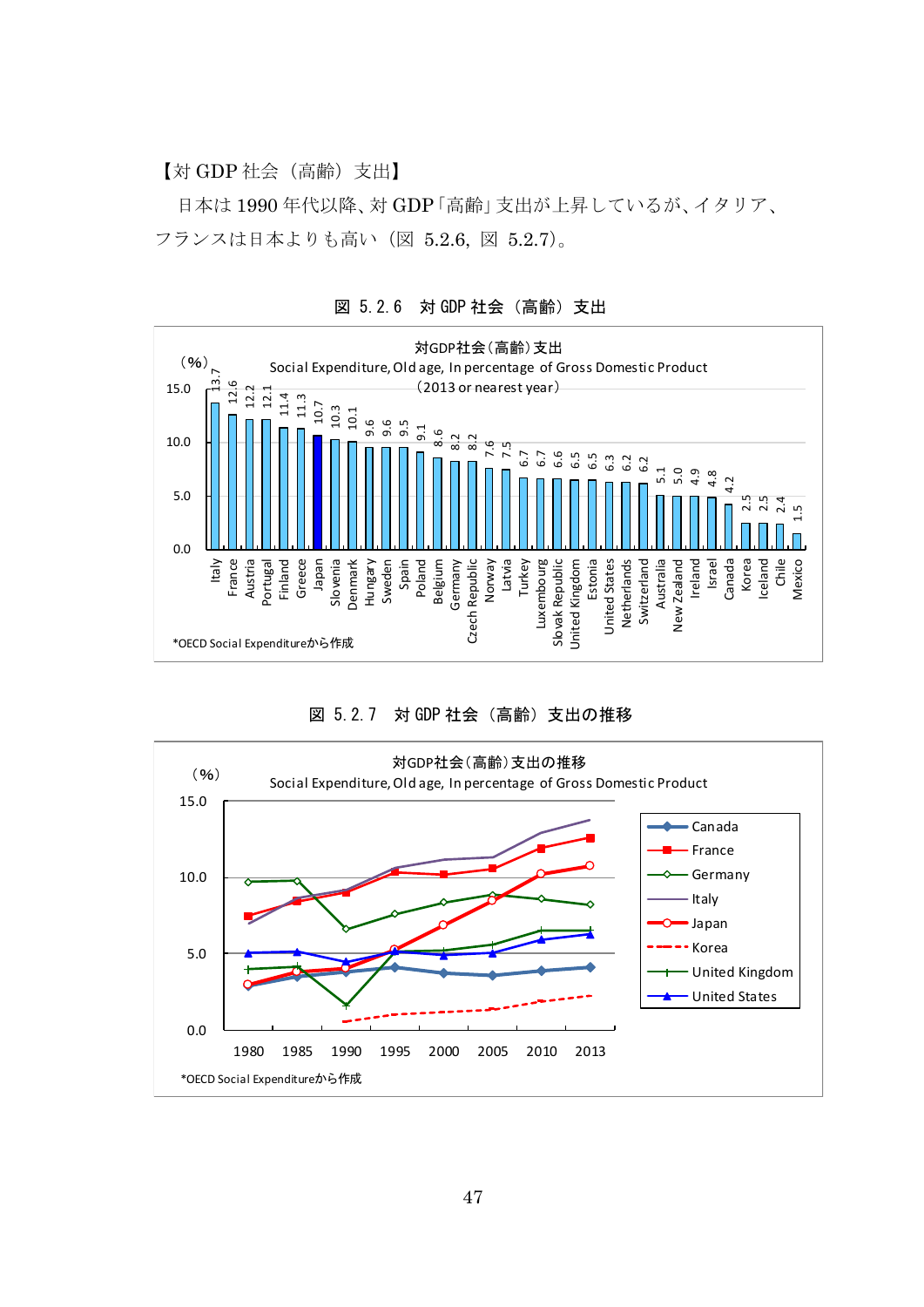高齢化率との関係で見れば、日本の対 GDP 社会「高齢」支出はそれほど 高い水準ではない(図 5.2.8)。



図 5.2.8 高齢化率と対 GDP 社会(高齢)支出

【対 GDP 社会(保健)支出】

l

対 GDP「保健」(公的保健医療支出(予防接種を含む))支出は、おおむ ね G7 が上位で日本は 6 位である。米国は主に Medicare (メディケア)と Medicaid (メディケイド) であるが、それでも日本より高い (図 5.2.9) 42。

 $42$  米国の対 GDP 医療支出 (Private Health Insurance を含む)は 17.9% (2016年)で、このうち Medicare3.6%、Medicaid3.0%。Center for Medicare & Medicaid Services "National Health Expenditure Accounts: Methodology Paper, 2016"

https://www.cms.gov/Research-Statistics-Data-and-Systems/Statistics-Trends-and-Reports/Nation alHealthExpendData/downloads/dsm-16.pdf

加入割合では、米国の医療保険加入者は 91.2%(2016 年)で、Medicare16.7%、Medicaid19.4%。 "Health Insurance Coverage in the United States : 2016" US Census Bureau https://www2.census.gov/programs-surveys/demo/tables/p60/260/table1.pdf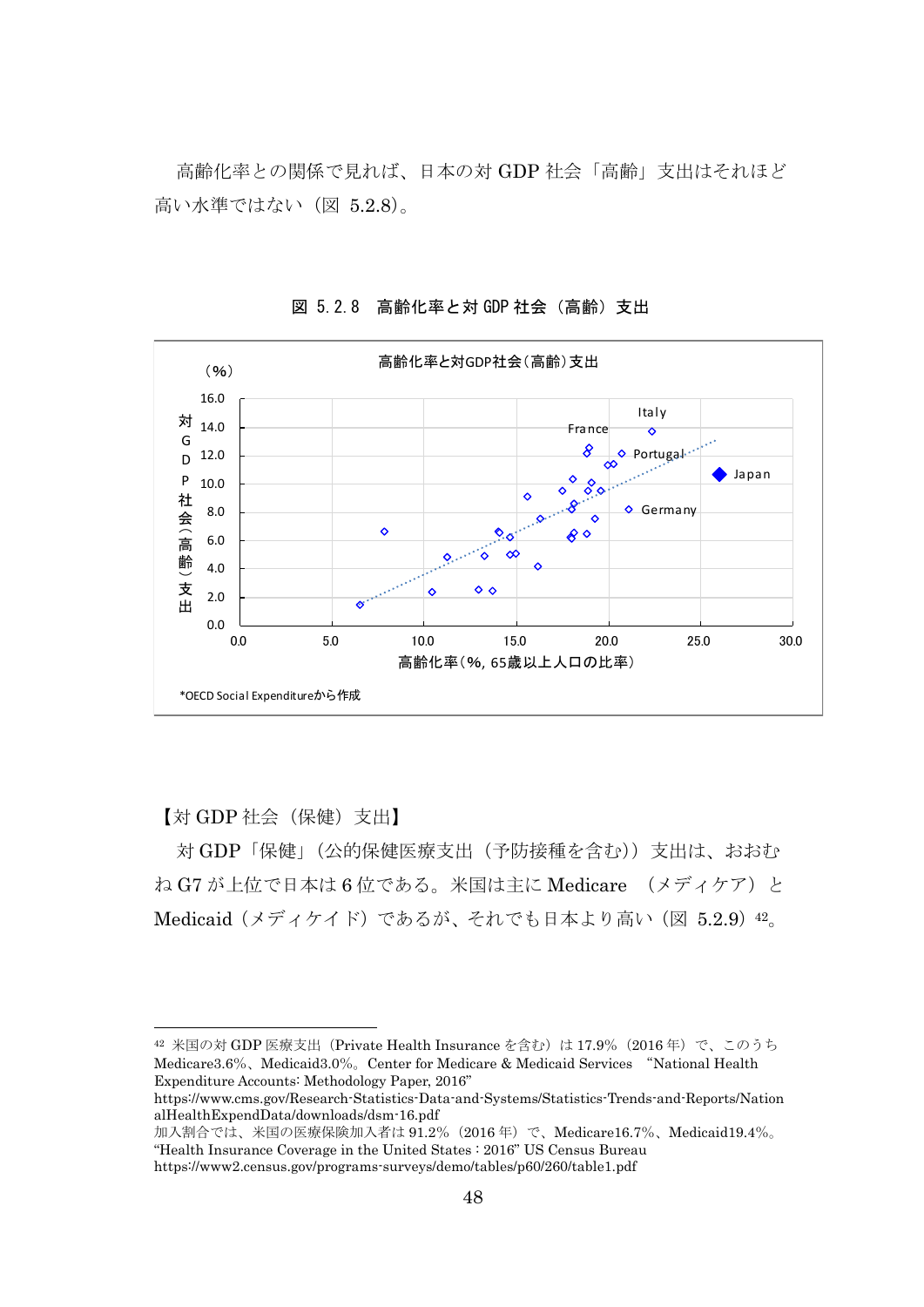

図 5.2.9 対 GDP 社会(保健)支出

G7 の対 GDP「保健」支出は他の分野にくらべるとばらつきが少なく、傾 向もある程度似通っている(図 5.2.10)。



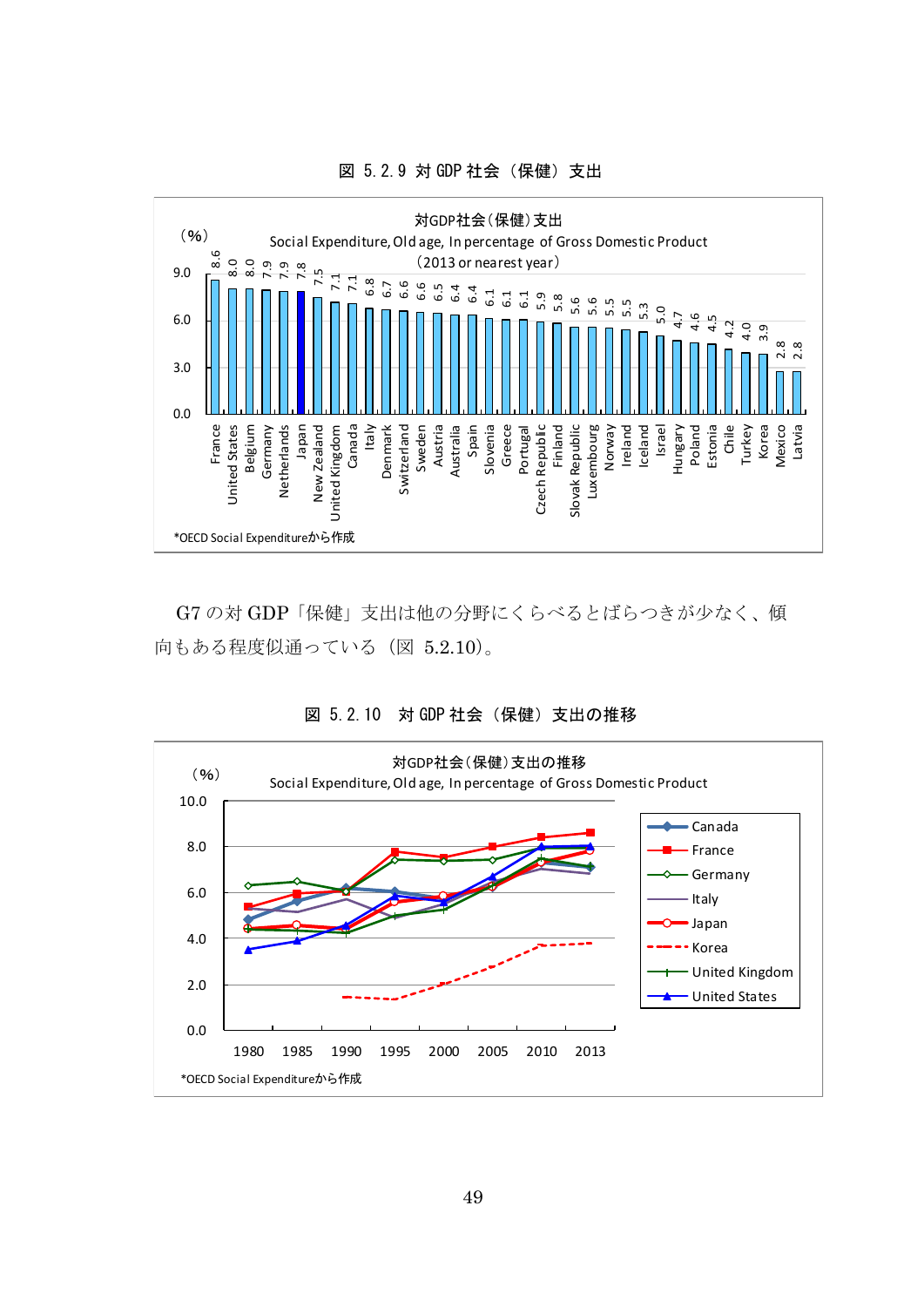【対 GDP 社会(家族)支出】

日本の対 GDP 社会「家族」支出は低い(図 5.2.11)。



図 5.2.11 対 GDP 社会(家族)支出

次頁には 2013 年までの対 GDP 社会「家族」支出の推移は 2013 年までで ある(図 5.2.12)。その後日本では2014年に消費税率が8%に引き上げられ、 子ども・子育て支援の財源が確保されたが、2015 年の対 GDP「家族」支出 は 1.31%と推計されており43、まだ数値としては上昇していない。

日本は対 GDP 社会「高齢」支出が高く、対 GDP 社会「家族」支出が低 い。北欧諸国およびフランスは対 GDP 税・社会保障負担が高く(前述)、「高 齢」支出も「家族」支出も高い(図 5.2.13)。

<sup>43</sup> 国立社会保障・人口問題研究所「社会保障費用統計(平成 27 年度)」社会保障支出と国際比較 http://www.ipss.go.jp/ss-cost/j/fsss-h27/fsss\_h27.asp

<sup>2017</sup> 年 8 月時点の推計で、このときは 2013 年の日本の「家族」支出は 1.23%と推計されていた。 直近の OECD Social Expenditure(2018 年 2 月アクセス)では 2013 年の日本の「家族」支出は 1.26%。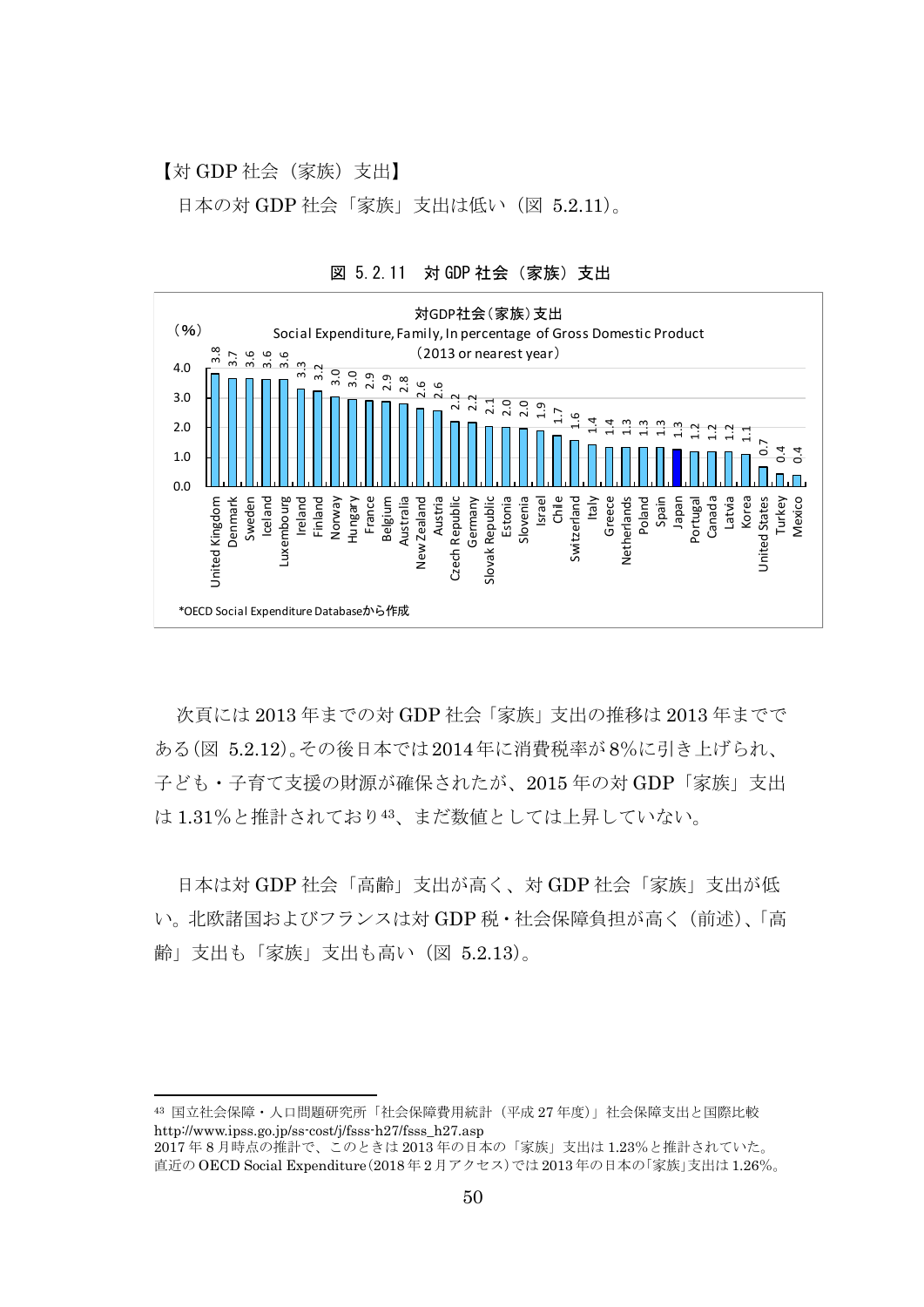

#### 図 5.2.12 対 GDP 社会(家族)支出の推移

図 5.2.13 対 GDP 社会 (高齢) 支出と対 GDP 社会 (家族) 支出

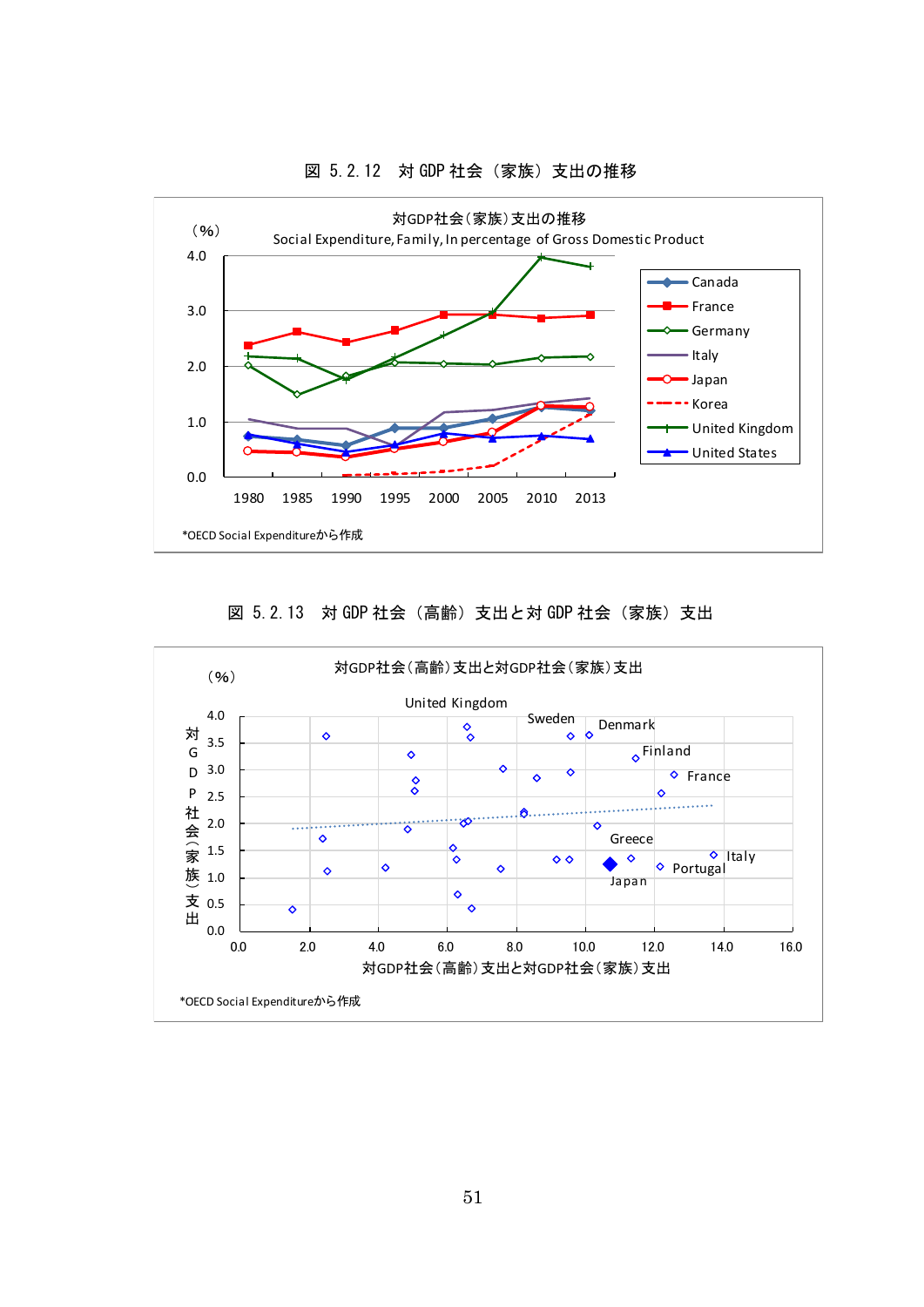#### まとめ

各国の保健医療制度はさまざまであり、国際比較は慎重に行う必要がある。 そのことを断った上で、以下にまとめと所感を述べる。

国際比較データについて

- 日本の対 GDP 保健医療支出は 2015 年には 11.4%で 3 位になった。2016 年には分母の GDP の推計値を改訂して 10.9%で 6 位に下がったが、「3 位」のときのように大々的に報道されなかった。
- 日本の対 GDP 保健医療支出は 6 位であるが、医療財を除いた対 GDP 技 術料関係支出は 10 位に下がる。
- 急性期病床について、諸外国は Rehabilitative care beds(リハビリケア 病床)を含まないが、日本は回復期リハビリテーション病棟を含む。急 性期病床とリハビリケア病床の合計は、日本よりもドイツのほうが多い。 長期居住型施設(日本の介護施設に相当)についてもカバー範囲は各国 で異なるが、日本は高い水準にはない。
- 行政や報道機関に対し、推計手法や定義を明確にした上で適切に国際比 較データを扱うことをあらためて要望したい。

日本の高齢化と社会支出、医療費、医療提供体制など

- 日本の 1 人当たり保健医療支出は 1 人当たり GDP にほぼ見合った水準 であるが、高齢化率の高さから見るとやや低い。1 人当たり医薬品費等 は 1 人当たり GDP に比べて高い。
- 長期ケア病床と長期居住型施設病床については、日本は療養病床、老健、 特養、有料老人ホーム、サ高住を合計しても、フランス、ドイツよりも 少ない。
- 対 GDP 社会支出についても、日本は高齢化の割に「高齢」(年金、介護) 関係の支出が高くない。しかし、税・社会保障負担(特に税)が低いこ とから、高齢関係支出はもとより社会支出全体の水準が低く抑制されて おり、「家族」(日本の子ども・子育て支援)関係の支出はかなり少ない。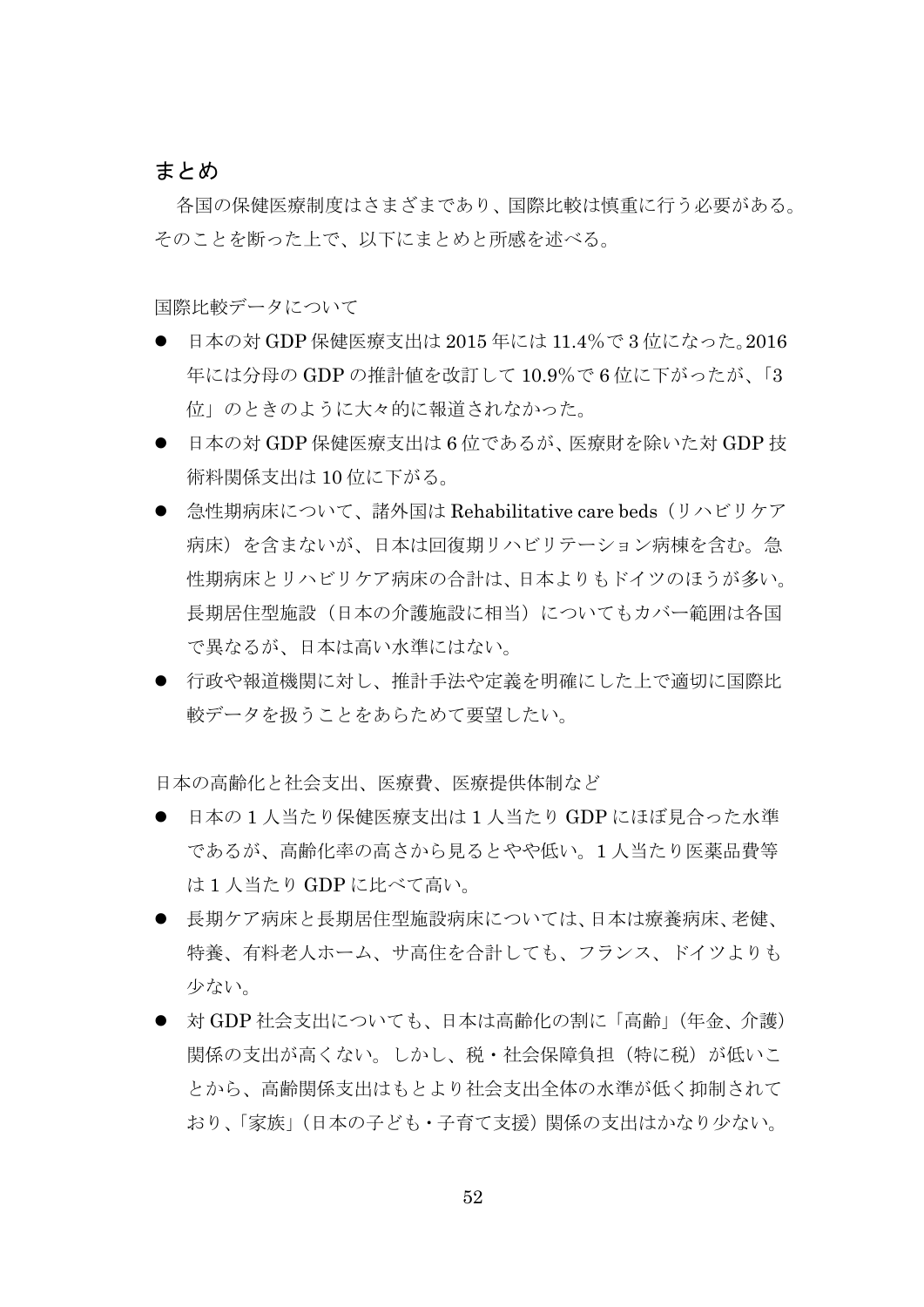# 参考資料

【統計】

- OECD Health Statistics 2017-NOVEMBER 2017(保健医療) http://www.oecd.org/els/health-systems/health-data.htm
- OECD Economic Outlook No 102 -Nonember 2017 (経済) https://stats.oecd.org/index.aspx?queryid=51396
- OECD Social security contributions(税・社会保障負担) https://data.oecd.org/tax/social-security-contributions.htm
- OECD Social Expenditure Database (社会支出) http://www.oecd.org/social/expenditure.htm
- United Nations World Population Prospects: The 2017 Revision  $(\Lambda)$ 口、高齢化率)

https://esa.un.org/unpd/wpp/Download/Standard/Population/

- IMF DATAMapper (GDP) http://www.imf.org/external/datamapper/NGDPD@WEO/OEMDC/A DVEC/WEOWORLD
- The World Bank World Development http://databank.worldbank.org/data/reports.aspx?source=world-deve lopment-indicators
- 国立社会保障・人口問題研究所「社会保障費用統計(平成 27 年度)」 http://www.ipss.go.jp/ss-cost/j/fsss-h27/fsss\_h27.asp
- 満武巨裕「厚生労働統計データを利用した総保健医療支出(OECD 準拠 の System of Health Account2.0) の推計方法の開発および厚生労働統計 との二次利用推進に関する研究」2012 年 3 月, 一般財団法人医療経済研 究・社会保険福祉協会 医療経済研究機構
- 西沢(2015):西沢和彦「『総保健医療支出』における Long-term care 推計の現状と課題-医療費推計精度の一段の改善を-」J R I レビュー 2015 Vol.11, No.30

https://www.jri.co.jp/MediaLibrary/file/report/jrireview/pdf/8438.pdf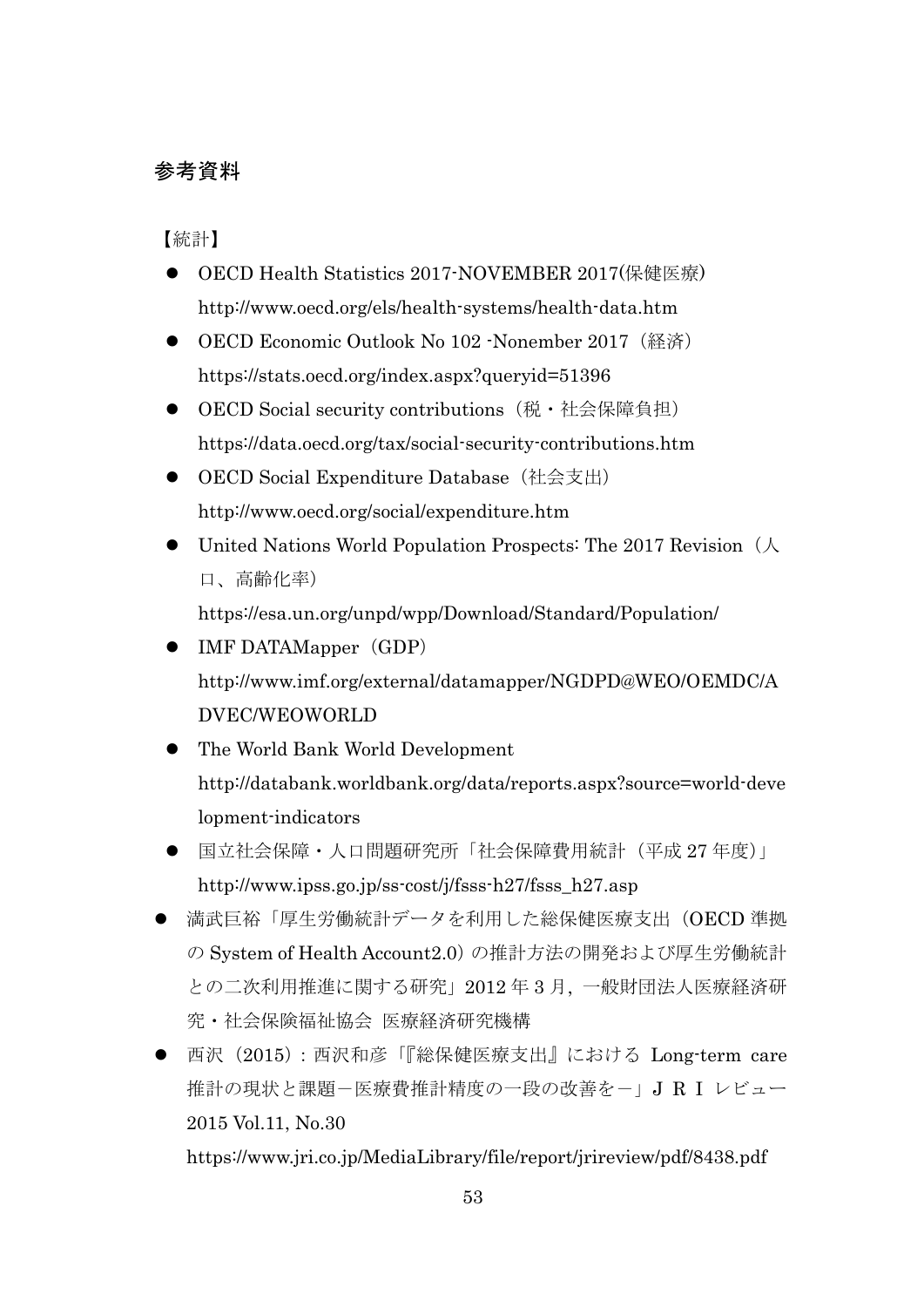【各国医療制度】

- 厚生労働省「医療保障制度に関する国際関係資料について」 http://www.mhlw.go.jp/file/06-Seisakujouhou-12400000-Hokenkyoku /0000076442.pdf
- 中村・樋口・飯田・北澤・山崎「諸外国における外国人受け入れ制度の 概要と影響をめぐる各種議論に関する調査」独立行政法人労働政策研究 機構, 2015 年 5 月 http://www.jil.go.jp/institute/siryo/2015/153.html
- 厚生労働省「諸外国における地域移行をめぐる動向について」2015年 6 月, 内閣府障害者政策委員会資料

http://www8.cao.go.jp/shougai/suishin/seisaku\_iinkai/ws2/270601/pdf/s3.pdf

● 片山信子「社会保障財政の国際比較-給付水準と財源構造-」レファレ ンス 2008 年 10 月号, 国立国会図書調査室及び立法考査局 http://www.ndl.go.jp/jp/diet/publication/refer/200810\_693/069304.pdf

【フランス】

- 松田晋哉「フランスの医療提供体制について」,「岐路に立つフランス 医療-日本にも迫るイギリス化の圧力-」2011 年 8 月, 日本医師会・ 民間病院フランス医療・福祉調査団 報告書Ⅱ
- フランス医療保障制度に関する研究会編「フランス医療関連データ集 【2016 年度版】」2015 年 3 月, 医療経済研究機構

【ドイツ】

- 真野俊樹「強力な医師会による当事者自治のドイツ医療-「ゲートキー パーはドイツの文化に合わず」-」2014年9月,日本医師会・民間病 院ドイツ医療・福祉調査団報告書Ⅱ, 17 頁
- 渡辺富久子「【ドイツ】 医療供給を強化するための公的医療保険法の改 正」外国の立法, 2015 年 11 月 http://dl.ndl.go.jp/view/download/digidepo\_9531505\_po\_02650207.pd f?contentNo=1
	- 戸田典子「ドイツの医療費抑制施策-保険医を中心に-」国立国会図